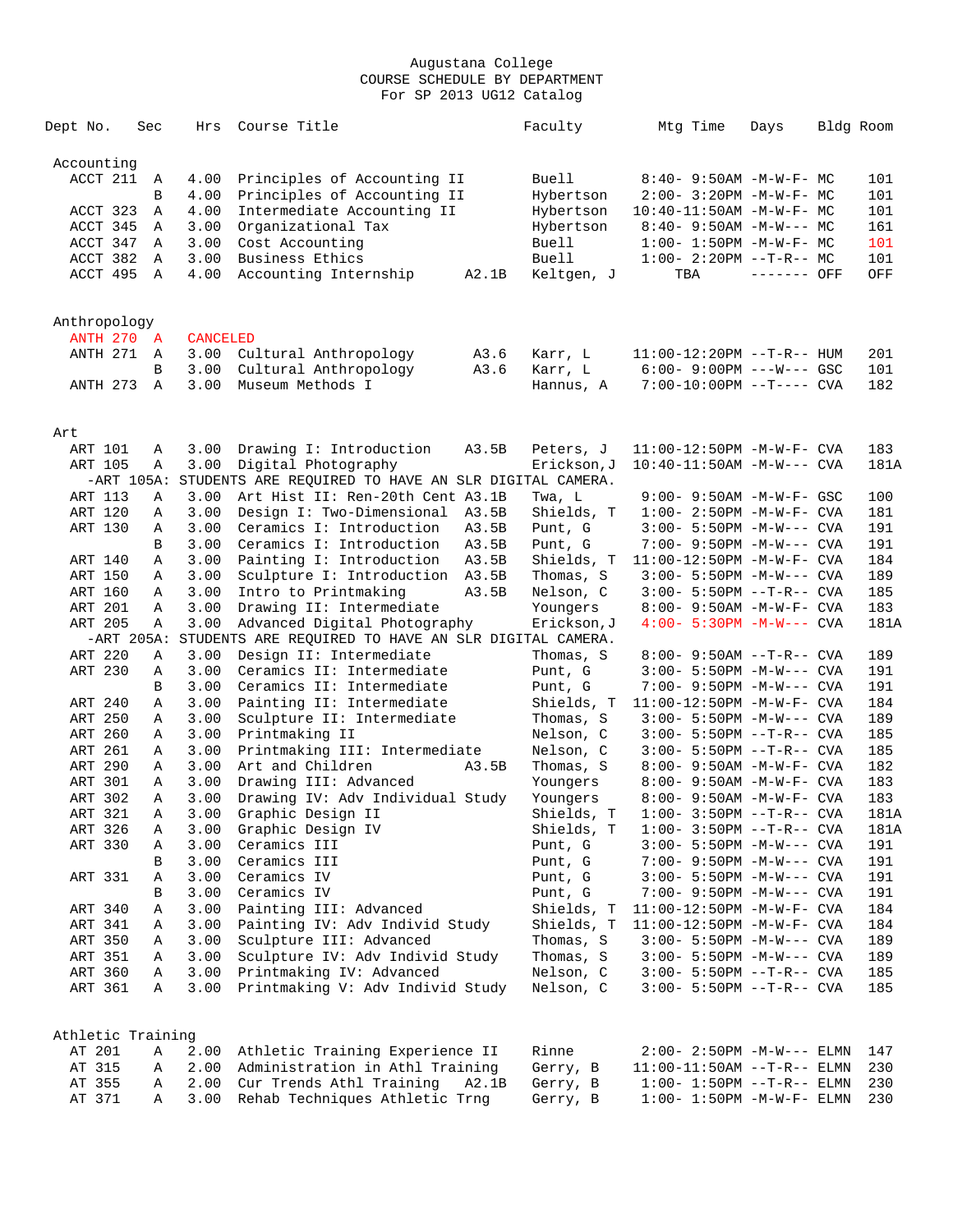| Dept No.                   | Sec          | Hrs          | Course Title                         |      | Faculty                              | Mtg Time                                                                                     | Days        |     | Bldg Room         |
|----------------------------|--------------|--------------|--------------------------------------|------|--------------------------------------|----------------------------------------------------------------------------------------------|-------------|-----|-------------------|
| AT 451                     | Α            | 2.00         | Athletic Training Experience V       |      | Rinne<br>Johnson, K                  | $1:00 - 1:50PM -T-R-- ELMN$                                                                  |             |     | 147               |
| AT 495                     | Α            |              | 4.00 Athletic Training Internship II |      | Gerry, B                             | TBA                                                                                          | ------- OFF |     | OFF               |
| Biology<br><b>BIOL 110</b> | A            | 4.00         | Biology & Human Concerns             | A3.2 | Lewis, A<br>Baye, L                  | 9:00- 9:50AM -M-W-F- GSC                                                                     |             |     | 101               |
|                            | B            |              | 4.00 Biology & Human Concerns        | A3.2 | Baye, L<br>Lewis, A<br>Baye, L       | $9:00-10:50AM$ ----R-- GSC<br>9:00- 9:50AM -M-W-F- GSC                                       |             |     | 161<br>101        |
|                            | $\mathsf{C}$ |              | 4.00 Biology & Human Concerns        | A3.2 | Baye, L<br>Lewis, A<br>Baye, L       | $2:00-3:50PM$ ----R-- GSC<br>$9:00 - 9:50AM - M - W - F - GSC$                               |             |     | 161<br>101        |
| BIOL 121 A                 |              |              | 4.00 Biological Principles II        |      | Vogelmann<br>Hall, C                 | $11:30 - 1:20PM$ ----R-- GSC<br>Matzner, S 11:00-11:50AM -M-W-F- GSC                         |             | 100 | 161               |
|                            | B            | 4.00         | Biological Principles II             |      | Matzner, S<br>Matzner, S<br>Hall, C  | $8:00-10:50AM$ --T---- GSC<br>11:00-11:50AM -M-W-F- GSC                                      |             |     | 153<br>100        |
|                            | C            | 4.00         | Biological Principles II             |      | Matzner, S<br>Matzner, S<br>Hall, C  | $11:30 - 2:20PM -T--- GSC$<br>11:00-11:50AM -M-W-F- GSC                                      |             |     | 153<br>100        |
|                            | D            | 4.00         | Biological Principles II             |      | Hall, C<br>Matzner, S<br>Hall, C     | $3:00 - 5:50PM -T--- GSC$<br>$11:00-11:50AM$ -M-W-F- GSC                                     |             |     | 153<br>100        |
|                            | Е            | 4.00         | Biological Principles II             |      | Hall, C<br>Matzner, S<br>Hall, C     | $9:00-11:50AM$ ----R-- GSC<br>11:00-11:50AM -M-W-F- GSC                                      |             |     | 153<br>100        |
| BIOL 150 A                 |              | 4.00         | Human Anatomy                        |      | Matzner, S<br>Vogelmann<br>Vogelmann | $1:00 - 3:50PM$ ----R-- GSC<br>8:00- 8:50AM -M-W-F- GSC<br>$8:00 - 9:50AM -T--- GSC$         |             |     | 153<br>100<br>109 |
|                            | В<br>C       | 4.00<br>4.00 | Human Anatomy<br>Human Anatomy       |      | Vogelmann<br>Vogelmann<br>Vogelmann  | 8:00- 8:50AM -M-W-F- GSC<br>$11:00-12:50PM$ --T---- GSC<br>8:00- 8:50AM -M-W-F- GSC          |             |     | 100<br>109<br>100 |
|                            | D            | 4.00         | Human Anatomy                        |      | Vogelmann<br>Vogelmann               | $2:00-3:50PM$ --T---- GSC<br>8:00- 8:50AM -M-W-F- GSC                                        |             |     | 109<br>100        |
|                            | Е            | 4.00         | Human Anatomy                        |      | Vogelmann<br>Vogelmann<br>Vogelmann  | $1:00-2:50PM$ ---W--- GSC<br>8:00- 8:50AM -M-W-F- GSC<br>$4:00 - 5:50PM$ ---W--- GSC         |             |     | 109<br>100<br>109 |
| BIOL 234 A                 |              |              | 4.00 Cell Biology                    |      | Vitiello<br>King, L                  | Larson, Mk 12:00-12:50PM -M-W-F- GSC<br>$9:00-11:50AM$ --T---- GSC                           |             | 101 | 151               |
|                            | В            |              | 4.00 Cell Biology                    |      | Larson, Mk<br>Vitiello               | 12:00-12:50PM -M-W-F- GSC                                                                    |             |     | 101               |
|                            | C            |              | 4.00 Cell Biology                    |      | King, L<br>Larson, Mk<br>Vitiello    | $1:00-3:50PM --T---GSC$<br>12:00-12:50PM -M-W-F- GSC                                         |             |     | 151<br>101        |
|                            | D            | 4.00         | Cell Biology                         |      | Baye, L<br>Larson, Mk<br>Vitiello    | $1:00 - 3:50PM$ ---W--- GSC<br>12:00-12:50PM -M-W-F- GSC                                     |             |     | 151<br>101        |
|                            | Е            |              | 4.00 Cell Biology                    |      | Vitiello<br>Larson, Mk<br>Vitiello   | $9:00-11:50AM$ ----R-- GSC<br>12:00-12:50PM -M-W-F- GSC                                      |             |     | 151<br>101        |
| BIOL 250 A                 |              | 4.00         | Introductory Microbiology            |      | Larson, Mk<br>Egland<br>King, L      | $1:00 - 3:50PM$ ----R-- GSC<br>$1:00 - 1:50PM - M - W - F - GSC$<br>8:00- 9:50AM ----R-- GSC |             |     | 151<br>101<br>109 |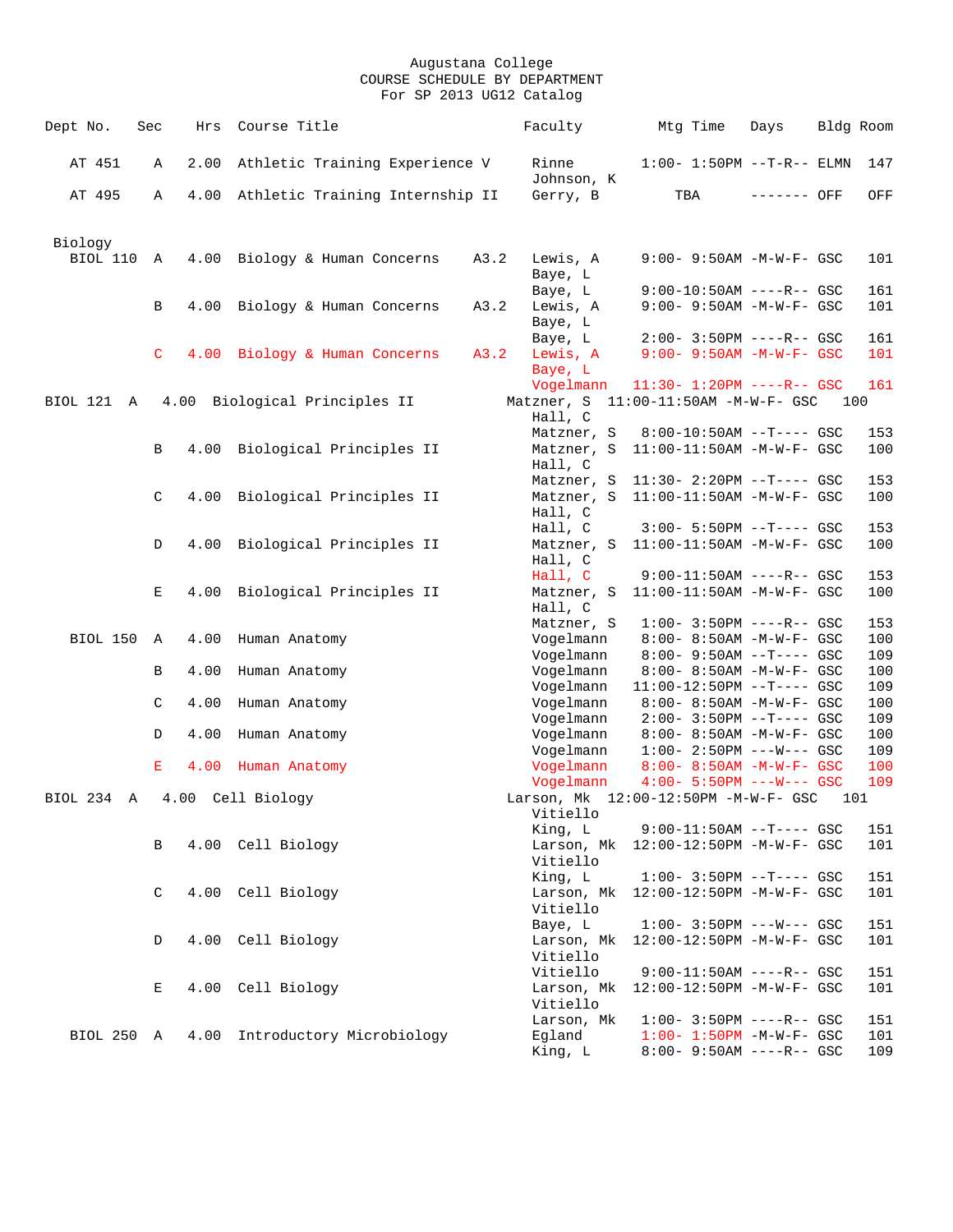| Dept No.                | Sec          | Hrs  | Course Title                                                            |       | Faculty    | Mtg Time                             | Days         | Bldg Room |
|-------------------------|--------------|------|-------------------------------------------------------------------------|-------|------------|--------------------------------------|--------------|-----------|
|                         |              |      |                                                                         |       |            |                                      |              |           |
|                         | B            | 4.00 | Introductory Microbiology                                               |       | Eqland     | $1:00 - 1:50PM - M - W - F - GSC$    |              | 101       |
|                         |              |      |                                                                         |       | King, L    | 10:40-12:30PM ----R-- GSC            |              | 109       |
|                         | C            | 4.00 | Introductory Microbiology                                               |       | Egland     | $1:00 - 1:50PM - M - W - F - GSC$    |              | 101       |
|                         |              |      |                                                                         |       | King, L    | $1:30 - 3:20PM$ ----R-- GSC          |              | 109       |
| BIOL 297 A              |              | 4.00 | TOPICS:                                                                 |       |            |                                      |              |           |
|                         |              |      | Biostats and Exp Design                                                 |       | Howard, D  | 9:00- 9:50AM -M-W-F- GSC             |              | 207       |
|                         |              |      |                                                                         |       | Miles, C   | $9:00-10:50AM$ ----R-- MC            |              | 001       |
| BIOL 334 A              |              |      | 4.00 Vertebrate Embryology                                              | A2.1B | Miles, C   | $1:00 - 1:50PM -M-W-F - MC$          |              | 220       |
|                         |              |      |                                                                         |       | Miles, C   | $9:00-11:50AM$ --T---- GSC           |              | 163       |
| BIOL 336 A              |              | 4.00 | Ornithology                                                             |       | Lewis, A   | $2:00 - 2:50PM -M-W-F - GSC$         |              | 169       |
|                         |              |      |                                                                         |       | Lewis, A   | $8:00-10:50AM$ --T---- GSC           |              | 169       |
|                         | В            |      | 4.00 Ornithology                                                        |       | Lewis, A   | 2:00- 2:50PM -M-W-F- GSC             |              | 169       |
|                         |              |      |                                                                         |       | Lewis, A   | $8:00-10:50AM$ ----R-- GSC           |              | 169       |
| BIOL 358 A              |              |      | 4.00 Molecular Biology                                                  |       | Vitiello   | 9:00- 9:50AM -M-W-F- GSC             |              | 169       |
|                         |              |      |                                                                         |       | Vitiello   | $1:00-3:50PM -T---GSC$               |              | 161       |
| BIOL 360 A              |              | 4.00 | Evolution                                                               |       | Howard, D  | 8:00- 8:50AM -M-W-F- GSC             |              | 169       |
|                         |              |      |                                                                         |       | Howard, D  | $2:00-4:50PM$ --T---- GSC            |              | 169       |
| BIOL 364 A              |              |      | 4.00 Pharmacology                                                       | A2.1B | Larson, Mk | $2:00 - 2:50PM - M - W - F - GSC$    |              | 153       |
|                         |              |      |                                                                         |       | Larson, Mk | $9:00-11:50AM$ --T---- GSC           |              | 161       |
| BIOL 366 A              |              |      | 4.00 Advanced Human Physiology                                          |       | Gubbels    | 12:00-12:50PM -M-W-F- GSC            |              | 241       |
|                         |              |      |                                                                         |       | Gubbels    | $1:00-3:50PM -T---GSC$               |              | 163       |
|                         | B            |      | 4.00 Advanced Human Physiology                                          |       | Gubbels    | 12:00-12:50PM -M-W-F- GSC            |              | 241       |
|                         |              |      |                                                                         |       | Gubbels    | $8:00-10:50AM$ ----R-- GSC           |              | 163       |
|                         | C            |      | 4.00 Advanced Human Physiology                                          |       | Gubbels    | 12:00-12:50PM -M-W-F- GSC            |              | 241       |
|                         |              |      |                                                                         |       | Gubbels    | $11:30 - 2:20PM$ ----R-- GSC         |              | 163       |
| BIOL 490 A              |              |      | 1.00 Biology Seminar                                                    |       | Egland     | $3:00-3:50PM$ ---W--- GSC            |              | 101       |
|                         |              |      |                                                                         |       |            |                                      |              |           |
|                         |              |      |                                                                         |       |            |                                      |              |           |
| Business Administration |              |      |                                                                         |       |            |                                      |              |           |
| BSAD 205 A              |              |      | 3.00 Management Information Systems I                                   |       | Entwistle  | $11:00-12:20PM$ --T-R-- MC           |              | 002       |
| BSAD 241 A              |              |      | 3.00 Management Information System II                                   |       | Entwistle  | $1:00-2:20PM -T-R--MC$               |              | 002       |
|                         |              |      | -BSAD 241: REQUIRED FOR MIS EMPHASIS. ELECTIVE FOR MANAGEMENT EMPHASIS. |       |            |                                      |              |           |
| BSAD 270                |              |      | (See ECON 270 or PSYC 270)                                              |       |            |                                      |              |           |
| BSAD 310                | $\mathbf{A}$ |      | 4.00 Principles of Marketing                                            |       | Keltgen, J | 9:00- 9:50AM -MT-RF- MC              |              | 264       |
| BSAD 320                | $\mathbf{A}$ |      | 3.00 Principles of Management                                           |       |            | Gardner, S 11:00-11:50AM -M-W-F- MC  |              | 103       |
| BSAD 320                | $\mathbf{B}$ |      | 3.00 Principles of Management                                           |       | Gardner, S | 9:00- 9:50AM -M-W-F- MC              |              | 253       |
| BSAD 330                | $\mathbb{A}$ |      | 4.00 Principles of Finance                                              |       | Bolen, D   | $10:40-11:50AM$ -M-W-F- MC           |              | 201       |
| BSAD 340 A              |              |      | 3.00 Business Law I                                                     |       | Harris, J  | $11:00-12:20PM$ --T-R-- MC           |              | 101       |
| BSAD 380                | A            | 3.00 | Business Law II                                                         |       | Harris, J  | $1:00-1:50PM -M-W-F-MC$              |              | 157       |
| BSAD 382                | $\mathbf{A}$ |      | 3.00 Business Ethics                                                    |       | Buell      | $1:00-2:20PM -T-R--MC$               |              | 101       |
| BSAD 421                | $\mathbb{A}$ |      | 2.00 Human Resource Management                                          |       | Harris, J  | $1:00-1:50PM -T-R--MC$               |              | 153       |
| BSAD 428 A              |              |      | 3.00 International Strategic Mgmt                                       |       |            | Gardner, S 12:00-12:50PM -M-W-F- MC  |              | 103       |
| BSAD 431 A              |              |      | 3.00 Advanced Finance                                                   |       | Bolen, D   | $2:00-2:50PM -M-W-F-MC$              |              | 102       |
|                         |              |      | -BSAD 431: REQUIRED FOR FINANCE EMPHASIS.                               |       |            |                                      |              |           |
|                         |              |      |                                                                         |       | Bolen, D   | $1:00 - 1:50PM -M-W-F-MC$            |              | 161       |
| BSAD 435 A              |              |      | 3.00 Investment Fundamentals                                            |       |            |                                      |              |           |
|                         |              |      | -BSAD 435: REQUIRED FOR FINANCE EMPHASIS.                               |       |            |                                      |              |           |
| BSAD 445 A              |              |      | 3.00 Adv Sport Marketing & Promotion                                    |       | Keltgen, J | $6:00-9:00PM -M--- MC$               |              | 202       |
| BSAD 475 A              |              |      | 3.00 Statistics and Sports                                              |       | Sougstad   | 8:30- 9:50AM --T-R-- GSC             |              | 141       |
| BSAD 490 A              |              |      | 3.00 Senior Seminar                                                     | A2.1B | Sougstad   | $6:00-9:00PM$ ---W--- MC             |              | 157       |
| BSAD 495 A              |              |      | 3.00 Business Internship A2.1B                                          |       | Keltgen, J | $TBA$ ------- OFF                    |              | OFF       |
|                         |              |      |                                                                         |       |            |                                      |              |           |
|                         |              |      |                                                                         |       |            |                                      |              |           |
| Chemistry               |              |      |                                                                         |       |            |                                      |              |           |
| CHEM 102 A              |              |      | 1.00 Trustee's Fellowshp in Chemistry                                   |       | Eichler    | TBA                                  | $------$ GSC |           |
|                         |              |      | -CHEM 102A: BY INVITATION OF DEPT ONLY.                                 |       |            |                                      |              |           |
| CHEM 110 A1             |              |      | 4.00 Chemistry & Your Environmnt A3.2                                   |       | Duffy-Matz | 2:00- 2:50PM -M-W-F- GSC             |              | 201       |
|                         |              |      |                                                                         |       |            | Duffy-Matz 12:30- 2:20PM --T---- GSC |              | 259       |
|                         |              |      | CHEM 115 A1 4.00 Physical Science                                       | A3.2  | Dey, B     | 11:00-12:20PM --T-R-- GSC            |              | 201       |
|                         |              |      |                                                                         |       | Dey, B     | $2:00 - 3:50PM -M--- GSC$            |              | 259       |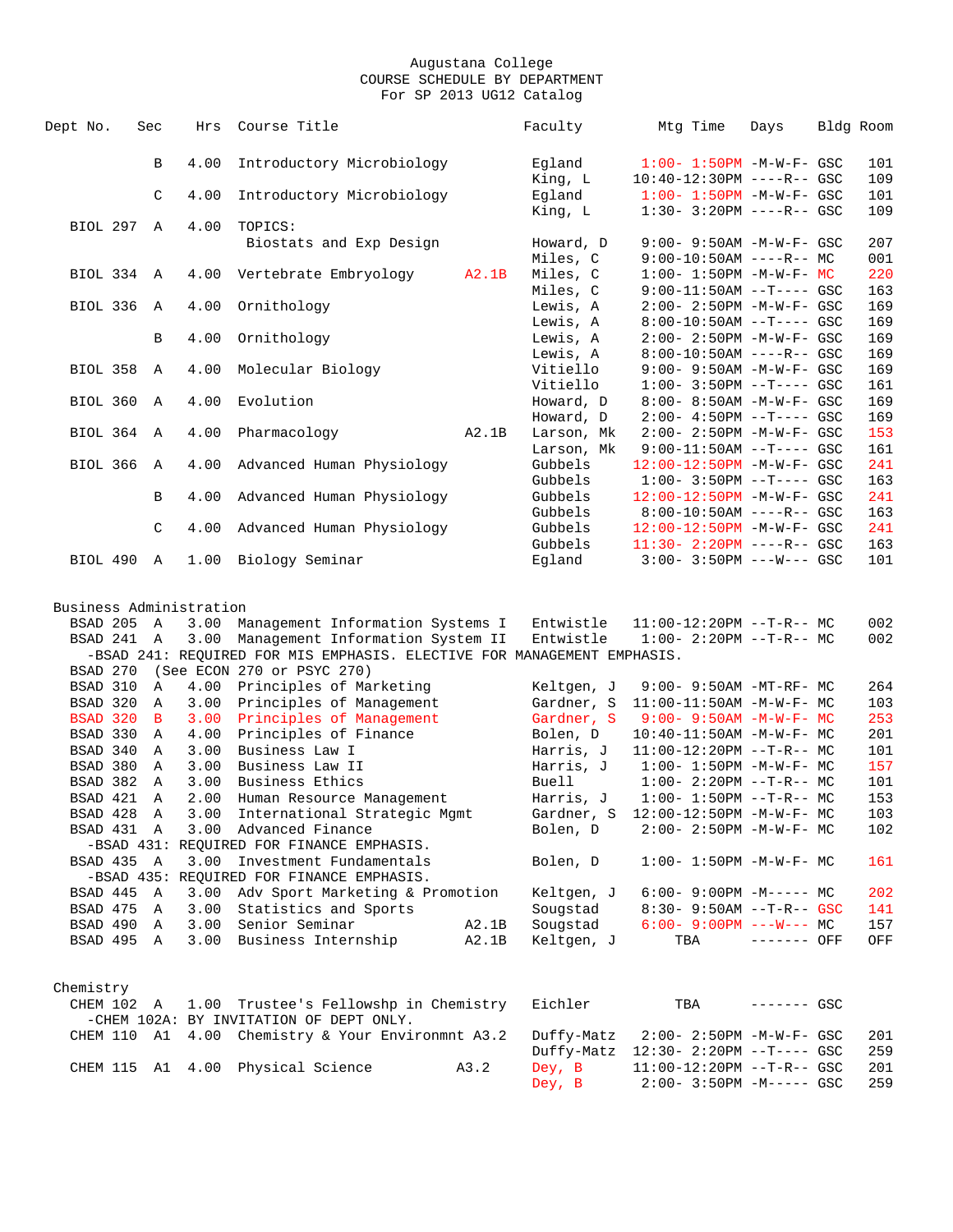| Dept No.                | Sec              | Hrs          | Course Title                      | Faculty               | Mtg Time                                                         | Days | Bldg Room  |
|-------------------------|------------------|--------------|-----------------------------------|-----------------------|------------------------------------------------------------------|------|------------|
|                         |                  |              |                                   |                       |                                                                  |      |            |
|                         | A2               | 4.00         | Physical Science<br>A3.2          | Dey, B                | $11:00-12:20PM$ --T-R-- GSC                                      |      | 201        |
|                         |                  |              |                                   | Alton, D              | $4:00 - 5:50PM$ --T---- GSC                                      |      | 259        |
| CHEM 120                | A1               | 4.00         | Intro to Chemistry<br>A3.2        | Dey, B                | $1:00 - 1:50PM - M - W - F - GSC$                                |      | 241        |
|                         |                  |              |                                   | Dey, B                | $8:00 - 9:50AM -T--- GSC$                                        |      | 243        |
|                         | A2               | 4.00         | Intro to Chemistry<br>A3.2        | Dey, B                | $1:00 - 1:50PM - M - W - F - GSC$                                |      | 241        |
|                         |                  | 4.00         | A3.2                              | Pullman, D<br>Eichler | $2:00 - 3:50PM -M--- GSC$                                        |      | 243<br>207 |
|                         | B1               |              | Intro to Chemistry                | Eichler               | $2:00 - 2:50PM - M - W - F - GSC$<br>$11:00-12:50PM$ --T---- GSC |      | 243        |
| CHEM 145                | A1               | 4.00         | Survey of Organic & Biochemistry  | Mays, J               | $9:00 - 9:50AM - M - W - F - GSC$                                |      | 241        |
|                         |                  |              |                                   | Mays, J               | $2:00 - 3:50PM$ ----R-- GSC                                      |      | 243        |
|                         | A2               | 4.00         | Survey of Organic & Biochemistry  | Mays, J               | $9:00 - 9:50AM - M - W - F - GSC$                                |      | 241        |
|                         |                  |              |                                   | Pullman, D            | $2:00 - 3:50PM$ ---W--- GSC                                      |      | 243        |
|                         | <b>B1</b>        | 4.00         | Survey of Organic & Biochemistry  | Schultz, S            | $2:00 - 2:50PM - M - W - F - GSC$                                |      | 241        |
|                         |                  |              |                                   | Schultz, S            | $8:00 - 9:50AM$ ----R-- GSC                                      |      | 243        |
|                         | B <sub>2</sub>   | 4.00         | Survey of Organic & Biochemistry  | Schultz, S            | $2:00 - 2:50PM - M - W - F - GSC$                                |      | 241        |
|                         |                  |              |                                   | Pullman, D            | $11:00-12:50PM$ ----R-- GSC                                      |      | 243        |
| CHEM 201 A1             |                  | 4.00         | Organic Chemistry I               | Duffy-Matz            | $9:00 - 9:50AM - M - W - F - GSC$                                |      | 201        |
|                         |                  |              |                                   | Duffy-Matz            | $8:00-11:50AM$ --T---- GSC                                       |      | 255        |
|                         | A <sub>2</sub>   | 4.00         | Organic Chemistry I               | Duffy-Matz            | $9:00 - 9:50AM - M - W - F - GSC$                                |      | 201        |
|                         |                  |              |                                   | Schultz, S            | $2:00 - 5:50PM$ ----R-- GSC                                      |      | 255        |
| CHEM 202                | A1               | 4.00         | Organic Chemistry II              | Mays, J               | 11:00-11:50AM -M-W-F- GSC                                        |      | 201        |
|                         |                  |              |                                   | Mays, J               | $8:00-11:50AM$ ----R-- GSC                                       |      | 255        |
|                         | A2               | 4.00         | Organic Chemistry II              | Mays, J               | 11:00-11:50AM -M-W-F- GSC                                        |      | 201        |
|                         |                  |              |                                   | Schultz, S            | $2:00 - 5:50PM -T--- GSC$                                        |      | 255        |
| CHEM 242                | $\mathbb{A}$     | 4.00         | Analysis                          | Weisshaar             | 8:00- 8:50AM -M-W-F- GSC                                         |      | 241        |
|                         |                  |              |                                   | Weisshaar             | $2:00 - 5:50PM -T--- GSC$                                        |      | 243        |
| <b>CHEM 302</b>         | $\mathbf{A}$     | 4.00         | <b>CANCELED</b>                   |                       |                                                                  |      |            |
| CHEM 311 A              |                  | 4.00         | Advanced Analytical Chem<br>A2.1B | Weisshaar             | 11:00-11:50AM -M-W--- GSC                                        |      | 241        |
|                         |                  |              |                                   | Weisshaar             | $8:00-10:50AM$ --T-R-- GSC                                       |      | 259        |
|                         |                  |              |                                   |                       |                                                                  |      |            |
|                         |                  |              |                                   |                       |                                                                  |      |            |
| CIVITAS                 |                  |              |                                   |                       |                                                                  |      |            |
| CIVT 110                | Α                | 3.00         | Exploring Christian Faith A4.1    | Haar, M               | $9:00 - 9:50AM - M - W - F - HUM$                                |      | 227        |
| CIVT 200                | Α<br>$\mathbb A$ | 3.00         | Literary Experience A2.1B & A3.5  | Looney, S             | $1:00 - 1:50PM - M - W - F - HUM$                                |      | 103        |
| CIVT 201<br>CIVT 202    | $\mathbf{A}$     | 3.00<br>4.00 | Reading Augustana<br>Pertinence:  | Miller, J             | 8:30- 9:50AM --T-R-- CWS                                         |      | 108        |
|                         |                  |              | Numb3rs: Modeling the Environmnt  | Gregg, M              | 11:00-11:50AM -M-W-F- GSC                                        |      | 169        |
|                         |                  |              |                                   | Lewis, A              |                                                                  |      |            |
|                         |                  |              |                                   | Gregg, M              | $1:00 - 2:50PM$ ----R-- GSC                                      |      | 169        |
|                         |                  |              |                                   | Lewis, A              |                                                                  |      |            |
| CIVT 203                | $\mathbb{A}$     | 3.00         | Justice:                          |                       |                                                                  |      |            |
|                         |                  |              | Endless Rev: Haiti Hist & Culture | Conover               | 11:00-11:50AM -M-W-F- CWS                                        |      | 108        |
|                         |                  |              |                                   | Twa, L                |                                                                  |      |            |
|                         | В                | 3.00         | God, Suffering and Evil           | Haar, M               | $1:00 - 2:20PM -T-R--HUM$                                        |      | 123        |
|                         |                  |              |                                   | Schotten              |                                                                  |      |            |
|                         |                  |              |                                   |                       |                                                                  |      |            |
|                         |                  |              |                                   |                       |                                                                  |      |            |
| Classics                |                  |              |                                   |                       |                                                                  |      |            |
| CLAS 102                | Α                | 3.00         | Beginning Hebrew II<br>A3.4       | Storm, J              | $11:00-12:20PM -T-R--HUM$                                        |      | 227        |
| CLAS 206                | Α                | 3.00         | Elementary Latin II<br>A3.4       | Wentzel, R            | $11:00-11:50AM$ -M-W-F- HUM                                      |      | 319        |
| CLAS 208                | Α                | 3.00         | Intermediate Latin IV             | Wentzel, R            | $9:00 - 9:50$ AM $-M-W-F-$ HUM                                   |      | 319        |
| CLAS 230                | Α                | 3.00         | Classical Mythology<br>A3.5A      | Wentzel, R            | $1:00 - 1:50PM - M - W - F - HUM$                                |      | 202        |
| CLAS 301                | A                | 3.00         | New Testament Greek I             | Swanson, R            | 8:00- 8:50AM -M-W-F- HUM                                         |      | 227        |
|                         |                  |              |                                   |                       |                                                                  |      |            |
|                         |                  |              |                                   |                       |                                                                  |      |            |
| Communication Disorders |                  |              |                                   |                       |                                                                  |      |            |
| CMDS 222 A              |                  | 3.00         | Phonetics                         | Mahan, K              | 9:00- 9:50AM -M-W-F- HUM                                         |      | 202        |
| CMDS 224 A              |                  | 3.00         | Intro to Aural Rehabilitation     | Hanavan, P            | $8:00-8:50AM$ -M-W-F- MC                                         |      | 157        |
|                         |                  |              |                                   | Hanavan, P            | $9:00-9:50AM --T---MC$                                           |      | 156        |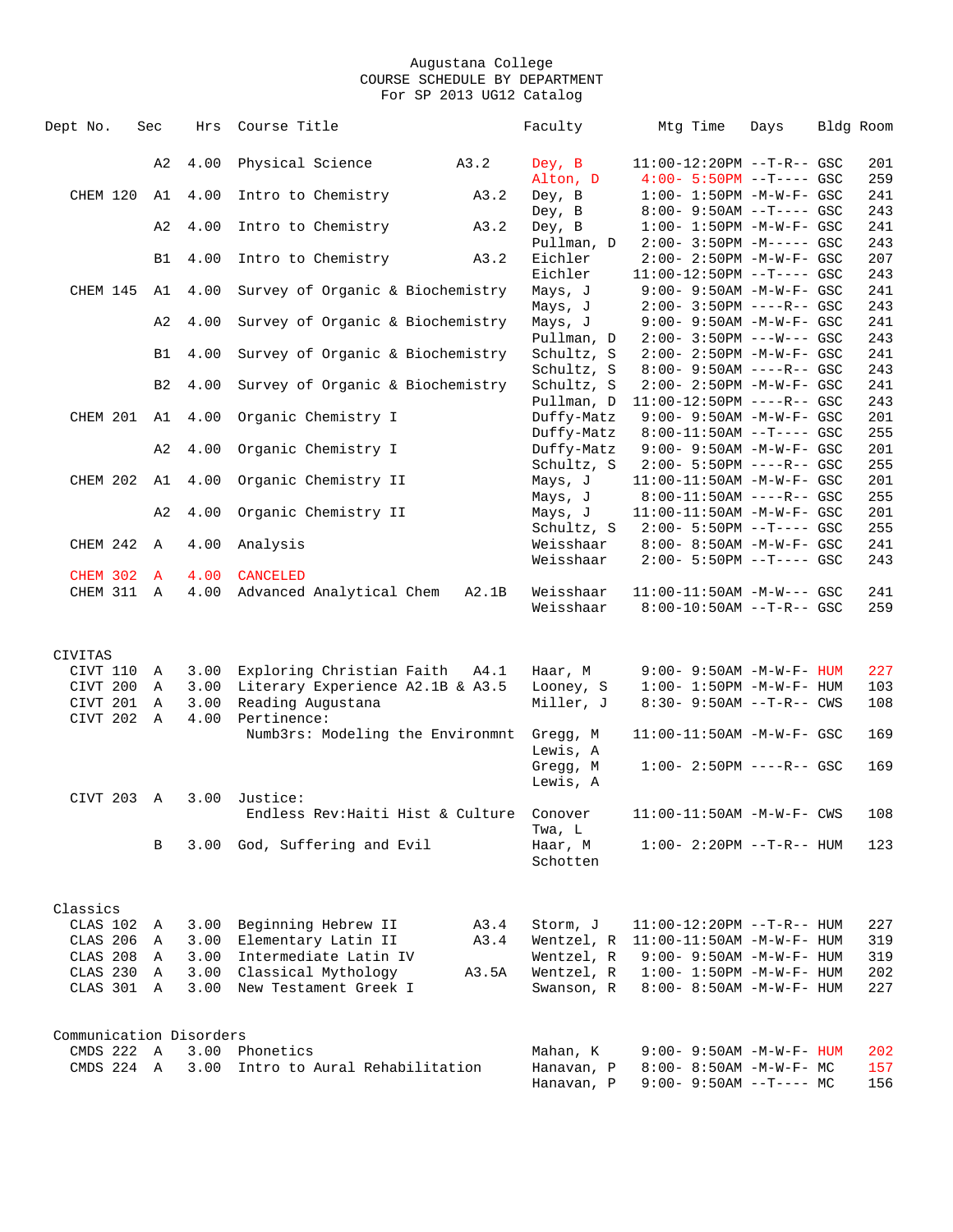| Dept No.               | Sec                | Hrs          | Course Title                                                            | Faculty                  | Mtg Time                                             | Days         | Bldg Room  |
|------------------------|--------------------|--------------|-------------------------------------------------------------------------|--------------------------|------------------------------------------------------|--------------|------------|
|                        | B                  | 3.00         | Intro to Aural Rehabilitation                                           | Hanavan, P               | $8:00 - 8:50AM - M - W - F - MC$                     |              | 157        |
|                        |                    |              |                                                                         | Hanavan, P               | $10:00-10:50AM$ --T---- MC                           |              | 156        |
|                        | C                  | 3.00         | Intro to Aural Rehabilitation                                           | Hanavan, P               | $8:00 - 8:50AM - M - W - F - MC$                     |              | 157        |
|                        |                    |              |                                                                         | Hanavan, P               | $11:00-11:50AM$ --T---- MC                           |              | 156        |
| CMDS 272 A             |                    |              | 3.00 Artic & Phonological Process Dis                                   | Mahan, K                 | $11:00-11:50AM$ -M-W-F- MC                           |              | 253        |
| CMDS 288 A             |                    |              | 1.00 Observation Practicum                                              | Mahan, K                 | TBA                                                  | $------$ OFF | OFF        |
|                        |                    |              | -CMDS 288: REQUIRES INSTRUCTOR SIGNATURE.                               |                          |                                                      |              |            |
| CMDS 388 A             |                    |              | 4.00 Clinical Practicum                                                 | Mahan, K                 | TBA                                                  | ------- OFF  | OFF        |
|                        |                    |              | -CMDS 388: INSTRUCTOR PERMISSION REQUIRED. VARIABLE CREDIT 1-4 CR HRS.  |                          |                                                      |              |            |
| CMDS 488 A             |                    |              | 4.00 Adv Clinical Prct: Comm Disorders                                  | Mahan, K                 | TBA                                                  | ------- OFF  | OFF        |
|                        |                    |              | -CMDS 488: INSTRUCTOR PERMISSION REQUIRED. VARIABLE CREDIT 1-4 CR HRS.  |                          |                                                      |              |            |
|                        |                    |              |                                                                         |                          |                                                      |              |            |
|                        |                    |              |                                                                         |                          |                                                      |              |            |
| Communication Studies  |                    |              |                                                                         |                          |                                                      |              |            |
| COMM 110 A             |                    |              | 3.00 Intro To Communication<br>A2.2                                     | Bart, J                  | $9:00 - 9:50AM - M - W - F - HUM$                    |              | 331        |
|                        | B                  | 3.00         | <b>CANCELED</b>                                                         |                          |                                                      |              |            |
|                        | C                  | 3.00         | Intro To Communication<br>A2.2                                          | Nitz, M                  | 11:00-11:50AM -M-W-F- HUM                            |              | 331        |
|                        | D                  | 3.00         | A2.2<br>Intro To Communication                                          | Etler                    | 11:00-12:20PM --T-R-- HUM                            |              | 331        |
|                        | Е                  | 3.00         | Intro To Communication<br>A2.2                                          | Nitz, M                  | $1:00 - 1:50PM - M - W - F - HUM$                    |              | 331        |
|                        | $\mathbf{F}% _{0}$ | 3.00         | Intro To Communication<br>A2.2                                          | Etler                    | $1:00-2:20PM -T-R--HUM$                              |              | 331        |
|                        | G                  | 3.00         | Intro To Communication<br>A2.2                                          | Hanson, S                | $3:00 - 4:20PM -T-R-- HUM$                           |              | 331        |
| <b>COMM 210</b>        | $\mathbf{A}$       | 3.00         | Rhetorical Criticism<br>A2.1B                                           | Bart, H                  | $10:40-11:50AM$ $-M-W---$ HUM                        |              | 323        |
| COMM 250               | A                  | 3.00         | Interpersonal Communication A1.2                                        | Bart, J                  | 11:00-11:50AM -M-W-F- HUM                            |              | 301        |
| COMM 260               | $\mathbb{A}$       | 3.00         | Persuasion                                                              | Bart, J                  | $11:00-12:20PM$ --T-R-- HUM                          |              | 301        |
| COMM 350               | A                  | 3.00         | Organizational Communication                                            | Bart, H                  | $1:00 - 2:20PM -T-R--HUM$                            |              | 301        |
| COMM 360 A             |                    | 3.00         | Persuasive Campaigns                                                    | Nitz, M                  | $8:30 - 9:50AM -T-R-- HUM$                           |              | 302        |
|                        |                    |              |                                                                         |                          |                                                      |              |            |
| Computer Science       |                    |              |                                                                         |                          |                                                      |              |            |
| COSC 104 A             |                    |              | 1.00 Advanced Word Processing                                           | Gray, S                  | TBA                                                  | ------- OFF  | ONLN       |
|                        |                    |              | COSC 104: ONLINE COURSE                                                 |                          |                                                      |              |            |
| COSC 107 A             |                    |              | 1.00 Advanced PowerPoint                                                | Gray, S                  | TBA                                                  | ------- OFF  | ONLN       |
|                        |                    |              | COSC 107: ONLINE COURSE                                                 |                          |                                                      |              |            |
| COSC 197 A             |                    | 3.00         | TOPICS:                                                                 |                          |                                                      |              |            |
|                        |                    |              | Web Development and Design                                              | Gray, S                  | $11:00-12:20PM$ --T-R-- GSC                          |              | 141        |
| COSC 205 A             |                    |              | 3.00 Management Information Systems I                                   | Entwistle                | $11:00-12:20PM$ --T-R-- MC                           |              | 002        |
| COSC 211               | A                  |              | 4.00 Computer Science II                                                | Shum, S                  | 10:40-11:50AM -M-W-F- GSC                            |              | 34         |
| COSC 225 A             |                    |              | 3.00 WEB Programming                                                    | Shum, S                  | 12:00-12:50PM -M-W-F- GSC                            |              | 34         |
| COSC 236 A             |                    | 3.00         | Comp Architecture & Assem Lang                                          | Steinwand                | $8:30 - 9:50AM -T-R--GSC$                            |              | 213        |
| COSC 241 A             |                    | 3.00         | Management Information System II                                        | Entwistle                | $1:00-2:20PM -T-R--MC$                               |              | 002        |
|                        |                    |              | -COSC 241: REQUIRED FOR MIS EMPHASIS. ELECTIVE FOR MANAGEMENT EMPHASIS. |                          |                                                      |              |            |
|                        |                    |              |                                                                         |                          |                                                      |              |            |
|                        |                    |              | COSC 327 A 3.00 Advanced Data Structures                                | Shum, S                  | $9:00 - 9:50$ AM $-M-W-F-$ GSC                       |              | 34         |
|                        |                    |              |                                                                         |                          |                                                      |              |            |
|                        |                    |              |                                                                         |                          |                                                      |              |            |
| Economics              |                    |              |                                                                         |                          |                                                      |              |            |
| ECON 120 A             |                    |              | 3.00 Principles of Economics I<br>A3.3                                  | Nesiba, R                | $1:00 - 1:50PM - M - W - F - MC$                     |              | 103        |
|                        | В                  | 3.00         | Principles of Economics I<br>A3.3                                       | Nesiba, R                | $2:00-2:50PM -M-W-F-MC$                              |              | 103        |
| ECON 121               | A                  |              | 3.00 Principles of Economics II                                         | Rodrigues                | 11:00-11:50AM -M-W-F- MC                             |              | 153        |
|                        | B                  |              | 3.00 Principles of Economics II                                         | Rodrigues                | 12:00-12:50PM -M-W-F- MC                             |              | 153        |
| ECON 270               | A                  | 4.00         | Statistics                                                              | Sorenson, D              | 8:00- 8:50AM -M-W-F- MC                              |              | 153        |
|                        | B                  | 4.00         | Statistics                                                              | Sorenson, D              | 9:00- 9:50AM -M-W-F- MC                              |              | 153        |
|                        |                    |              | -ECON 270A & B: MUST ALSO REGISTER FOR ECON 270L LAB SECTION.           |                          |                                                      |              |            |
| ECON 270L A            |                    | 0.00         | ECON 270: Lab                                                           | Sorenson, D              | $7:00 - 7:50PM$ ---W--- MC                           |              | 001        |
|                        | В                  | 0.00         | ECON 270: Lab                                                           | Sorenson, D              | $11:00-11:50AM$ ----R-- MC                           |              | 001        |
|                        | C                  | 0.00         | ECON 270: Lab                                                           | Sorenson, D              | $1:00 - 1:50PM$ ----R-- MC                           |              | 001        |
| ECON 333<br>ECON 350 A | $\mathbb A$        | 3.00<br>4.00 | International Political Economy<br>Soc Sci Research Methods<br>A2.1B    | Nesiba, R<br>Schrader, S | $1:00-2:20PM -T-R--MC$<br>$8:00 - 9:50AM$ --T-R-- MC |              | 103<br>153 |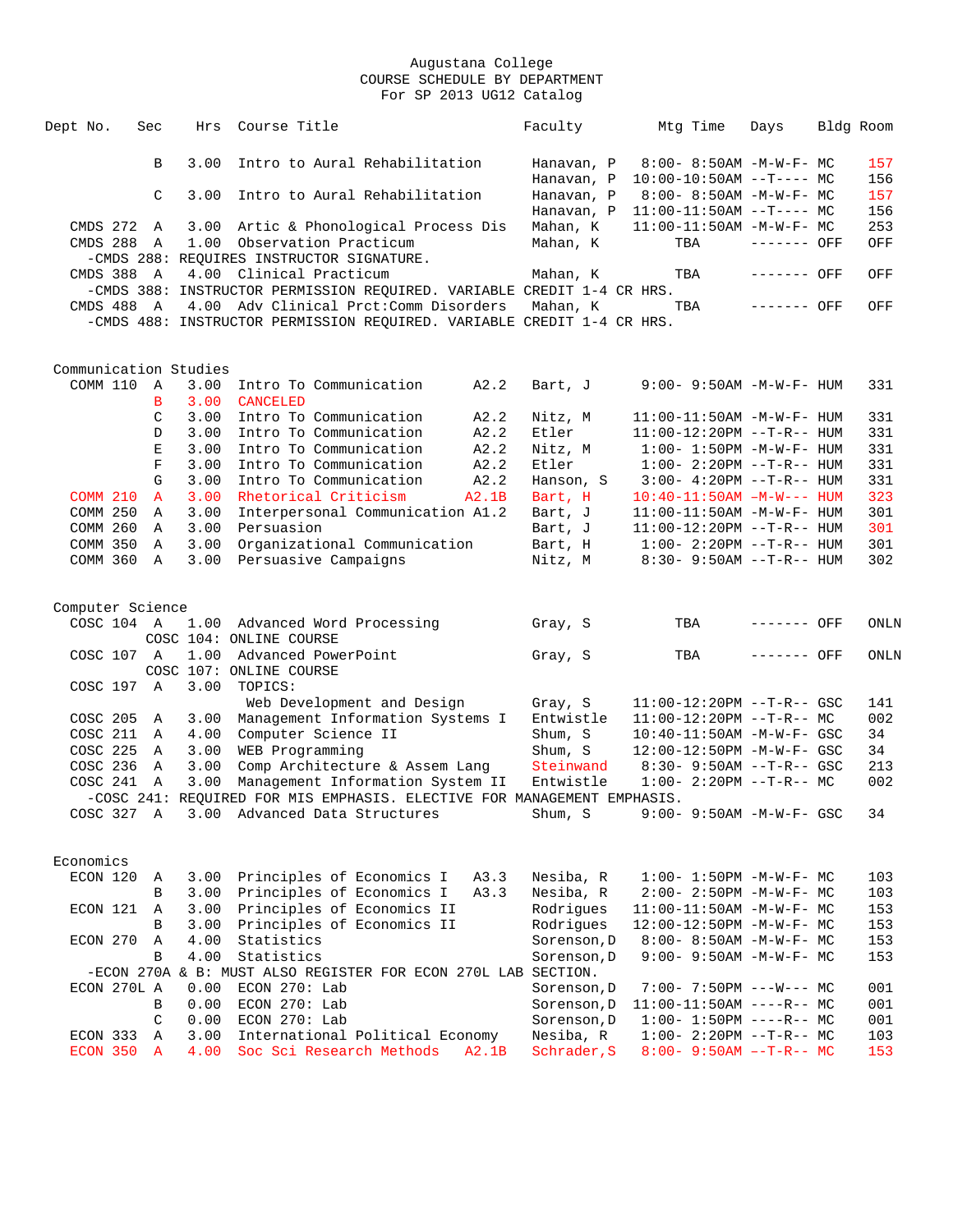| Dept No.                | Sec | Hrs   | Course Title                                                                                                                                     |      | Faculty                  | Mtg Time                                                       | Days        | Bldg Room  |
|-------------------------|-----|-------|--------------------------------------------------------------------------------------------------------------------------------------------------|------|--------------------------|----------------------------------------------------------------|-------------|------------|
|                         |     |       |                                                                                                                                                  |      |                          |                                                                |             |            |
| Ed of Deaf/Hard Hearing |     |       |                                                                                                                                                  |      |                          |                                                                |             |            |
| EDHH 197 A              |     | 1.00  | TOPICS:                                                                                                                                          |      |                          |                                                                |             |            |
|                         |     |       | Expl Org/Inst Serving Deaf Indiv Soukup, M                                                                                                       |      | Dyce, M                  | TBA                                                            | ------- OFF | SHRT       |
|                         |     |       | -EDHH 197A: SPRING BREAK TRAVEL COURSE.                                                                                                          |      |                          |                                                                |             |            |
| EDHH 224 A              |     |       | 3.00 Intro to Aural Rehabilitation                                                                                                               |      | Hanavan, P               | $8:00 - 8:50AM - M - W - F - MC$                               |             | 157        |
|                         |     |       |                                                                                                                                                  |      | Hanavan, P               | $9:00 - 9:50AM -T--- MC$                                       |             | 156        |
|                         | B   | 3.00  | Intro to Aural Rehabilitation                                                                                                                    |      | Hanavan, P               | $8:00 - 8:50AM - M - W - F - MC$                               |             | 157        |
|                         | C   | 3.00  | Intro to Aural Rehabilitation                                                                                                                    |      | Hanavan, P<br>Hanavan, P | $10:00-10:50AM$ --T---- MC<br>$8:00 - 8:50AM - M - W - F - MC$ |             | 156<br>157 |
|                         |     |       |                                                                                                                                                  |      | Hanavan, P               | $11:00-11:50AM$ --T---- MC                                     |             | 156        |
| EDHH 227                | A   | 3.00  | American Sign Language II                                                                                                                        | A3.4 | Soukup, M                | $8:30 - 9:50AM -T-R-- MC$                                      |             | 202        |
|                         | B   | 3.00  | American Sign Language II                                                                                                                        | A3.4 | Soukup, M                | $11:00-12:20PM$ --T-R-- MC                                     |             | 202        |
|                         | C   | 3.00  | American Sign Language II                                                                                                                        | A3.4 | Steen, C                 | $1:00 - 1:50PM - M - W - F - MC$                               |             | 202        |
| EDHH 329                | A   | 3.00  | Work w/Fam, Prof & DeafPlusStudnt                                                                                                                |      | Soukup, M                | $1:00-2:20PM -T-R--MC$                                         |             | 253        |
| EDHH 332                | A   | 3.00  | American Sign Language IV                                                                                                                        |      | Steen, C                 | 12:00-12:50PM -M-W-F- MC                                       |             | 264        |
| EDHH 487                | A   | 12.00 | Student Teach: Deaf Educ Elem                                                                                                                    |      | Fiala, R                 | TBA                                                            | ------- OFF | OFF        |
|                         |     |       | -EDHH 487: SIGNATURE OF FIELD EXPERIENCE COORDINATOR REQUIRED.                                                                                   |      |                          |                                                                |             |            |
| EDHH 489 A 12.00        |     |       | Student Teach: Deaf Educ MS/HS                                                                                                                   |      | Fiala, R                 | TBA                                                            | ------- OFF | OFF        |
|                         |     |       | -EDHH 489: SIGNATURE OF FIELD EXPERIENCE COORDINATOR REQUIRED.                                                                                   |      |                          |                                                                |             |            |
|                         |     |       |                                                                                                                                                  |      |                          |                                                                |             |            |
| Education               |     |       |                                                                                                                                                  |      |                          |                                                                |             |            |
| EDUC 110 A              |     |       | 3.00 Foundations of Amer Educ                                                                                                                    | A3.3 | VanBockern               | $1:00-2:20PM -T-R--MC$                                         |             | 202        |
|                         | B   |       | 3.00 Foundations of Amer Educ                                                                                                                    | A3.3 |                          | Hallenbeck 12:00-12:50PM -M-W-F- MC                            |             | 257        |
|                         |     |       | -EDUC 110A & B: INTENDED FOR STUDENTS PURSUING ENTRANCE TO TEACHER EDUC PROGRAM. REQUIRES 1-2                                                    |      |                          |                                                                |             |            |
|                         |     |       | HRS PER WK IN AREA SCHOOL.                                                                                                                       |      |                          |                                                                |             |            |
| EDUC 200L A             |     |       | 0.00 Program Admission ePortfolio Lab                                                                                                            |      | Andrews, SE              | $10:00-10:50AM$ --T---- MC                                     |             | 001        |
|                         | B   |       | 0.00 Program Admission ePortfolio Lab                                                                                                            |      | Andrews, SE              | $11:00-11:50AM$ --T---- MC                                     |             | 001        |
|                         | C   |       | 0.00 Program Admission ePortfolio Lab                                                                                                            |      | Andrews, SE              | 12:00-12:50PM --T---- MC                                       |             | 001        |
|                         |     |       | -EDUC 200L A, B & C: MEETS 2/19, 2/26, 3/19, 4/9, 4/30. TO BE TAKEN THE SEMESTER OF ENROLLMENT<br>IN EDUC 275.                                   |      |                          |                                                                |             |            |
| EDUC 219                | A   | 3.00  | Tech & the Internet in Education                                                                                                                 |      | Hanavan, P               | $11:00-11:50AM$ -M-W-F- MC                                     |             | 001        |
| EDUC 245 A              |     | 3.00  | Educ Psychology & Measurement                                                                                                                    |      | Durr, A                  | $11:00-11:50AM$ -M-W-F- MC                                     |             | 164        |
|                         | B   | 3.00  | Educ Psychology & Measurement                                                                                                                    |      | Durr, A                  | 12:00-12:50PM -M-W-F- MC                                       |             | 164        |
|                         |     |       | EDUC 245A & B: NOT OPEN TO FRESHMEN.                                                                                                             |      |                          |                                                                |             |            |
| EDUC 275 A              | B   | 3.00  | Tch, Lrn, & Connect Classrm A2.1B<br>Tch, Lrn, & Connect Classrm A2.1B                                                                           |      | Ashworth<br>Ashworth     | $9:00 - 9:50AM -T-R-- MC$<br>$11:00-11:50AM$ --T-R-- MC        |             | 164<br>164 |
|                         |     | 3.00  | -EDUC 275A & B: NOT OPEN TO FRESHMEN. EDUC 245 IS A PRE OR CO-REQUISITE FOR EDUC 275.                                                            |      |                          |                                                                |             |            |
|                         |     |       | REQUIRES 4 HRS OF PRACTICUM PER WK SCHEDULED BETWEEN 8AM-3:30PM.                                                                                 |      |                          |                                                                |             |            |
| EDUC 290 A              |     |       | 2.00 Theory of Reading in Elem School                                                                                                            |      | Ashworth                 | $1:00 - 1:50PM -T-R-- MC$                                      |             | 164        |
|                         |     |       | -EDUC 290: ADMITTED TEACHER EDUC STUDENTS ONLY.                                                                                                  |      |                          |                                                                |             |            |
| EDUC 300L A             |     |       | 0.00 Pre-Student Teach ePortfolio Lab                                                                                                            |      |                          |                                                                |             | 001        |
|                         | B   |       | 0.00 Pre-Student Teach ePortfolio Lab                                                                                                            |      |                          |                                                                |             | 001        |
|                         | C   |       | 0.00 Pre-Student Teach ePortfolio Lab                                                                                                            |      |                          |                                                                |             | 001        |
|                         |     |       | -EDUC 300L A, B & C: MEETS 2/12, 3/5, 4/16, 5/7, 5/14. MUST BE TAKEN THE SEMESTER PRIOR TO<br>STUDENT TEACHING.                                  |      |                          |                                                                |             |            |
| EDUC 301 A              |     |       | 2.00 Methods Teaching Elem/MS Science                                                                                                            |      | Hall, C                  | $12:00-12:50PM$ -M-W-F- GSC                                    |             | 163        |
|                         |     |       | -EDUC 301A: REQUIRES OBSERVATION & TEACHING IN ELEM SCHOOLS.                                                                                     |      |                          |                                                                |             |            |
| EDUC 310 D              |     |       | 3.00 Sec School Methods: ENGLISH                                                                                                                 |      | Gohl, J                  | $5:00-8:00PM -M--- HUM$                                        |             | 106        |
|                         | н   |       | 3.00 CANCELED                                                                                                                                    |      |                          |                                                                |             |            |
|                         |     |       | -EDUC 310D & H: ADMITTED TEACHER EDUC STUDENTS ONLY.                                                                                             |      |                          |                                                                |             |            |
|                         |     |       | EDUC 320 A 3.00 Children's Lit & Language Arts<br>-EDUC 320: ADMITTED TEACHER EDUC STUDENTS ONLY. MUST ALSO REGISTER FOR EDUC 325. PLAN TO SPEND |      | Laurich                  | $8:00 - 8:50AM - M - W - F - MC$                               |             | 164        |
|                         |     |       | 2 HRS IN THE FIELD ONE MORNING PER WK.                                                                                                           |      |                          |                                                                |             |            |
| EDUC 325 A              |     |       | 3.00 Teach of Read in Elem & Mid Sch                                                                                                             |      | Laurich                  | $9:00 - 9:50AM - M - W - F - MC$                               |             | 164        |
|                         |     |       | -EDUC 325: ADMITTED TEACHER EDUC STUDENTS ONLY. MUST ALSO REGISTER FOR EDUC 320. PLAN TO SPEND                                                   |      |                          |                                                                |             |            |
|                         |     |       | 2 HRS IN THE FIELD ONE MORNING PER WK.                                                                                                           |      |                          |                                                                |             |            |
|                         |     |       | EDUC 335 A 3.00 Literacy in the Content Area<br>-EDUC 335: ADMITTED TEACHER EDUC STUDENTS ONLY.                                                  |      |                          |                                                                |             | 220        |
|                         |     |       |                                                                                                                                                  |      |                          |                                                                |             |            |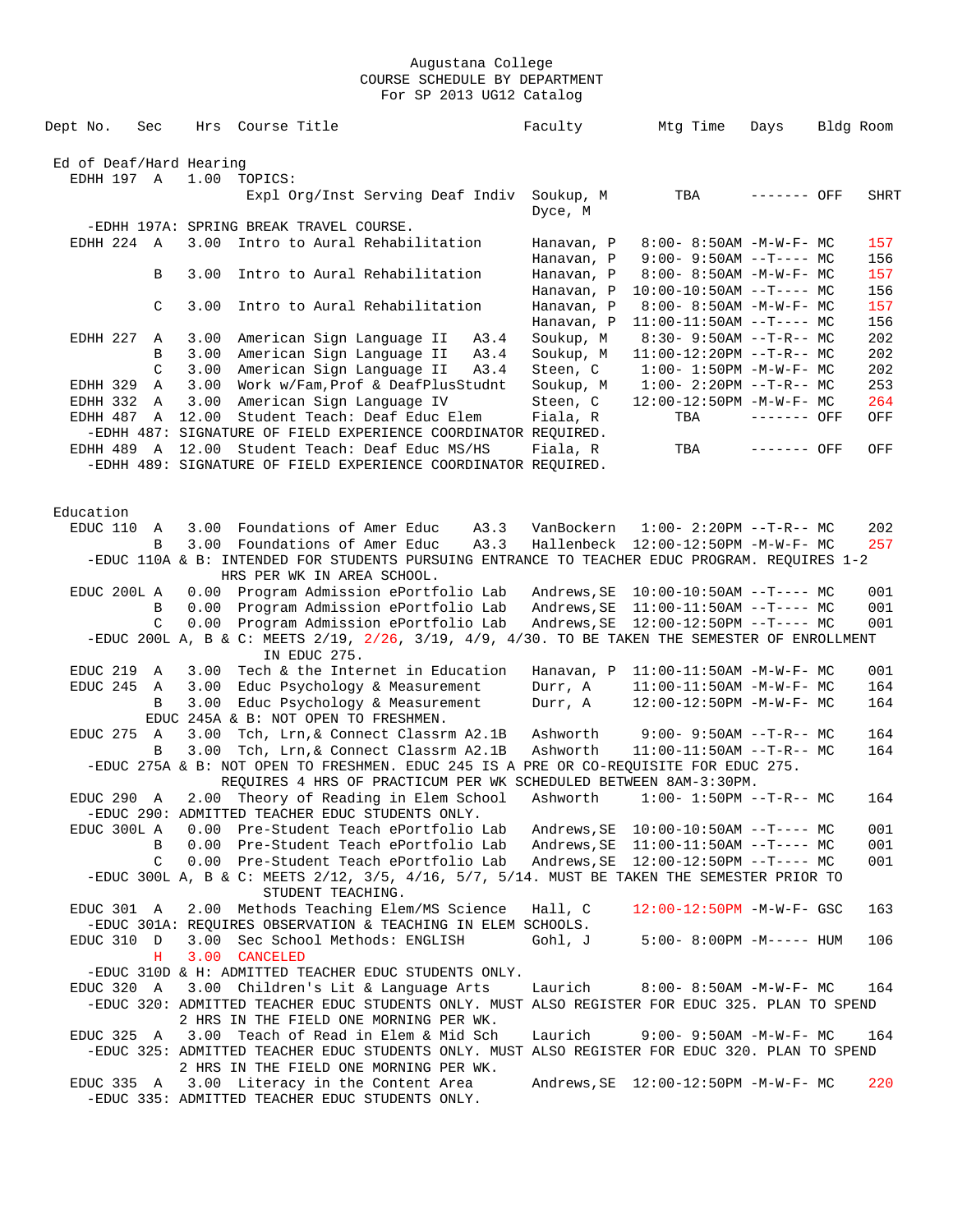| Dept No.         | Sec          | Hrs  | Course Title                                                                           |       | Faculty     | Mtg Time                            | Days         | Bldg Room |      |
|------------------|--------------|------|----------------------------------------------------------------------------------------|-------|-------------|-------------------------------------|--------------|-----------|------|
| EDUC 345 A       |              |      | 3.00 Adolescent Development<br>-EDUC 345: ADMITTED TEACHER EDUC STUDENTS ONLY.         | A1.2  | Feinstein   | $1:00 - 1:50PM -M-W-F-MC$           |              |           | 102  |
| EDUC 350 A       |              |      | 2.00 Teaching Soc Studies Elem & MS<br>-EDUC 350: ADMITTED TEACHER EDUC STUDENTS ONLY. |       | Ashworth    | $2:00 - 2:50PM -T-R-- MC$           |              |           | 164  |
|                  |              |      | Human Relations in Education                                                           |       |             |                                     |              |           |      |
| EDUC 355 A       |              | 3.00 |                                                                                        |       |             | VanBockern $11:00-12:20PM -T-R--MC$ |              |           | 257  |
| EDUC 380 A       |              |      | 3.00 Methods of Engl as New Language                                                   |       | Grinager, K | $6:00 - 9:00PM$ ----R-- MC          |              |           | 164  |
| EDUC 400L A      |              | 0.00 | Student Teacher ePortfolio Lab                                                         |       | Andrews, SE | TBA                                 | $-----MC$    |           |      |
|                  |              |      | -EDUC 400L: TO BE TAKEN DURING SEMESTER OF STUDENT TEACHING. LAB DOES NOT MEET.        |       |             |                                     |              |           |      |
| EDUC 470         |              |      | A 12.00 Student Teach: All Grades                                                      |       | Fiala, R    | TBA                                 | $-----$ OFF  |           | OFF  |
| EDUC 471         |              |      | A 12.00 Student Teach: Middle School                                                   |       | Fiala, R    | TBA                                 | ------- OFF  |           | OFF  |
| EDUC 472         |              |      | A 12.00 Student Teach: Elementary                                                      |       | Fiala, R    | TBA                                 | $-----$ OFF  |           | OFF  |
|                  |              |      | EDUC 473 A 12.00 Student Teach: Kindergarten                                           |       | Fiala, R    | TBA                                 | ------- OFF  |           | OFF  |
|                  |              |      | EDUC 474 A 12.00 Student Teach: Secondary                                              |       | Fiala, R    | TBA                                 | $------$ OFF |           | OFF  |
|                  |              |      | -EDUC 470, 471, 472, 473 & 474: SIGNATURE OF FIELD EXPERIENCE COORDINATOR REQUIRED.    |       |             |                                     |              |           |      |
|                  |              |      |                                                                                        |       |             |                                     |              |           |      |
|                  |              |      |                                                                                        |       |             |                                     |              |           |      |
| English          |              |      |                                                                                        |       |             |                                     |              |           |      |
| ENGL 110         | A            |      | 4.00 First-Year Composition                                                            | A2.1A | Gerling     | 8:00- 8:50AM -MT-RF- HUM            |              |           | 102  |
|                  | В            |      | 4.00 First-Year Composition                                                            | A2.1A | Looney, S   | 9:00- 9:50AM -MT-RF- HUM            |              |           | 102  |
|                  | C            |      | 4.00 First-Year Composition                                                            | A2.1A | Dickinson   | 10:40-11:50AM -M-W-F- HUM           |              |           | 103  |
|                  | D            |      | 4.00 First-Year Composition                                                            | A2.1A | Nelson, C   | 12:00-12:50PM -MT-RF- HUM           |              |           | 102  |
| ENGL 115         | $\mathbb A$  |      | 3.00 News Reporting & Writing                                                          | A2.1B | Blank-Libr  | $2:00 - 2:50PM -M-W-F - HUM$        |              |           | 102  |
| ENGL 200         | A            |      | 3.00 Literary Experience A2.1B & A3.5                                                  |       | Nelson, C   | $8:30 - 9:50AM -T-R-- HUM$          |              |           | 103  |
|                  | B            | 3.00 | Literary Experience A2.1B & A3.5                                                       |       | Rives, D    | $9:00 - 9:50AM - M - W - F - HUM$   |              |           | 103  |
|                  |              |      | -ENGL 200B: AFRICAN-AMERICAN LITERATURE                                                |       |             |                                     |              |           |      |
|                  | C            |      | 3.00 Literary Experience A2.1B & A3.5                                                  |       | Hanson, D   | 11:00-11:50AM -M-W-F- HUM           |              |           | 102  |
|                  |              |      | -ENGL 200C: NORTHERN PLAINS SECTION                                                    |       |             |                                     |              |           |      |
|                  | D            |      |                                                                                        |       |             |                                     |              |           |      |
|                  |              |      | 3.00 Literary Experience A2.1B & A3.5                                                  |       | Rives, D    | 12:00-12:50PM -M-W-F- HUM           |              |           | 103  |
|                  |              |      | -ENGL 200D: THE HERO IN LITERATURE                                                     |       |             |                                     |              |           |      |
|                  | Ε            | 3.00 | Literary Experience A2.1B & A3.5                                                       |       | Nelson, C   | $1:00 - 2:20PM -T-R--HUM$           |              |           | 102  |
|                  | $\mathbf F$  | 3.00 | Literary Experience A2.1B & A3.5                                                       |       | Hanson, D   | $1:00 - 1:50PM - M - W - F - HUM$   |              |           | 102  |
|                  |              |      | -ENGL 200F: NORTHERN PLAINS SECTION                                                    |       |             |                                     |              |           |      |
| ENGL 215 A       |              | 3.00 | Newspaper Writing: Sports A2.1B                                                        |       | Holm, A     | 12:00-12:50PM -M-W-F- HUM           |              |           | 201  |
| ENGL 225         | A            | 3.00 | World Literature I                                                                     | A3.1A | Harris, Mit | $2:00 - 2:50PM -M-W-F - HUM$        |              |           | 202  |
| ENGL 240         | A            | 3.00 | Intro to American Literary Hist                                                        |       | Hanson, D   | $9:00 - 9:50AM - M - W - F - HUM$   |              |           | 123  |
| ENGL 305         | A            | 3.00 | Creative Writing: Poetry                                                               | A2.1B | Hicks, P    | $6:00-9:00PM --T---HUM$             |              |           | 106  |
| ENGL 310         | A            | 3.00 | Seminar in Later British Literat                                                       |       | Hicks, P    | $1:00 - 2:20PM -T-R--HUM$           |              |           | 103  |
| ENGL 311         | A            | 3.00 | Advanced Composition                                                                   | A2.1B | Looney, S   | $2:00 - 2:50PM -M-W-F - HUM$        |              |           | 323  |
| ENGL 312         | A            | 3.00 | Writing for Magazines                                                                  | A2.1B | Holm, A     | $11:00-11:50AM$ -M-W-F- HUM         |              |           | 202  |
| ENGL 330         | $\mathbb{A}$ | 3.00 | Seminar in Later American Lit                                                          |       | Rives, D    | $11:00-11:50AM$ -M-W-F- HUM         |              |           | 106  |
| ENGL 361         | A            | 3.00 | Shakespeare                                                                            | A2.1B | Harris, Mit | 8:30- 9:50AM --T-R-- HUM            |              |           | 202  |
| ENGL 370 A       |              |      | 3.00 History of the English Language Harris, Mit 12:00-12:50PM -M-W-F- HUM             |       |             |                                     |              |           | 323  |
|                  |              |      |                                                                                        |       |             |                                     |              |           |      |
|                  |              |      |                                                                                        |       |             |                                     |              |           |      |
| Exercise Science |              |      |                                                                                        |       |             |                                     |              |           |      |
| EXSC 265 A       |              |      | 2.00 Theory & Tech of Strenth & Cond                                                   |       | Chambers    | $11:00-11:50AM$ --T-R-- ELMN        |              |           | 180  |
| EXSC 320 A       |              |      | 3.00 Physiology of Exercise                                                            |       | Barkley, S  | 9:00- 9:50AM -M-WRF- ELMN           |              |           | 241  |
| EXSC 325 A       |              |      | 3.00 Kinesiology/Biomechanics                                                          |       | Thompson, K | 8:00- 8:50AM -M-W-F- ELMN           |              |           | 241  |
| EXSC 361 A       |              |      | 2.00 Fitness Prescrip & Progm Admin                                                    |       | Barkley, S  | $1:00 - 1:50PM -T-R-- ELMN$         |              |           | 241  |
|                  |              |      |                                                                                        |       |             |                                     |              |           |      |
|                  |              |      |                                                                                        |       |             |                                     |              |           |      |
| French           |              |      |                                                                                        |       |             |                                     |              |           |      |
| FREN 111 A       |              |      | 3.00 Intro to French II                                                                | A3.4  | Thompsen    | $9:00 - 9:50AM - M - W - F - HUM$   |              |           | 320  |
|                  | B            |      | 3.00 Intro to French II                                                                | A3.4  | Fish        | 11:00-11:50AM -M-W-F- HUM           |              |           | 320  |
|                  |              |      | 1.00 TOPICS (non-literature):                                                          |       |             |                                     |              |           |      |
| FREN 197 A       |              |      |                                                                                        |       |             |                                     |              |           |      |
|                  |              |      | La Belgique: du passé au présent                                                       |       | Thompsen    | TBA                                 | ------- OFF  |           | SHRT |
|                  |              |      |                                                                                        |       | Fish        |                                     |              |           |      |
|                  |              |      | -FREN 197A: SPRING BREAK TRAVEL COURSE. TENTATIVE TRIP DATES: MAR. 8-16.               |       |             |                                     |              |           |      |
| FREN 211 A       |              | 4.00 | Intermediate French II                                                                 |       | Fish        | 2:00- 2:50PM -MTWR-- HUM            |              |           | 320  |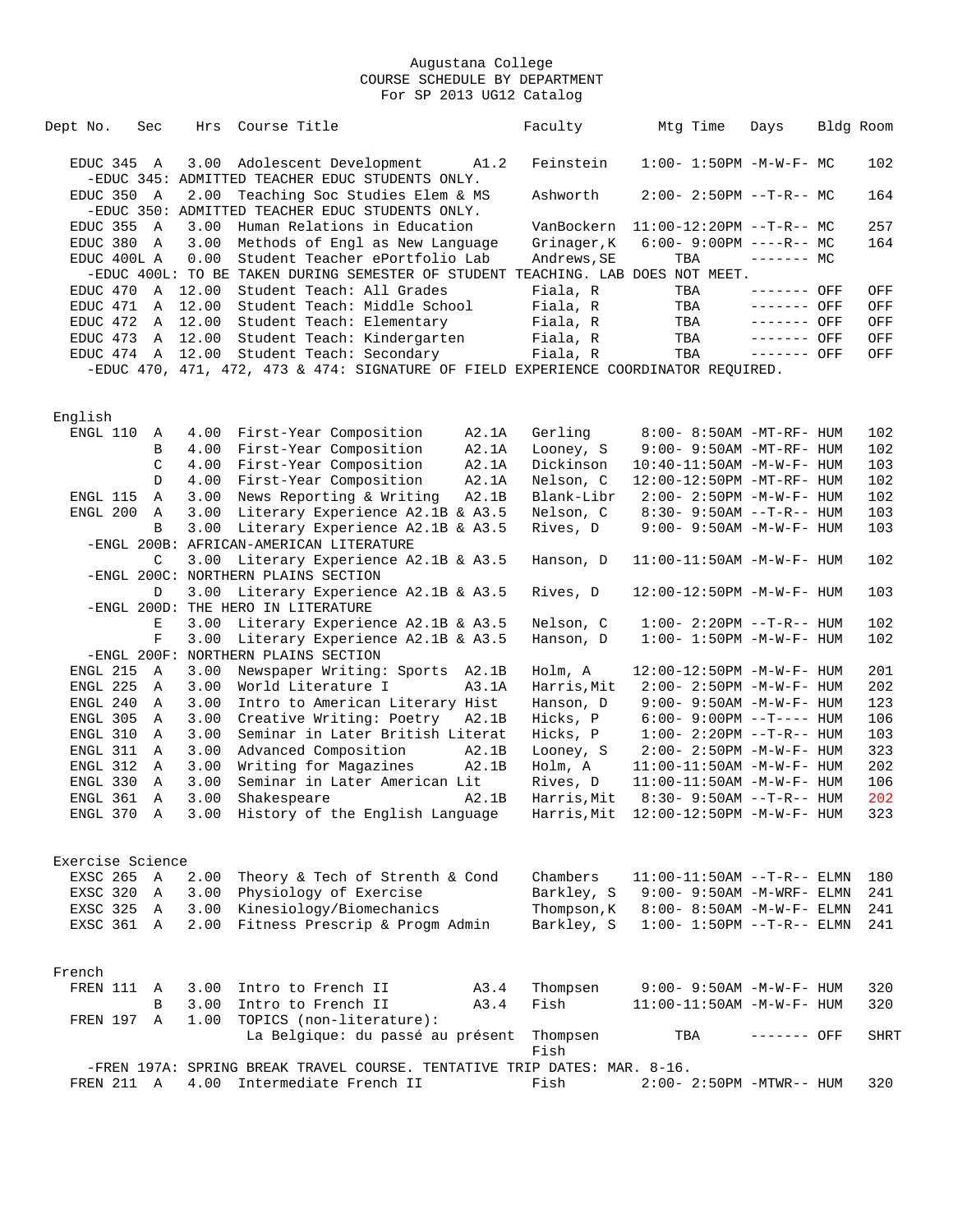| Dept No.                | Sec        |      | Hrs Course Title |                                                                          |      | Faculty                  | Mtg Time                               | Days         | Bldg Room |             |
|-------------------------|------------|------|------------------|--------------------------------------------------------------------------|------|--------------------------|----------------------------------------|--------------|-----------|-------------|
|                         |            |      |                  |                                                                          |      |                          |                                        |              |           |             |
| FREN 297 A              |            | 1.00 |                  | TOPICS (non literature):                                                 |      |                          |                                        |              |           |             |
|                         |            |      |                  | La Belgique: du passé au présent Thompsen                                |      | Fish                     | TBA                                    | ------- OFF  |           | <b>SHRT</b> |
|                         |            |      |                  | -FREN 297A: SPRING BREAK TRAVEL COURSE. TENTATIVE TRIP DATES: MAR. 8-16. |      |                          |                                        |              |           |             |
| FREN 361 A              |            | 3.00 |                  | Hist of Lit of France II                                                 | A3.5 | Fish                     | 8:30- 9:50AM --T-R-- HUM               |              |           | 323         |
| FREN 397 A              |            | 1.00 |                  | TOPICS (non-literature):<br>La Belgique: du passé au présent Thompsen    |      |                          | TBA                                    | $------$ OFF |           | <b>SHRT</b> |
|                         |            |      |                  |                                                                          |      | Fish                     |                                        |              |           |             |
|                         |            |      |                  | -FREN 397A: SPRING BREAK TRAVEL COURSE. TENTATIVE TRIP DATES: MAR. 8-16. |      |                          |                                        |              |           |             |
| FREN 400 A              |            |      |                  | 1.00 Honors Thesis                                                       |      | Fish                     | TBA                                    | $------$ HUM |           |             |
| General Studies         |            |      |                  |                                                                          |      |                          |                                        |              |           |             |
|                         |            |      |                  | GENL 097 A 1.00 New Student Seminar                                      | A1.1 | Staff                    | $10:00-10:50AM$ ----R-- HUM            |              |           |             |
|                         |            |      |                  | GENL 105 A 15.00 Off Campus Study Programs                               |      |                          |                                        |              |           |             |
|                         |            |      |                  | Exeter University, Exeter, ENGL                                          |      | Grinager, D              | TBA                                    | $------$ OFF |           | SEM         |
|                         |            |      |                  | GENL 107 A 16.00 The Washington Semester                                 |      | Wanless, E<br>Dickinson  | TBA<br>$5:00 - 6:00PM -M--R--HUM$      | $------$ OFF |           | <b>INTR</b> |
| GENL 116 A              |            |      |                  | 1.00 Becoming a Master Student<br>GENL 116A: MEETS FEB 7 - MAR 28.       |      |                          |                                        |              |           | 102         |
| GENL 125 A              |            |      |                  | 1.00 Distinguished Scholars                                              |      |                          |                                        |              |           |             |
|                         |            |      |                  | Scotland's Stories and Scenes                                            |      | Looney, S                | TBA                                    | ------- OFF  |           | <b>SHRT</b> |
|                         |            |      |                  | International Travel Experience                                          |      |                          |                                        |              |           |             |
|                         | GENL 197 A | 1.00 | TOPICS:          | -GENL 125: SPRING BREAK TRAVEL COURSE.                                   |      |                          |                                        |              |           |             |
|                         |            |      |                  | Disc Barcelona: Colon, Iden, Modrn                                       |      | Hicks, P                 | TBA                                    | $------$ OFF |           | <b>SHRT</b> |
|                         |            |      |                  |                                                                          |      | Swart, W                 |                                        |              |           |             |
|                         |            |      |                  | -GENL 197A: SPRING BREAK TRAVEL COURSE.                                  |      |                          |                                        |              |           |             |
| GENL 492 H              |            |      |                  | 3.00 Senior Capstone:                                                    | A4.3 |                          | $4:30 - 7:30PM - M--- - HUM$           |              |           | 201         |
|                         |            |      |                  | Ragged Edge of Life: Rel/Med Meet                                        |      | Harris, MH<br>Schellingr |                                        |              |           |             |
|                         | I.         |      |                  | 3.00 Citzn & State in Age of Genocide                                    |      | Dipple, G<br>Hicks, P    | $11:00-12:20PM$ --T-R-- MC             |              |           | 201         |
|                         | J          | 3.00 |                  | Native Am Cultural&Econ History                                          |      | Karr, L<br>Wright, R     | $6:30 - 9:30PM -M-----$ ARCH           |              |           | LAB         |
|                         | K.         |      |                  | 3.00 Pop Culture&Bible:Detective Stry                                    |      | Bowman, R                | $6:00 - 9:00PM$ ---W--- HUM            |              |           | 226         |
|                         |            |      |                  |                                                                          |      |                          |                                        |              |           |             |
| Geography/Earth Science |            |      |                  |                                                                          |      |                          |                                        |              |           |             |
| GEOG 220 A              |            |      |                  | 3.00 Phys Geog & Earth/Space Science                                     |      | Alvey, S<br>Kallas, K    | $6:00-9:00PM -M--- MC$                 |              |           | 164         |
|                         |            |      |                  |                                                                          |      |                          |                                        |              |           |             |
| German                  |            |      |                  |                                                                          |      |                          |                                        |              |           |             |
| GERM 111                | A          | 3.00 |                  | Intro to German II                                                       | A3.4 |                          | Lhotzky, $M$ 11:00-11:50AM -M-W-F- HUM |              |           | 302         |
|                         | В          | 3.00 |                  | Intro to German II                                                       | A3.4 | Lhotzky, S               | $1:00 - 1:50PM - M - W - F - HUM$      |              |           | 302         |
| GERM 211                | Α          | 4.00 |                  | Intermediate German II                                                   |      | Lhotzky, S               | $2:00 - 2:50PM - MTW - F - HUM$        |              |           | 302         |
| GERM 340                | A          | 3.00 |                  | German Civilization & Culture                                            |      |                          | Lhotzky, S 12:00-12:50PM -M-W-F- HUM   |              |           | 302         |
| GERM 400 A              |            | 1.00 |                  | Honors Thesis                                                            |      | Lhotzky, S               | TBA                                    | $------$ HUM |           |             |
| Gerontology             |            |      |                  |                                                                          |      |                          |                                        |              |           |             |
| GERO 289 A              |            |      |                  | 1.00 Medical Terminology                                                 |      | Herrmann                 | TBA                                    | ------- OFF  |           | ONLN        |
| GERO 289 B              |            | 1.00 |                  | Medical Terminology                                                      |      | Herrmann                 | TBA                                    | ------- OFF  |           | <b>ONLN</b> |
| GERO 395 A              |            |      |                  | GERO 289A & B: ONLINE COURSE                                             |      |                          | TBA                                    | ------- OFF  |           | OFF         |
|                         |            |      |                  | 3.00 Internship in Gerontology I                                         |      | Schrader, S              |                                        |              |           |             |
| Government/Intl Affairs |            |      |                  |                                                                          |      |                          |                                        |              |           |             |
| GOVT 110                | A          | 3.00 |                  | Intro to Government                                                      | A3.3 | Wanless, E               | $9:00 - 9:50AM - M - W - F - MC$       |              |           | 201         |
|                         | B          | 3.00 |                  | Intro to Government                                                      | A3.3 |                          |                                        |              |           | 201         |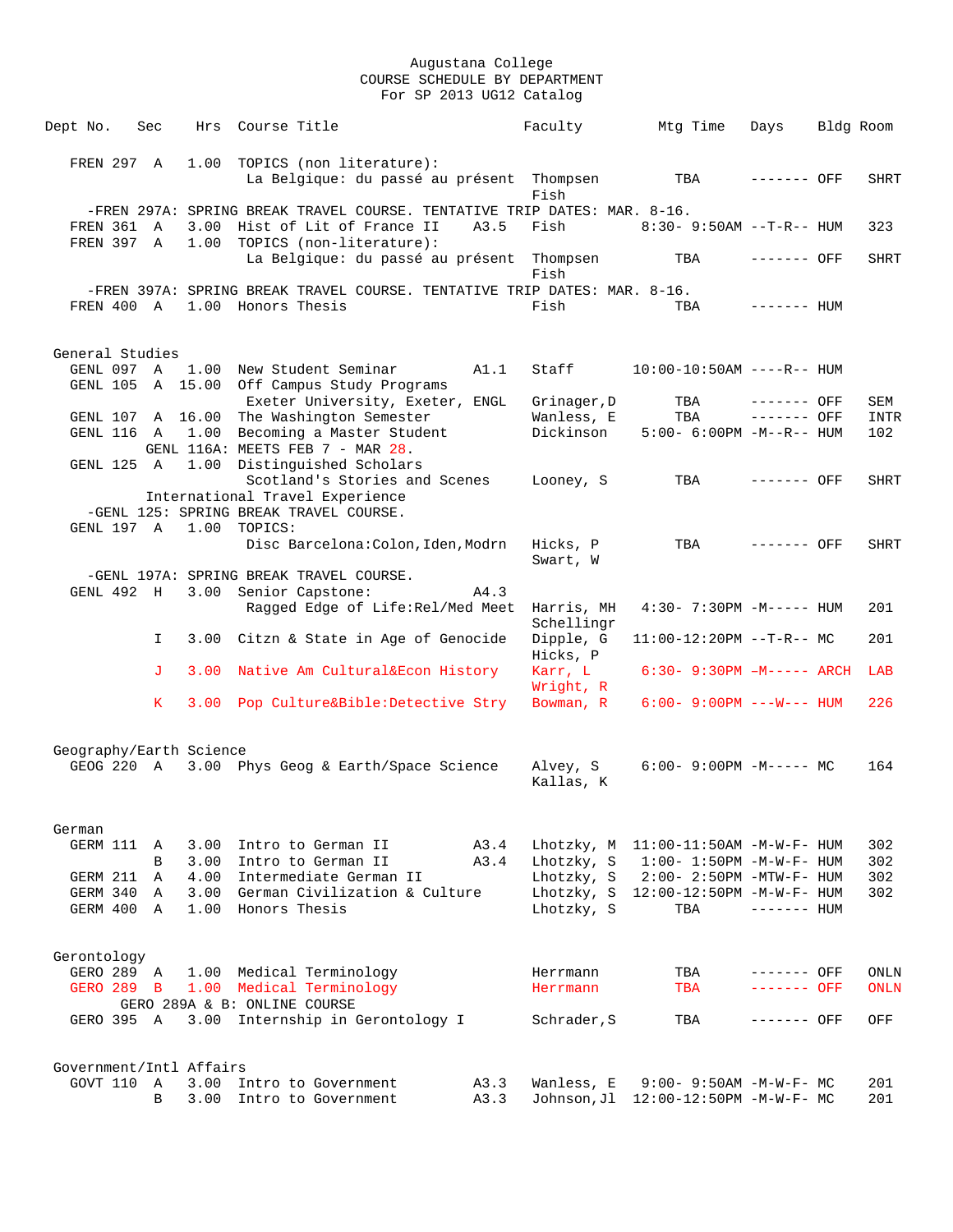| Dept No.   | Sec          | Hrs                     | Course Title                                                 |       | Faculty     | Mtg Time                          | Days        | Bldg Room |
|------------|--------------|-------------------------|--------------------------------------------------------------|-------|-------------|-----------------------------------|-------------|-----------|
| GOVT 120   | Α            | 3.00                    | Politics in a Diverse World A3.6                             |       | Dndelinger  | $8:30 - 9:50AM -T-R-- MC$         |             | 201       |
|            | B            | 3.00                    | Politics in a Diverse World A3.6                             |       | Dndelinger  | $1:00-2:20PM -T-R--MC$            |             | 201       |
| GOVT 190   | Α            | 3.00                    | Humans in Conflict                                           | A1.2  | Wanless, E  | $11:00-11:50AM$ -M-W-F- MC        |             | 264       |
| GOVT 210   | Α            | 3.00                    | Congress                                                     |       | Wanless, E  | $1:00 - 1:50PM - M - W - F - MC$  |             | 264       |
| GOVT 290   | A            | 3.00                    | Criminal Law                                                 |       | Schotten    | $2:00 - 2:50PM -M-W-F - MC$       |             | 264       |
| GOVT 305   | Α            | 3.00                    | Theories of American Democracy                               |       | Johnson, Jl | $11:00-12:20PM$ --T-R-- MC        |             | 264       |
| GOVT 325   | A            | 3.00                    | International Law                                            |       | Dndelinger  | $8:00 - 8:50AM - M - W - F - MC$  |             | 264       |
| GOVT 350   | $\mathbf{A}$ | 4.00                    | Soc Sci Research Methods                                     | A2.1B | Schrader, S | $8:00 - 9:50AM -T-R-- MC$         |             | 153       |
| GOVT 390   | A            | 2.00                    | Research Seminar                                             | A2.1B | Johnson, Jl | TBA                               | $------$ MC |           |
| GOVT 391   | $\Delta$     | 2.00                    | Honors Seminar                                               | A2.1B | Johnson, Jl | TBA                               | $------MC$  |           |
| History    |              |                         |                                                              |       |             |                                   |             |           |
| HIST 110   | Α            | 3.00                    | Western Civilization I                                       | A3.1A | Mullin, M   | $9:00 - 9:50AM - M - W - F - HUM$ |             | 231       |
|            | B            | 3.00                    | Western Civilization I                                       | A3.1A | Conover     | $9:00 - 9:50AM - M - W - F - MC$  |             | 202       |
| HIST 111   | A            | 3.00                    | Western Civilization II                                      | A3.1B | Conover     | 8:00- 8:50AM -M-W-F- MC           |             | 202       |
|            | B            | 3.00                    | Western Civilization II                                      | A3.1B | Wright, R   | $9:00 - 9:50AM - M - W - F - CWS$ |             | 108       |
|            |              |                         | -HIST 111B: BUSINESS EMPHASIS                                |       |             |                                   |             |           |
|            | C            | 3.00                    | Western Civilization II                                      | A3.1B | Welch       | $11:00-11:50AM$ -M-W-F- MC        |             | 202       |
|            | D            | 3.00                    | Western Civilization II                                      | A3.1B | Dipple, G   | 12:00-12:50PM -M-W-F- MC          |             | 202       |
|            | Ε            | 3.00                    | Western Civilization II                                      | A3.1B | Dipple, G   | $1:00 - 1:50PM - M - W - F - MC$  |             | 201       |
|            | F            | 3.00                    | Western Civilization II                                      | A3.1B | Mullin, M   | $2:00 - 2:50PM -M-W-F-MC$         |             | 202       |
| HIST 113   | Α            | 3.00                    | Art Hist II: Ren-20th Cent A3.1B                             |       | Twa, L      | $9:00 - 9:50AM - M - W - F - GSC$ |             | 100       |
| HIST 115   | Α            | 3.00                    | Western Civ. II (Honors)                                     | A3.1B | Preston, M  | $8:30 - 9:50AM -T-R--MC$          |             | 255       |
| HIST 121   | Α            | 3.00                    | American Exper. Since 1877 A3.1B                             |       | Pehl, M     | $9:00 - 9:50AM - M - W - F - MC$  |             | 255       |
| HIST 197   | $\mathbf{A}$ | 3.00                    | <b>CANCELED</b>                                              |       |             |                                   |             |           |
| HIST 251   | A            | 3.00                    | Method & Phil of History                                     | A2.1B | Pehl, M     | $1:00-2:20PM -T-R--MC$            |             | 102       |
| HIST 297   | Α            | 3.00                    | TOPICS:                                                      |       |             |                                   |             |           |
|            |              |                         | Religion in Amer Hist & Culture                              |       | Pehl, M     | $11:00-12:20PM$ --T-R-- MC        |             | 102       |
| HIST 305   | A            | 3.00                    | The Era of American Civil War                                |       | Mullin, M   | 12:00-12:50PM -M-W-F- MC          |             | 102       |
| HIST 352   | Α            | 3.00                    | History of Lakota/Dakota                                     | A3.6  | Welch       | $1:00 - 1:50PM -M-W-F - MC$       |             | 257       |
| HIST 397   | Α            | 3.00                    | TOPICS:<br>Endless Rev: Haiti Hist & Culture                 |       | Conover     | $11:00-11:50AM$ -M-W-F- CWS       |             | 108       |
|            |              |                         |                                                              |       | Twa, L      |                                   |             |           |
|            |              |                         |                                                              |       |             |                                   |             |           |
| Health     |              |                         |                                                              |       |             |                                   |             |           |
| HLTH 216   | A            | 2.00                    | Stress Management                                            |       | VanLaecken  | $1:00 - 1:50PM -M-W---$ ELMN      |             | 241       |
| HLTH 222   | A            | 2.00                    | Nutrition & Exercise                                         |       | Barkley, S  | $11:00-11:50AM$ --T-R-- ELMN      |             | 241       |
| HLTH 242   | A            | 2.00                    | Personal Health                                              |       | VanLaecken  | $12:00-12:50PM -M-W---$ ELMN      |             | 241       |
| HLTH 243   | A            | 2.00                    | Community Health                                             |       | Stern, L    | 8:00- 8:50AM -----F- GSC          |             | 121       |
|            |              |                         |                                                              |       | Stern, L    | $11:00-11:50AM$ -----F- GSC       |             | 121       |
|            | В            |                         | 2.00 Community Health                                        |       | Stern, L    | 9:00- 9:50AM -----F- GSC          |             | 121       |
|            |              |                         |                                                              |       | Stern, L    | 11:00-11:50AM -----F- GSC         |             | 121       |
|            |              | International Studies   |                                                              |       |             |                                   |             |           |
| INST 100 A |              |                         | 1.00 Intro to International Studies                          |       | Sorenson, T | $6:00 - 7:50PM -T--- MC$          |             | 103       |
| INST 200 A |              |                         | 1.00 Living & Learning Abroad                                |       | Grinager, D | $3:00-3:50PM$ ----R-- MC          |             | 102       |
|            |              |                         | -INST 200: MEETS LAST 7 WKS OF SEMESTER - APR 1 THRU MAY 17. |       |             |                                   |             |           |
|            |              |                         |                                                              |       |             |                                   |             |           |
|            |              | Sign Lang. Interpreting |                                                              |       |             |                                   |             |           |
| INTR 200 A |              |                         | 2.00 Fingerspelling                                          |       | Steen, C    | $2:00-2:50PM -M-W--- MC$          |             | 164       |
| INTR 301 A |              |                         | 3.00 Building Translation Skills                             |       | Gundersn, C | $11:00-12:20PM --T-R-- MC$        |             | 252       |
| INTR 342 A |              |                         | 3.00 Amer Sign Language to English I                         |       | Dyce, M     | $8:30 - 9:50AM - M-W--- MC$       |             | 254       |
| INTR 343 A |              |                         | 3.00 English to Amer Sign Language I                         |       | Gundersn, C | $8:30 - 9:50AM -T-R-- MC$         |             | 254       |
| INTR 355 A |              | 3.00                    | Interpreting Practicum                                       |       | Dyce, M     | TBA                               | ------- OFF | OFF       |
| INTR 397 A |              | 3.00                    | TOPICS:                                                      |       |             |                                   |             |           |
|            |              |                         | Ethical Decision-Making                                      |       | Dyce, M     | $6:00-9:00PM -M--- MC$            |             | 264       |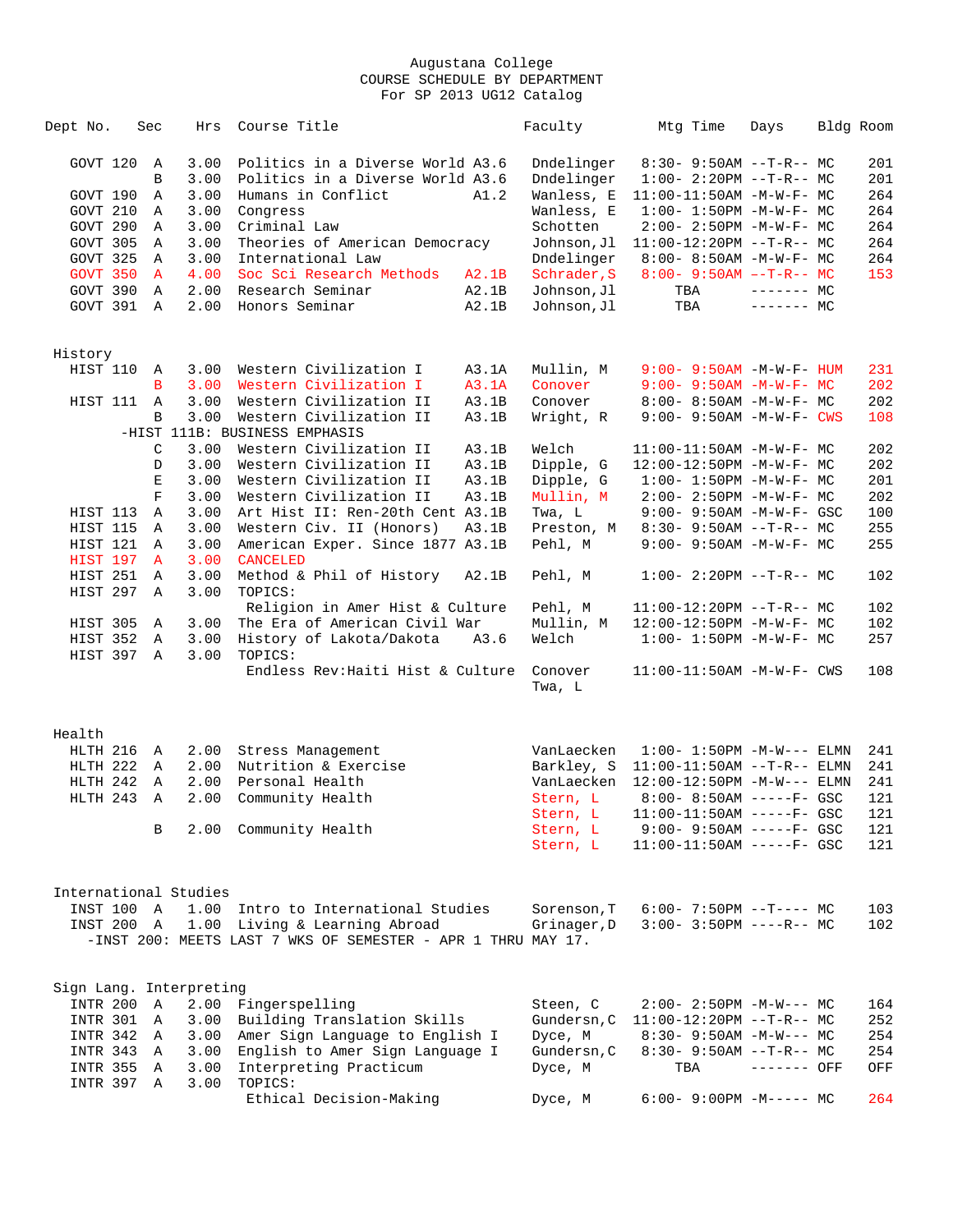| Dept No.                    | Sec         | Hrs          | Course Title                                                                                           | Faculty                | Mtg Time                                                             | Days         | Bldg Room  |
|-----------------------------|-------------|--------------|--------------------------------------------------------------------------------------------------------|------------------------|----------------------------------------------------------------------|--------------|------------|
|                             |             |              |                                                                                                        |                        |                                                                      |              |            |
| INTR 455 A                  |             | 9.00         | Advanced Interpreting Practicum                                                                        | Dyce, M                | TBA                                                                  | ------- OFF  | OFF        |
|                             |             |              |                                                                                                        |                        |                                                                      |              |            |
| Journalism                  |             |              |                                                                                                        |                        |                                                                      |              |            |
| JOUR 095 A                  |             | 1.00         | Journalism Participation                                                                               |                        |                                                                      |              |            |
|                             |             |              | <b>MIRROR</b>                                                                                          | Staff                  | TBA                                                                  | $------$ HUM | 222        |
|                             | B           | 1.00         | EDDA                                                                                                   | Staff                  | TBA                                                                  | $------$ HUM | 221        |
|                             | C           |              | 1.00 VENTURE                                                                                           | Miller, J              | TBA                                                                  | $------$ HUM |            |
| JOUR 115<br><b>JOUR 215</b> | A<br>A      |              | 3.00 News Reporting & Writing<br>A2.1B<br>3.00 Newspaper Writing: Sports<br>A2.1B                      | Blank-Libr<br>Holm, A  | 2:00- 2:50PM -M-W-F- HUM<br>12:00-12:50PM -M-W-F- HUM                |              | 102<br>201 |
| <b>JOUR 243 A</b>           |             | 3.00         | Editorial Skills II:Layout&Desgn                                                                       | Miller, J              | $11:00-12:20PM$ --T-R-- CVA                                          |              | 181A       |
| JOUR 312 A                  |             | 3.00         | Writing For Magazines<br>A2.1B                                                                         | Holm, A                | $11:00-11:50AM$ -M-W-F- HUM                                          |              | 202        |
|                             |             |              |                                                                                                        |                        |                                                                      |              |            |
|                             |             |              |                                                                                                        |                        |                                                                      |              |            |
| Mathematics<br>MATH 110 A   |             | 3.00         | Structure of Mathematics                                                                               | Smith, Jay             | 9:00- 9:50AM -M-W-F- GSC                                             |              | 29         |
| MATH 113 A                  |             |              | 3.00 Methods of Teaching Elem Math                                                                     | Laurich                | $1:00-1:50PM -M-W-F-MC$                                              |              | 164        |
|                             |             |              | -MATH 113: ADMITTED TEACHER EDUC STUDENTS ONLY. PLAN TO SPEND ONE HOUR PER WK IN THE FIELD.            |                        |                                                                      |              |            |
| MATH 140                    | A           | 3.00         | Quantitative Reasoning<br>A2.3                                                                         | Cokeley                | 9:00- 9:50AM -M-W-F- GSC                                             |              | 21         |
|                             | В           | 3.00         | Quantitative Reasoning<br>A2.3                                                                         | Staff                  | $2:00 - 2:50PM -M-W-F - GSC$                                         |              | 34         |
|                             | C           |              | 3.00 Quantitative Reasoning<br>A2.3                                                                    | Sorenson, T            | $1:00 - 1:50PM - M - W - F - GSC$                                    |              | 21         |
|                             | CV          | 3.00         | Quantitative Reasoning<br>A2.3                                                                         | Gregg, M               | $11:00-11:50AM$ -M-W-F- GSC                                          |              | 169        |
|                             |             |              |                                                                                                        | Lewis, A               |                                                                      |              |            |
|                             |             |              |                                                                                                        | Gregg, M               | $1:00-2:50PM$ ----R-- GSC                                            |              | 169        |
|                             |             |              |                                                                                                        | Lewis, A               |                                                                      |              |            |
| MATH 150                    | A           |              | -MATH 140CV: CROSS LISTED WITH CIVT 202A. INSTRUCTOR PERMISSION REQUIRED.<br>4.00 Pre-Calculus<br>A2.3 | Olson, C               | 12:00-12:50PM -MTW-F- GSC                                            |              | 21         |
|                             | B           | 4.00         | Pre-Calculus<br>A2.3                                                                                   | Olson, C               | $2:00-2:50PM -MTW-F-GSC$                                             |              | 29         |
| MATH 151                    | A           | 4.00         | Calculus I<br>A2.3                                                                                     |                        | Smith, Jay 12:00-12:50PM -MTW-F- GSC                                 |              | 29         |
|                             | B           | 4.00         | Calculus I<br>A2.3                                                                                     | Gregg, M               | 2:00- 2:50PM -MTW-F- GSC                                             |              | 21         |
| <b>MATH 152 A</b>           |             | 4.00         | Calculus II<br>A2.3                                                                                    |                        | Smith, Jay 11:00-11:50AM -MTW-F- GSC                                 |              | 29         |
|                             | B           | 4.00         | Calculus II<br>A2.3                                                                                    | Sorenson, T            | 2:00- 2:50PM -MTW-F- GSC                                             |              | 31         |
| MATH 153                    | A           | 3.00         | Calculus III<br>A2.3                                                                                   | Cokeley                | $8:00 - 8:50AM - M - W - F - GSC$                                    |              | 21         |
| MATH 220                    | A           | 3.00         | Linear Algebra                                                                                         | Gregg, M               | $1:00 - 1:50PM - M - W - F - GSC$                                    |              | 31         |
| MATH 320                    | A           | 3.00         | Discrete Structures                                                                                    | Olson, C               | 8:00- 8:50AM -M-W-F- GSC                                             |              | 31         |
| MATH 345<br>MATH 490 A      | A           | 3.00<br>1.00 | Topology<br>Senior Seminar                                                                             | Gregg, M               | Sorenson, T 11:00-12:20PM --T-R-- GSC<br>$6:00 - 6:50PM$ ----R-- GSC |              | 31<br>31   |
|                             |             |              |                                                                                                        |                        |                                                                      |              |            |
|                             |             |              |                                                                                                        |                        |                                                                      |              |            |
| Music<br>MUSI 095 A         |             |              | 1.00 Music Ensemble:<br>A3.5B                                                                          |                        |                                                                      |              |            |
|                             |             |              | Augustana Choir                                                                                        | Nesheim                | 3:55- 5:10PM -MTWR-- HUM                                             |              | 173        |
|                             | В           | 1.00         | Collegiate Chorale                                                                                     | Svenningsn             | 12:00-12:50PM -M-W-F- HUM                                            |              | 173        |
|                             | D           |              | 1.00 Angelus                                                                                           | Grevlos, L             | $3:00 - 3:50PM -M-W-F - HUM$                                         |              | 173        |
|                             | Е           |              | 1.00 Augustana Band                                                                                    | Schilf, P              | $4:00 - 5:30PM -M-WR-- HUM$                                          |              | 168        |
|                             | $\mathbf F$ |              | 1.00 College/Community Band                                                                            | Isackson, M            | 7:00- 9:20PM ----R-- HUM                                             |              | 168        |
|                             | К           |              | 1.00 Aug Orchestra (Winds/Brass/Perc)                                                                  | Stanichar              | 6:30- 9:00PM U------ HUM                                             |              | 168        |
|                             |             |              |                                                                                                        | Stanichar              | $3:00 - 4:25PM -T--- HUM$                                            |              | 168        |
|                             | $\mathbb L$ | 1.00         | Augustana Orchestra (Strings)                                                                          | Stanichar              | $6:30-9:00PM$ U------ HUM                                            |              | 168        |
|                             |             |              |                                                                                                        | Stanichar<br>Stanichar | $3:00-4:25PM -T--- HUM$<br>$3:00-4:30PM$ ---W--- HUM                 |              | 168<br>178 |
|                             | М           | 1.00         | <b>CANCELED</b>                                                                                        |                        |                                                                      |              |            |
| MUSI 096 A                  |             |              | 1.00 Chamber Music:                                                                                    |                        |                                                                      |              |            |
|                             |             |              | Opera Theatre Workshop                                                                                 | Grevlos, L             | $3:00 - 3:50PM -T--- HUM$                                            |              | 173        |
|                             |             |              |                                                                                                        | Grevlos, L             | $10:00-10:50$ AM ----R-- HUM                                         |              | 178        |
|                             |             |              |                                                                                                        | Grevlos, L             | $4:00 - 5:00PM$ -----F- HUM                                          |              | 178        |
|                             | В           | 1.00         | CANCELED                                                                                               |                        |                                                                      |              |            |
|                             | C           |              | 1.00 Saxophone Quartet                                                                                 | Isackson, M            | TBA                                                                  | $------$ HUM | 134        |
|                             | D           | 1.00         | CANCELED                                                                                               |                        |                                                                      |              |            |
|                             | E           | 1.00         | Clarinet                                                                                               | Larson, A              | TBA                                                                  | $------$ HUM | 155        |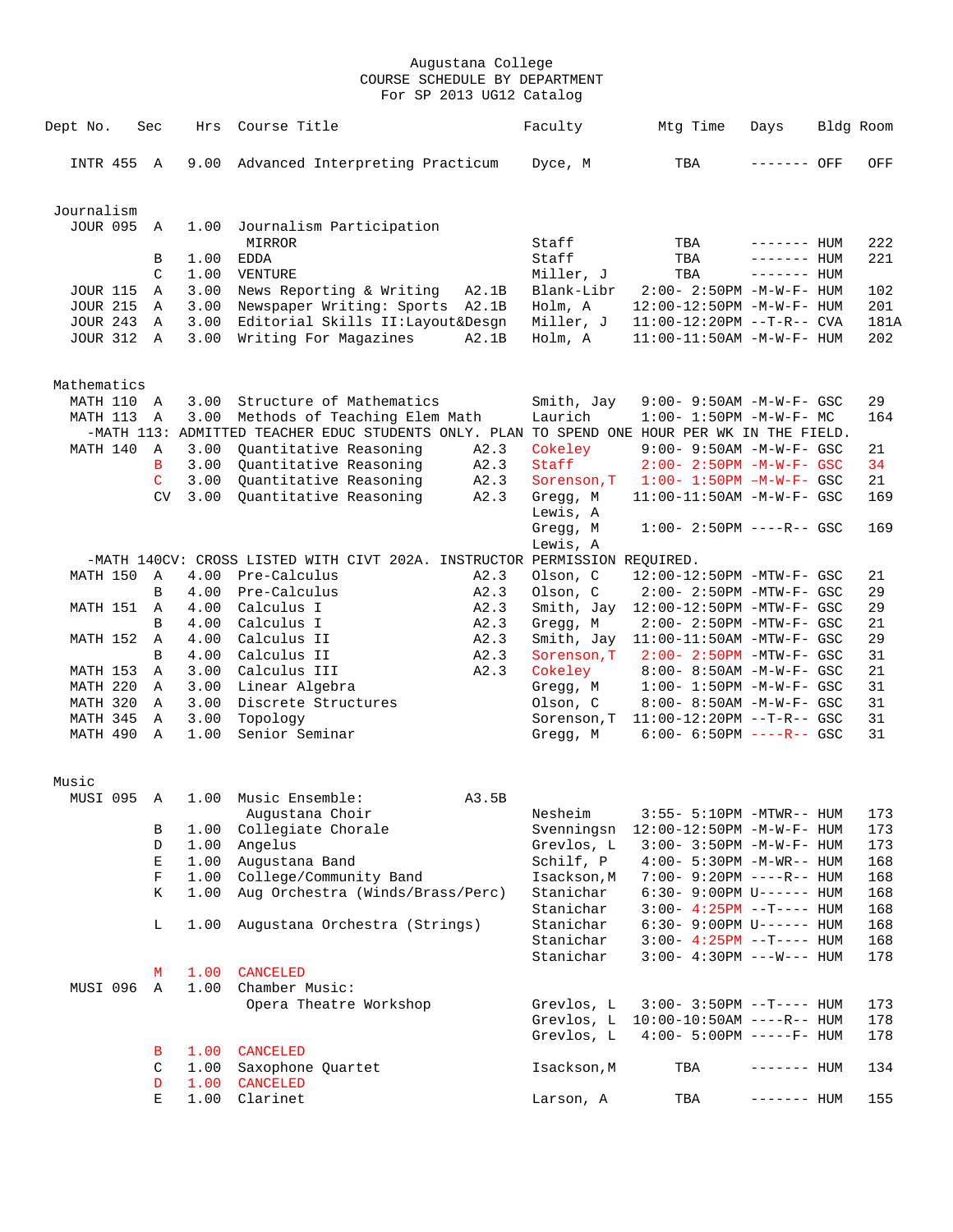| Dept No.        | Sec       | Hrs  | Course Title                          | Faculty     | Mtg Time                               | Days         | Bldg Room      |
|-----------------|-----------|------|---------------------------------------|-------------|----------------------------------------|--------------|----------------|
|                 |           |      |                                       |             |                                        |              |                |
|                 | F         | 1.00 | CANCELED                              |             |                                        |              |                |
|                 | н         | 1.00 | <b>CANCELED</b>                       |             |                                        |              |                |
|                 | I.        | 1.00 | Percussion Ensemble                   | Pennington  | $6:00 - 8:00 \, \text{PM}$ ---W--- HUM |              | 168            |
|                 | Κ         | 1.00 | Trombone Choir                        | Shoemaker   | $4:30 - 5:25PM -T--- HUM$              |              | 178            |
|                 | L         | 1.00 | <b>CANCELED</b>                       |             |                                        |              |                |
|                 | м         | 1.00 | CANCELED                              |             |                                        |              |                |
|                 | N         | 1.00 | <b>CANCELED</b>                       |             |                                        |              |                |
|                 | $\circ$   | 1.00 | <b>CANCELED</b>                       |             |                                        |              |                |
|                 | Q         | 1.00 | Mallet Keyboard Ensemble              |             | Pennington $10:45-12:00PM$ ---W--- HUM |              | 144            |
| MUSI 097        | A         | 1.00 | Chamber Music Ensemble:               |             |                                        |              |                |
|                 |           |      | Chamber Choir                         | Nesheim     | $5:15- 6:15PM -M-W--- HUM$             |              | 173            |
|                 | В         |      | 1.00 Brass Choir                      | Sherburne   | $3:00 - 3:50PM -M-W--- HUM$            |              | 168            |
|                 | C.        | 1.00 | Northlanders Jazz Band                | Isackson, M | $5:30-6:20PM -M--- HUM$                |              | 178            |
|                 |           |      |                                       | Isackson, M | $5:30-6:25PM -T--- HUM$                |              | 168            |
| MUSI 110 A      |           | 3.00 | The Understanding of Music A3.5B      | Svanoe, K   | 11:00-11:50AM -M-W-F- HUM              |              | 121            |
|                 | B         | 3.00 | The Understanding of Music A3.5B      | Svanoe, K   | 12:00-12:50PM -M-W-F- HUM              |              | 121            |
| MUSI 111 A      |           | 3.00 | History of Jazz<br>A3.5B              | Joyce, R    | $1:00 - 1:50PM - M - W - F - HUM$      |              | 231            |
| MUSI 121 A      |           |      | 2.00 Music Theory II:                 | Svenningsn  | $1:00 - 1:50PM - M - W - F - HUM$      |              | 121            |
|                 |           |      | Melodic Struct & Diatonic Harm        |             |                                        |              |                |
| MUSI 121L A     |           |      | 1.00 Aural Skills II                  | Andrews, R  | $1:00 - 1:50PM -T-R-- HUM$             |              | 121            |
| MUSI 153 A      |           |      | 1.00 Interm Class Piano: Music Majors | Schempp, M  | $8:00 - 8:50AM - M - W - - - HUM$      |              | 146            |
|                 | B         | 1.00 | <b>CANCELED</b>                       |             |                                        |              |                |
| MUSI 161        | A         | 1.00 | Private Instruction: Strings          |             |                                        |              |                |
|                 |           |      | Violin-30 min.                        | Zamora, C   | TBA                                    | ------- HUM  | 11             |
|                 | AΜ        |      | 1.00 Violin-50 min.                   | Zamora, C   | TBA                                    | ------- HUM  | 11             |
|                 | B         |      | $1.00$ Viola-30 min.                  | Sieh, T     | TBA                                    | ------- HUM  | 11             |
|                 | ΒM        |      | $1.00$ Viola-50 min.                  | Sieh, T     | TBA                                    | ------- HUM  | 11             |
|                 | C         |      | 1.00 Violoncello-30 min.              | Hufnagle    | TBA                                    | $------$ HUM | 24             |
|                 | CM        | 1.00 | Violoncello-50 min.                   | Hufnagle    | TBA                                    | ------- HUM  | 24             |
|                 | D         | 1.00 | Bass-30 min.                          | Casey, J    | TBA                                    | ------- HUM  | 5              |
|                 | DM        |      | $1.00$ Bass-50 min.                   | Casey, J    | TBA                                    | ------- HUM  | 5              |
|                 | Е         | 1.00 | Guitar-30 min.                        | Gundersn, G | TBA                                    | ------- HUM  | 34             |
|                 | F         | 1.00 | Harp-30 min.                          | Vorhes, A   | TBA                                    | $------$ HUM | 151            |
|                 | FM        | 1.00 | Harp-50 min.                          | Vorhes, A   | TBA                                    | ------- HUM  | 151            |
| MUSI 161A A     |           | 1.00 | Private Instruction: Strings          |             |                                        |              |                |
|                 |           |      | Violin-30 min.                        | Lutow, J    | TBA                                    | $------$ HUM | 24             |
|                 | AΜ        |      | 1.00 Violin-50 min.                   | Lutow, J    | TBA                                    | ------- HUM  | 24             |
| MUSI 161B C     |           |      | 1.00 Private Instruction: Strings     |             |                                        |              |                |
|                 |           |      | Violoncello-30 min.                   | Melik-Step  | TBA                                    | ------- HUM  | 152            |
|                 | <b>CM</b> |      | 1.00 Violoncello-50 min.              | Melik-Step  | TBA                                    | $------$ HUM | 152            |
| MUSI 162 A      |           |      | 1.00 Private Instruction: Woodwinds   |             |                                        |              |                |
|                 |           |      | Flute-30 min.                         | Masek, P    | TBA                                    | $------HH$   | 154            |
|                 | AΜ        |      | 1.00 Flute-50 min.                    | Masek, P    | TBA                                    | $------$ HUM | 154            |
|                 | В         |      | 1.00 Oboe-30 min.                     | Paul, J     | TBA                                    | ------- HUM  | 157            |
|                 | BM        | 1.00 | Oboe-50 min.                          | Paul, J     | TBA                                    | ------- HUM  | 157            |
|                 | C         | 1.00 | Clarinet-30 min.                      | Hill, C     | TBA                                    | ------- HUM  | 155            |
|                 |           |      |                                       | Larson, A   |                                        |              |                |
|                 | <b>CM</b> | 1.00 | Clarinet-50 min.                      | Hill, C     | TBA                                    | ------- HUM  | 155            |
|                 |           |      |                                       | Larson, A   |                                        |              |                |
|                 | D         | 1.00 | Bassoon-30 min.                       | Tomkins, J  | TBA                                    | $------$ HUM | 157            |
|                 | DM        | 1.00 | Bassoon-50 min.                       | Tomkins, J  | TBA                                    | ------- HUM  | 157            |
|                 | Е         | 1.00 | Saxophone-30 min.                     | Isackson, M | TBA                                    | ------- HUM  |                |
|                 | EМ        | 1.00 | Saxophone-50 min.                     | Isackson, M | TBA                                    | ------- HUM  |                |
| <b>MUSI 163</b> | Α         | 1.00 | Private Instruction: Brass Winds      |             |                                        |              |                |
|                 |           |      | Horn-30 min.                          | Carlson, A  | TBA                                    | ------- HUM  | 7              |
|                 | AΜ        | 1.00 | Horn-50 min.                          | Carlson, A  | TBA                                    | ------- HUM  | $7\phantom{.}$ |
|                 | В         | 1.00 | Trumpet-30 min.                       | Olson, S    | TBA                                    | ------- HUM  | 10             |
|                 | ΒM        | 1.00 | Trumpet-50 min.                       | Olson, S    | TBA                                    | ------- HUM  | 10             |
|                 | С         | 1.00 | Trombone-30 min.                      | Shoemaker   | TBA                                    | ------- HUM  | 149            |
|                 | CM        | 1.00 | Trombone-50 min.                      | Shoemaker   | TBA                                    | ------- HUM  | 149            |
|                 |           |      |                                       |             |                                        |              |                |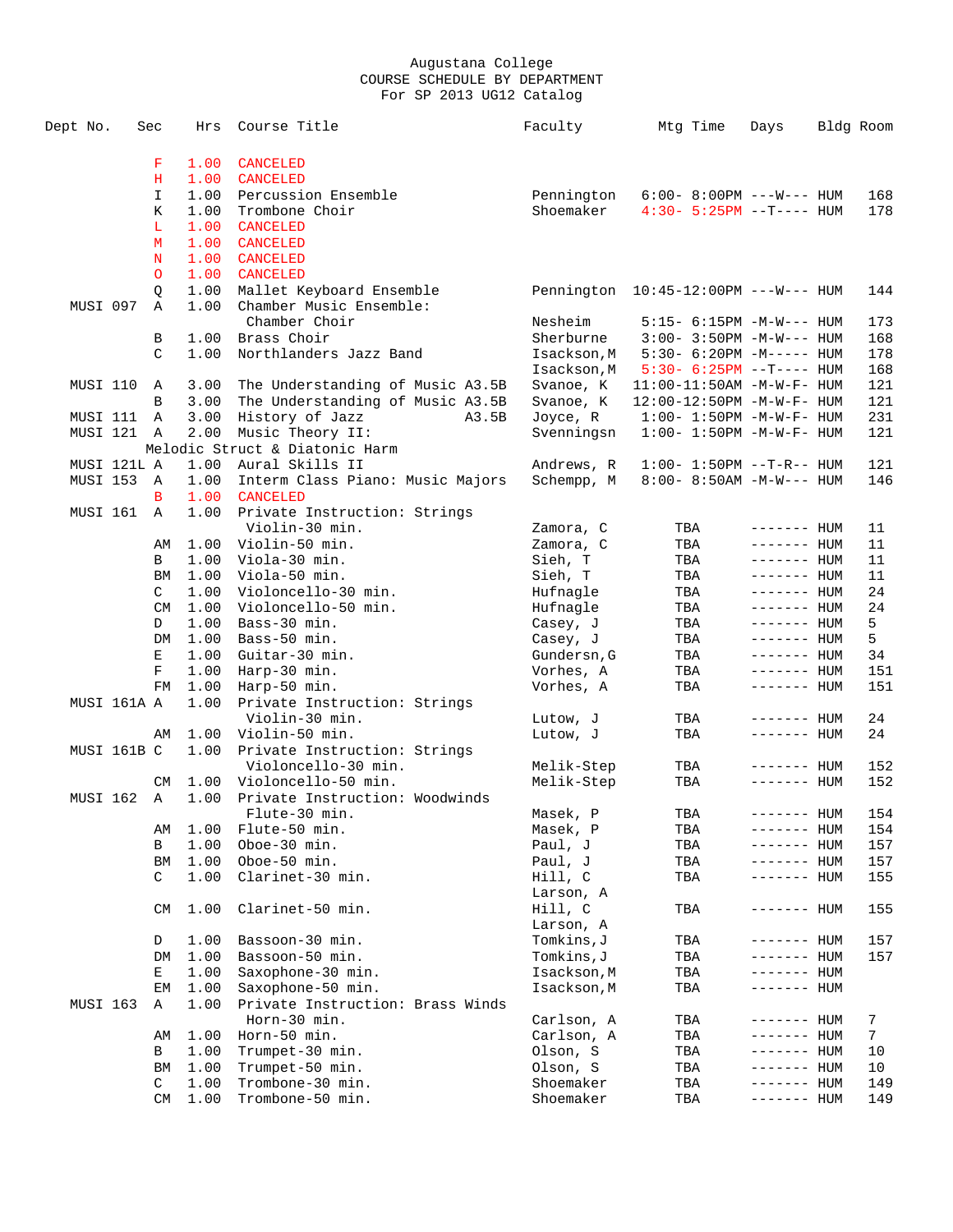| 1.00<br>Euphonium-30 min.<br>Shoemaker<br>TBA<br>149<br>D<br>------- HUM<br>DM<br>1.00<br>Euphonium-50 min.<br>Shoemaker<br>TBA<br>149<br>$------$ HUM<br>1.00<br>Tuba-30 min.<br>Е<br>Andersen, M<br>TBA<br>------- HUM<br>4<br>1.00<br>Tuba-50 min.<br>$\overline{4}$<br>ЕM<br>Andersen, M<br>TBA<br>------- HUM<br>MUSI 164<br>1.00<br>Private Instruction: Percussion<br>A<br>Percussion-30 min.<br>Pennington<br>$3:00 - 3:50PM$ ----R-- HUM<br>144<br>1.00 Percussion-50 min.<br>Pennington<br>$3:00 - 3:50PM$ ----R-- HUM<br>144<br>AΜ<br><b>MUSI 165</b><br>1.00 Private Instruction: Piano<br>Α<br>Piano-30 min.<br>160<br>Andrews, R<br>TBA<br>$------$ HUM<br>$1.00$ Piano-50 min.<br>Andrews, R<br>TBA<br>160<br>$------$ HUM<br>AΜ<br>$1.00$ Piano-30 min.<br>Andrews, R<br>TBA<br>$------$ HUM<br>160<br>AX<br>В<br><b>CANCELED</b><br><b>CANCELED</b><br>ВM<br>C<br>1.00 Piano-30 min.<br>TBA<br>Steen, S<br>$------$ HUM<br>159<br>CX<br>1.00<br>Piano-30 min.<br>TBA<br>Steen, S<br>$------$ HUM<br>159<br>1.00 Piano-30 min.<br>TBA<br>$------$ HUM<br>158<br>D<br>Svanoe, K<br>1.00 Piano-30 min.<br><b>DX</b><br>Svanoe, K<br>TBA<br>$------$ HUM<br>158<br>Е<br>$1.00$ Piano-30 min.<br>TBA<br>159<br>Schempp, M<br>$------$ HUM<br>$1.00$ Piano-50 min.<br>Schempp, M<br>TBA<br>$------$ HUM<br>159<br>EМ<br>1.00 Piano-30 min.<br>Schempp, M<br>TBA<br>------- HUM<br>159<br>ЕX<br><b>MUSI 166</b><br>1.00 Private Instruction: Keyboard<br>Α<br>Organ-30 min.<br>TBA<br>Schempp, M<br>------- HUM<br>1.00<br>Organ-50 min.<br>Schempp, M<br>TBA<br>$------$ HUM<br>AΜ<br>1.00<br>Harpsichord-30 min.<br>Schempp, M<br>TBA<br>$------$ HUM<br>В<br>1.00<br>Harpsichord-50 min.<br>Schempp, M<br>TBA<br>ΒM<br>------- HUM<br>MUSI 167<br>1.00<br>Private Instruction: Voice<br>Α<br>Voice-30 min.<br>Staff<br>TBA<br>$------$ HUM<br>Staff<br>$1.00$ Voice-50 min.<br>TBA<br>$------$ HUM<br>AΜ<br>1.00<br>Voice-30 min.<br>Grevlos, L<br>TBA<br>$------$ HUM<br>В<br>139<br>1.00<br>Voice-50 min.<br><b>BM</b><br>Grevlos, L<br>TBA<br>$------$ HUM<br>139<br>1.00 Voice-30 min.<br>C<br>Koch, C<br>TBA<br>$------$ HUM<br>153<br>CM<br>1.00<br>Voice-50 min.<br>Koch, C<br>TBA<br>$------$ HUM<br>153<br>D<br>1.00<br>Voice-30 min.<br>Schreck, J<br>TBA<br>153<br>$------$ HUM<br>DM<br>1.00<br>Voice-50 min.<br>Schreck, J<br>TBA<br>153<br>$------$ HUM<br>1.00<br>Voice-30 min.<br>150<br>Е<br>Carter, J<br>TBA<br>$------$ HUM<br>1.00<br>Voice-50 min.<br>EM<br>Carter, J<br>TBA<br>$------$ HUM<br>150<br>F<br>$1.00$ Voice-30 min.<br>Svenningsn<br>TBA<br>$------$ HUM<br>140<br>1.00 Voice-50 min.<br>Svenningsn<br>TBA<br>140<br>FM<br>$------$ HUM<br>G<br>1.00<br>Voice-30 min.<br>Barnard, M<br>TBA<br>------- HUM<br>150<br>1.00<br>Voice-50 min.<br>GM<br>Barnard, M<br>TBA<br>------- HUM<br>150<br>1.00 Voice-30 min.<br>150<br>Н<br>Lodine, E<br>TBA<br>$------$ HUM<br>150<br>HM 1.00 Voice-50 min.<br>TBA<br>Lodine, E<br>------- HUM<br>MUSI 212 A<br>3.00 Music Hist/Lit: 1750-Prsnt A3.1B<br>11:00-12:20PM --T-R-- HUM<br>Stanichar<br>231<br>MUSI 214 A<br>3.00 MusHist/Lit-NonWest A2.1B & A3.6<br>Pennington<br>$1:00 - 2:20PM -T-R--HUM$<br>231<br>MUSI 221 A<br>2.00 Music Theory IV:<br>Andrews, R<br>$2:00 - 2:50PM -M-W-F- HUM$<br>121<br>Ext Chrom & Contrapuntal Genre<br>MUSI 221L A<br>1.00 Aural Skills IV<br>Andrews, R<br>$2:00 - 2:50PM -T-R-- HUM$<br>121<br>MUSI 230 A<br>2.00 Music, Theatre & Dance - Elem Cl<br>Johnson, S<br>$11:00-11:50AM$ --T-R-- HUM<br>121<br>String Pedagogy & Performance<br>Johnson, S<br>MUSI 251 A<br>2.00<br>$8:00 - 8:50AM -T-R-- HUM$<br>168<br>2.00<br>Percussion Pedagogy&Performance<br>Pennington<br>MUSI 253 A<br>$9:00 - 9:50AM - MTWR - - HUM$<br>168<br><b>MUSI 281 A</b><br>3.00<br><b>CANCELED</b><br>MUSI 301 A<br>3.00<br><b>CANCELED</b><br>3.00<br><b>CANCELED</b><br>В<br>MUSI 303 A<br>3.00<br>CANCELED<br>Native American Studies<br>3.00 Native American Social Sys<br>NAST 320 A<br>A3.6<br>Bunger<br>$6:30 - 9:30PM -M--- M$<br>201<br>3.00 Native American Social Sys<br>A3.6<br>$6:30-9:30PM --T---MC$<br>201<br>Bunger<br>B<br>NAST 352 A<br>3.00 History of Lakota/Dakota<br>A3.6<br>Welch<br>257<br>$1:00 - 1:50PM - M - W - F - MC$ | Dept No. | Sec | Hrs | Course Title | Faculty | Mtg Time | Days | Bldg Room |  |
|------------------------------------------------------------------------------------------------------------------------------------------------------------------------------------------------------------------------------------------------------------------------------------------------------------------------------------------------------------------------------------------------------------------------------------------------------------------------------------------------------------------------------------------------------------------------------------------------------------------------------------------------------------------------------------------------------------------------------------------------------------------------------------------------------------------------------------------------------------------------------------------------------------------------------------------------------------------------------------------------------------------------------------------------------------------------------------------------------------------------------------------------------------------------------------------------------------------------------------------------------------------------------------------------------------------------------------------------------------------------------------------------------------------------------------------------------------------------------------------------------------------------------------------------------------------------------------------------------------------------------------------------------------------------------------------------------------------------------------------------------------------------------------------------------------------------------------------------------------------------------------------------------------------------------------------------------------------------------------------------------------------------------------------------------------------------------------------------------------------------------------------------------------------------------------------------------------------------------------------------------------------------------------------------------------------------------------------------------------------------------------------------------------------------------------------------------------------------------------------------------------------------------------------------------------------------------------------------------------------------------------------------------------------------------------------------------------------------------------------------------------------------------------------------------------------------------------------------------------------------------------------------------------------------------------------------------------------------------------------------------------------------------------------------------------------------------------------------------------------------------------------------------------------------------------------------------------------------------------------------------------------------------------------------------------------------------------------------------------------------------------------------------------------------------------------------------------------------------------------------------------------------------------------------------------------------------------------------------------------------------------------------------------------------------------------------------------------------------------------------------------------------------------------------------------------------------------------------------------------------------------------------------------------------------------------------------------------------------------------------------------------------------------------------------------------------------------------------------------------------------------------------------------------------------------------------------------------------------------------------------------------|----------|-----|-----|--------------|---------|----------|------|-----------|--|
|                                                                                                                                                                                                                                                                                                                                                                                                                                                                                                                                                                                                                                                                                                                                                                                                                                                                                                                                                                                                                                                                                                                                                                                                                                                                                                                                                                                                                                                                                                                                                                                                                                                                                                                                                                                                                                                                                                                                                                                                                                                                                                                                                                                                                                                                                                                                                                                                                                                                                                                                                                                                                                                                                                                                                                                                                                                                                                                                                                                                                                                                                                                                                                                                                                                                                                                                                                                                                                                                                                                                                                                                                                                                                                                                                                                                                                                                                                                                                                                                                                                                                                                                                                                                                                                                  |          |     |     |              |         |          |      |           |  |
|                                                                                                                                                                                                                                                                                                                                                                                                                                                                                                                                                                                                                                                                                                                                                                                                                                                                                                                                                                                                                                                                                                                                                                                                                                                                                                                                                                                                                                                                                                                                                                                                                                                                                                                                                                                                                                                                                                                                                                                                                                                                                                                                                                                                                                                                                                                                                                                                                                                                                                                                                                                                                                                                                                                                                                                                                                                                                                                                                                                                                                                                                                                                                                                                                                                                                                                                                                                                                                                                                                                                                                                                                                                                                                                                                                                                                                                                                                                                                                                                                                                                                                                                                                                                                                                                  |          |     |     |              |         |          |      |           |  |
|                                                                                                                                                                                                                                                                                                                                                                                                                                                                                                                                                                                                                                                                                                                                                                                                                                                                                                                                                                                                                                                                                                                                                                                                                                                                                                                                                                                                                                                                                                                                                                                                                                                                                                                                                                                                                                                                                                                                                                                                                                                                                                                                                                                                                                                                                                                                                                                                                                                                                                                                                                                                                                                                                                                                                                                                                                                                                                                                                                                                                                                                                                                                                                                                                                                                                                                                                                                                                                                                                                                                                                                                                                                                                                                                                                                                                                                                                                                                                                                                                                                                                                                                                                                                                                                                  |          |     |     |              |         |          |      |           |  |
|                                                                                                                                                                                                                                                                                                                                                                                                                                                                                                                                                                                                                                                                                                                                                                                                                                                                                                                                                                                                                                                                                                                                                                                                                                                                                                                                                                                                                                                                                                                                                                                                                                                                                                                                                                                                                                                                                                                                                                                                                                                                                                                                                                                                                                                                                                                                                                                                                                                                                                                                                                                                                                                                                                                                                                                                                                                                                                                                                                                                                                                                                                                                                                                                                                                                                                                                                                                                                                                                                                                                                                                                                                                                                                                                                                                                                                                                                                                                                                                                                                                                                                                                                                                                                                                                  |          |     |     |              |         |          |      |           |  |
|                                                                                                                                                                                                                                                                                                                                                                                                                                                                                                                                                                                                                                                                                                                                                                                                                                                                                                                                                                                                                                                                                                                                                                                                                                                                                                                                                                                                                                                                                                                                                                                                                                                                                                                                                                                                                                                                                                                                                                                                                                                                                                                                                                                                                                                                                                                                                                                                                                                                                                                                                                                                                                                                                                                                                                                                                                                                                                                                                                                                                                                                                                                                                                                                                                                                                                                                                                                                                                                                                                                                                                                                                                                                                                                                                                                                                                                                                                                                                                                                                                                                                                                                                                                                                                                                  |          |     |     |              |         |          |      |           |  |
|                                                                                                                                                                                                                                                                                                                                                                                                                                                                                                                                                                                                                                                                                                                                                                                                                                                                                                                                                                                                                                                                                                                                                                                                                                                                                                                                                                                                                                                                                                                                                                                                                                                                                                                                                                                                                                                                                                                                                                                                                                                                                                                                                                                                                                                                                                                                                                                                                                                                                                                                                                                                                                                                                                                                                                                                                                                                                                                                                                                                                                                                                                                                                                                                                                                                                                                                                                                                                                                                                                                                                                                                                                                                                                                                                                                                                                                                                                                                                                                                                                                                                                                                                                                                                                                                  |          |     |     |              |         |          |      |           |  |
|                                                                                                                                                                                                                                                                                                                                                                                                                                                                                                                                                                                                                                                                                                                                                                                                                                                                                                                                                                                                                                                                                                                                                                                                                                                                                                                                                                                                                                                                                                                                                                                                                                                                                                                                                                                                                                                                                                                                                                                                                                                                                                                                                                                                                                                                                                                                                                                                                                                                                                                                                                                                                                                                                                                                                                                                                                                                                                                                                                                                                                                                                                                                                                                                                                                                                                                                                                                                                                                                                                                                                                                                                                                                                                                                                                                                                                                                                                                                                                                                                                                                                                                                                                                                                                                                  |          |     |     |              |         |          |      |           |  |
|                                                                                                                                                                                                                                                                                                                                                                                                                                                                                                                                                                                                                                                                                                                                                                                                                                                                                                                                                                                                                                                                                                                                                                                                                                                                                                                                                                                                                                                                                                                                                                                                                                                                                                                                                                                                                                                                                                                                                                                                                                                                                                                                                                                                                                                                                                                                                                                                                                                                                                                                                                                                                                                                                                                                                                                                                                                                                                                                                                                                                                                                                                                                                                                                                                                                                                                                                                                                                                                                                                                                                                                                                                                                                                                                                                                                                                                                                                                                                                                                                                                                                                                                                                                                                                                                  |          |     |     |              |         |          |      |           |  |
|                                                                                                                                                                                                                                                                                                                                                                                                                                                                                                                                                                                                                                                                                                                                                                                                                                                                                                                                                                                                                                                                                                                                                                                                                                                                                                                                                                                                                                                                                                                                                                                                                                                                                                                                                                                                                                                                                                                                                                                                                                                                                                                                                                                                                                                                                                                                                                                                                                                                                                                                                                                                                                                                                                                                                                                                                                                                                                                                                                                                                                                                                                                                                                                                                                                                                                                                                                                                                                                                                                                                                                                                                                                                                                                                                                                                                                                                                                                                                                                                                                                                                                                                                                                                                                                                  |          |     |     |              |         |          |      |           |  |
|                                                                                                                                                                                                                                                                                                                                                                                                                                                                                                                                                                                                                                                                                                                                                                                                                                                                                                                                                                                                                                                                                                                                                                                                                                                                                                                                                                                                                                                                                                                                                                                                                                                                                                                                                                                                                                                                                                                                                                                                                                                                                                                                                                                                                                                                                                                                                                                                                                                                                                                                                                                                                                                                                                                                                                                                                                                                                                                                                                                                                                                                                                                                                                                                                                                                                                                                                                                                                                                                                                                                                                                                                                                                                                                                                                                                                                                                                                                                                                                                                                                                                                                                                                                                                                                                  |          |     |     |              |         |          |      |           |  |
|                                                                                                                                                                                                                                                                                                                                                                                                                                                                                                                                                                                                                                                                                                                                                                                                                                                                                                                                                                                                                                                                                                                                                                                                                                                                                                                                                                                                                                                                                                                                                                                                                                                                                                                                                                                                                                                                                                                                                                                                                                                                                                                                                                                                                                                                                                                                                                                                                                                                                                                                                                                                                                                                                                                                                                                                                                                                                                                                                                                                                                                                                                                                                                                                                                                                                                                                                                                                                                                                                                                                                                                                                                                                                                                                                                                                                                                                                                                                                                                                                                                                                                                                                                                                                                                                  |          |     |     |              |         |          |      |           |  |
|                                                                                                                                                                                                                                                                                                                                                                                                                                                                                                                                                                                                                                                                                                                                                                                                                                                                                                                                                                                                                                                                                                                                                                                                                                                                                                                                                                                                                                                                                                                                                                                                                                                                                                                                                                                                                                                                                                                                                                                                                                                                                                                                                                                                                                                                                                                                                                                                                                                                                                                                                                                                                                                                                                                                                                                                                                                                                                                                                                                                                                                                                                                                                                                                                                                                                                                                                                                                                                                                                                                                                                                                                                                                                                                                                                                                                                                                                                                                                                                                                                                                                                                                                                                                                                                                  |          |     |     |              |         |          |      |           |  |
|                                                                                                                                                                                                                                                                                                                                                                                                                                                                                                                                                                                                                                                                                                                                                                                                                                                                                                                                                                                                                                                                                                                                                                                                                                                                                                                                                                                                                                                                                                                                                                                                                                                                                                                                                                                                                                                                                                                                                                                                                                                                                                                                                                                                                                                                                                                                                                                                                                                                                                                                                                                                                                                                                                                                                                                                                                                                                                                                                                                                                                                                                                                                                                                                                                                                                                                                                                                                                                                                                                                                                                                                                                                                                                                                                                                                                                                                                                                                                                                                                                                                                                                                                                                                                                                                  |          |     |     |              |         |          |      |           |  |
|                                                                                                                                                                                                                                                                                                                                                                                                                                                                                                                                                                                                                                                                                                                                                                                                                                                                                                                                                                                                                                                                                                                                                                                                                                                                                                                                                                                                                                                                                                                                                                                                                                                                                                                                                                                                                                                                                                                                                                                                                                                                                                                                                                                                                                                                                                                                                                                                                                                                                                                                                                                                                                                                                                                                                                                                                                                                                                                                                                                                                                                                                                                                                                                                                                                                                                                                                                                                                                                                                                                                                                                                                                                                                                                                                                                                                                                                                                                                                                                                                                                                                                                                                                                                                                                                  |          |     |     |              |         |          |      |           |  |
|                                                                                                                                                                                                                                                                                                                                                                                                                                                                                                                                                                                                                                                                                                                                                                                                                                                                                                                                                                                                                                                                                                                                                                                                                                                                                                                                                                                                                                                                                                                                                                                                                                                                                                                                                                                                                                                                                                                                                                                                                                                                                                                                                                                                                                                                                                                                                                                                                                                                                                                                                                                                                                                                                                                                                                                                                                                                                                                                                                                                                                                                                                                                                                                                                                                                                                                                                                                                                                                                                                                                                                                                                                                                                                                                                                                                                                                                                                                                                                                                                                                                                                                                                                                                                                                                  |          |     |     |              |         |          |      |           |  |
|                                                                                                                                                                                                                                                                                                                                                                                                                                                                                                                                                                                                                                                                                                                                                                                                                                                                                                                                                                                                                                                                                                                                                                                                                                                                                                                                                                                                                                                                                                                                                                                                                                                                                                                                                                                                                                                                                                                                                                                                                                                                                                                                                                                                                                                                                                                                                                                                                                                                                                                                                                                                                                                                                                                                                                                                                                                                                                                                                                                                                                                                                                                                                                                                                                                                                                                                                                                                                                                                                                                                                                                                                                                                                                                                                                                                                                                                                                                                                                                                                                                                                                                                                                                                                                                                  |          |     |     |              |         |          |      |           |  |
|                                                                                                                                                                                                                                                                                                                                                                                                                                                                                                                                                                                                                                                                                                                                                                                                                                                                                                                                                                                                                                                                                                                                                                                                                                                                                                                                                                                                                                                                                                                                                                                                                                                                                                                                                                                                                                                                                                                                                                                                                                                                                                                                                                                                                                                                                                                                                                                                                                                                                                                                                                                                                                                                                                                                                                                                                                                                                                                                                                                                                                                                                                                                                                                                                                                                                                                                                                                                                                                                                                                                                                                                                                                                                                                                                                                                                                                                                                                                                                                                                                                                                                                                                                                                                                                                  |          |     |     |              |         |          |      |           |  |
|                                                                                                                                                                                                                                                                                                                                                                                                                                                                                                                                                                                                                                                                                                                                                                                                                                                                                                                                                                                                                                                                                                                                                                                                                                                                                                                                                                                                                                                                                                                                                                                                                                                                                                                                                                                                                                                                                                                                                                                                                                                                                                                                                                                                                                                                                                                                                                                                                                                                                                                                                                                                                                                                                                                                                                                                                                                                                                                                                                                                                                                                                                                                                                                                                                                                                                                                                                                                                                                                                                                                                                                                                                                                                                                                                                                                                                                                                                                                                                                                                                                                                                                                                                                                                                                                  |          |     |     |              |         |          |      |           |  |
|                                                                                                                                                                                                                                                                                                                                                                                                                                                                                                                                                                                                                                                                                                                                                                                                                                                                                                                                                                                                                                                                                                                                                                                                                                                                                                                                                                                                                                                                                                                                                                                                                                                                                                                                                                                                                                                                                                                                                                                                                                                                                                                                                                                                                                                                                                                                                                                                                                                                                                                                                                                                                                                                                                                                                                                                                                                                                                                                                                                                                                                                                                                                                                                                                                                                                                                                                                                                                                                                                                                                                                                                                                                                                                                                                                                                                                                                                                                                                                                                                                                                                                                                                                                                                                                                  |          |     |     |              |         |          |      |           |  |
|                                                                                                                                                                                                                                                                                                                                                                                                                                                                                                                                                                                                                                                                                                                                                                                                                                                                                                                                                                                                                                                                                                                                                                                                                                                                                                                                                                                                                                                                                                                                                                                                                                                                                                                                                                                                                                                                                                                                                                                                                                                                                                                                                                                                                                                                                                                                                                                                                                                                                                                                                                                                                                                                                                                                                                                                                                                                                                                                                                                                                                                                                                                                                                                                                                                                                                                                                                                                                                                                                                                                                                                                                                                                                                                                                                                                                                                                                                                                                                                                                                                                                                                                                                                                                                                                  |          |     |     |              |         |          |      |           |  |
|                                                                                                                                                                                                                                                                                                                                                                                                                                                                                                                                                                                                                                                                                                                                                                                                                                                                                                                                                                                                                                                                                                                                                                                                                                                                                                                                                                                                                                                                                                                                                                                                                                                                                                                                                                                                                                                                                                                                                                                                                                                                                                                                                                                                                                                                                                                                                                                                                                                                                                                                                                                                                                                                                                                                                                                                                                                                                                                                                                                                                                                                                                                                                                                                                                                                                                                                                                                                                                                                                                                                                                                                                                                                                                                                                                                                                                                                                                                                                                                                                                                                                                                                                                                                                                                                  |          |     |     |              |         |          |      |           |  |
|                                                                                                                                                                                                                                                                                                                                                                                                                                                                                                                                                                                                                                                                                                                                                                                                                                                                                                                                                                                                                                                                                                                                                                                                                                                                                                                                                                                                                                                                                                                                                                                                                                                                                                                                                                                                                                                                                                                                                                                                                                                                                                                                                                                                                                                                                                                                                                                                                                                                                                                                                                                                                                                                                                                                                                                                                                                                                                                                                                                                                                                                                                                                                                                                                                                                                                                                                                                                                                                                                                                                                                                                                                                                                                                                                                                                                                                                                                                                                                                                                                                                                                                                                                                                                                                                  |          |     |     |              |         |          |      |           |  |
|                                                                                                                                                                                                                                                                                                                                                                                                                                                                                                                                                                                                                                                                                                                                                                                                                                                                                                                                                                                                                                                                                                                                                                                                                                                                                                                                                                                                                                                                                                                                                                                                                                                                                                                                                                                                                                                                                                                                                                                                                                                                                                                                                                                                                                                                                                                                                                                                                                                                                                                                                                                                                                                                                                                                                                                                                                                                                                                                                                                                                                                                                                                                                                                                                                                                                                                                                                                                                                                                                                                                                                                                                                                                                                                                                                                                                                                                                                                                                                                                                                                                                                                                                                                                                                                                  |          |     |     |              |         |          |      |           |  |
|                                                                                                                                                                                                                                                                                                                                                                                                                                                                                                                                                                                                                                                                                                                                                                                                                                                                                                                                                                                                                                                                                                                                                                                                                                                                                                                                                                                                                                                                                                                                                                                                                                                                                                                                                                                                                                                                                                                                                                                                                                                                                                                                                                                                                                                                                                                                                                                                                                                                                                                                                                                                                                                                                                                                                                                                                                                                                                                                                                                                                                                                                                                                                                                                                                                                                                                                                                                                                                                                                                                                                                                                                                                                                                                                                                                                                                                                                                                                                                                                                                                                                                                                                                                                                                                                  |          |     |     |              |         |          |      |           |  |
|                                                                                                                                                                                                                                                                                                                                                                                                                                                                                                                                                                                                                                                                                                                                                                                                                                                                                                                                                                                                                                                                                                                                                                                                                                                                                                                                                                                                                                                                                                                                                                                                                                                                                                                                                                                                                                                                                                                                                                                                                                                                                                                                                                                                                                                                                                                                                                                                                                                                                                                                                                                                                                                                                                                                                                                                                                                                                                                                                                                                                                                                                                                                                                                                                                                                                                                                                                                                                                                                                                                                                                                                                                                                                                                                                                                                                                                                                                                                                                                                                                                                                                                                                                                                                                                                  |          |     |     |              |         |          |      |           |  |
|                                                                                                                                                                                                                                                                                                                                                                                                                                                                                                                                                                                                                                                                                                                                                                                                                                                                                                                                                                                                                                                                                                                                                                                                                                                                                                                                                                                                                                                                                                                                                                                                                                                                                                                                                                                                                                                                                                                                                                                                                                                                                                                                                                                                                                                                                                                                                                                                                                                                                                                                                                                                                                                                                                                                                                                                                                                                                                                                                                                                                                                                                                                                                                                                                                                                                                                                                                                                                                                                                                                                                                                                                                                                                                                                                                                                                                                                                                                                                                                                                                                                                                                                                                                                                                                                  |          |     |     |              |         |          |      |           |  |
|                                                                                                                                                                                                                                                                                                                                                                                                                                                                                                                                                                                                                                                                                                                                                                                                                                                                                                                                                                                                                                                                                                                                                                                                                                                                                                                                                                                                                                                                                                                                                                                                                                                                                                                                                                                                                                                                                                                                                                                                                                                                                                                                                                                                                                                                                                                                                                                                                                                                                                                                                                                                                                                                                                                                                                                                                                                                                                                                                                                                                                                                                                                                                                                                                                                                                                                                                                                                                                                                                                                                                                                                                                                                                                                                                                                                                                                                                                                                                                                                                                                                                                                                                                                                                                                                  |          |     |     |              |         |          |      |           |  |
|                                                                                                                                                                                                                                                                                                                                                                                                                                                                                                                                                                                                                                                                                                                                                                                                                                                                                                                                                                                                                                                                                                                                                                                                                                                                                                                                                                                                                                                                                                                                                                                                                                                                                                                                                                                                                                                                                                                                                                                                                                                                                                                                                                                                                                                                                                                                                                                                                                                                                                                                                                                                                                                                                                                                                                                                                                                                                                                                                                                                                                                                                                                                                                                                                                                                                                                                                                                                                                                                                                                                                                                                                                                                                                                                                                                                                                                                                                                                                                                                                                                                                                                                                                                                                                                                  |          |     |     |              |         |          |      |           |  |
|                                                                                                                                                                                                                                                                                                                                                                                                                                                                                                                                                                                                                                                                                                                                                                                                                                                                                                                                                                                                                                                                                                                                                                                                                                                                                                                                                                                                                                                                                                                                                                                                                                                                                                                                                                                                                                                                                                                                                                                                                                                                                                                                                                                                                                                                                                                                                                                                                                                                                                                                                                                                                                                                                                                                                                                                                                                                                                                                                                                                                                                                                                                                                                                                                                                                                                                                                                                                                                                                                                                                                                                                                                                                                                                                                                                                                                                                                                                                                                                                                                                                                                                                                                                                                                                                  |          |     |     |              |         |          |      |           |  |
|                                                                                                                                                                                                                                                                                                                                                                                                                                                                                                                                                                                                                                                                                                                                                                                                                                                                                                                                                                                                                                                                                                                                                                                                                                                                                                                                                                                                                                                                                                                                                                                                                                                                                                                                                                                                                                                                                                                                                                                                                                                                                                                                                                                                                                                                                                                                                                                                                                                                                                                                                                                                                                                                                                                                                                                                                                                                                                                                                                                                                                                                                                                                                                                                                                                                                                                                                                                                                                                                                                                                                                                                                                                                                                                                                                                                                                                                                                                                                                                                                                                                                                                                                                                                                                                                  |          |     |     |              |         |          |      |           |  |
|                                                                                                                                                                                                                                                                                                                                                                                                                                                                                                                                                                                                                                                                                                                                                                                                                                                                                                                                                                                                                                                                                                                                                                                                                                                                                                                                                                                                                                                                                                                                                                                                                                                                                                                                                                                                                                                                                                                                                                                                                                                                                                                                                                                                                                                                                                                                                                                                                                                                                                                                                                                                                                                                                                                                                                                                                                                                                                                                                                                                                                                                                                                                                                                                                                                                                                                                                                                                                                                                                                                                                                                                                                                                                                                                                                                                                                                                                                                                                                                                                                                                                                                                                                                                                                                                  |          |     |     |              |         |          |      |           |  |
|                                                                                                                                                                                                                                                                                                                                                                                                                                                                                                                                                                                                                                                                                                                                                                                                                                                                                                                                                                                                                                                                                                                                                                                                                                                                                                                                                                                                                                                                                                                                                                                                                                                                                                                                                                                                                                                                                                                                                                                                                                                                                                                                                                                                                                                                                                                                                                                                                                                                                                                                                                                                                                                                                                                                                                                                                                                                                                                                                                                                                                                                                                                                                                                                                                                                                                                                                                                                                                                                                                                                                                                                                                                                                                                                                                                                                                                                                                                                                                                                                                                                                                                                                                                                                                                                  |          |     |     |              |         |          |      |           |  |
|                                                                                                                                                                                                                                                                                                                                                                                                                                                                                                                                                                                                                                                                                                                                                                                                                                                                                                                                                                                                                                                                                                                                                                                                                                                                                                                                                                                                                                                                                                                                                                                                                                                                                                                                                                                                                                                                                                                                                                                                                                                                                                                                                                                                                                                                                                                                                                                                                                                                                                                                                                                                                                                                                                                                                                                                                                                                                                                                                                                                                                                                                                                                                                                                                                                                                                                                                                                                                                                                                                                                                                                                                                                                                                                                                                                                                                                                                                                                                                                                                                                                                                                                                                                                                                                                  |          |     |     |              |         |          |      |           |  |
|                                                                                                                                                                                                                                                                                                                                                                                                                                                                                                                                                                                                                                                                                                                                                                                                                                                                                                                                                                                                                                                                                                                                                                                                                                                                                                                                                                                                                                                                                                                                                                                                                                                                                                                                                                                                                                                                                                                                                                                                                                                                                                                                                                                                                                                                                                                                                                                                                                                                                                                                                                                                                                                                                                                                                                                                                                                                                                                                                                                                                                                                                                                                                                                                                                                                                                                                                                                                                                                                                                                                                                                                                                                                                                                                                                                                                                                                                                                                                                                                                                                                                                                                                                                                                                                                  |          |     |     |              |         |          |      |           |  |
|                                                                                                                                                                                                                                                                                                                                                                                                                                                                                                                                                                                                                                                                                                                                                                                                                                                                                                                                                                                                                                                                                                                                                                                                                                                                                                                                                                                                                                                                                                                                                                                                                                                                                                                                                                                                                                                                                                                                                                                                                                                                                                                                                                                                                                                                                                                                                                                                                                                                                                                                                                                                                                                                                                                                                                                                                                                                                                                                                                                                                                                                                                                                                                                                                                                                                                                                                                                                                                                                                                                                                                                                                                                                                                                                                                                                                                                                                                                                                                                                                                                                                                                                                                                                                                                                  |          |     |     |              |         |          |      |           |  |
|                                                                                                                                                                                                                                                                                                                                                                                                                                                                                                                                                                                                                                                                                                                                                                                                                                                                                                                                                                                                                                                                                                                                                                                                                                                                                                                                                                                                                                                                                                                                                                                                                                                                                                                                                                                                                                                                                                                                                                                                                                                                                                                                                                                                                                                                                                                                                                                                                                                                                                                                                                                                                                                                                                                                                                                                                                                                                                                                                                                                                                                                                                                                                                                                                                                                                                                                                                                                                                                                                                                                                                                                                                                                                                                                                                                                                                                                                                                                                                                                                                                                                                                                                                                                                                                                  |          |     |     |              |         |          |      |           |  |
|                                                                                                                                                                                                                                                                                                                                                                                                                                                                                                                                                                                                                                                                                                                                                                                                                                                                                                                                                                                                                                                                                                                                                                                                                                                                                                                                                                                                                                                                                                                                                                                                                                                                                                                                                                                                                                                                                                                                                                                                                                                                                                                                                                                                                                                                                                                                                                                                                                                                                                                                                                                                                                                                                                                                                                                                                                                                                                                                                                                                                                                                                                                                                                                                                                                                                                                                                                                                                                                                                                                                                                                                                                                                                                                                                                                                                                                                                                                                                                                                                                                                                                                                                                                                                                                                  |          |     |     |              |         |          |      |           |  |
|                                                                                                                                                                                                                                                                                                                                                                                                                                                                                                                                                                                                                                                                                                                                                                                                                                                                                                                                                                                                                                                                                                                                                                                                                                                                                                                                                                                                                                                                                                                                                                                                                                                                                                                                                                                                                                                                                                                                                                                                                                                                                                                                                                                                                                                                                                                                                                                                                                                                                                                                                                                                                                                                                                                                                                                                                                                                                                                                                                                                                                                                                                                                                                                                                                                                                                                                                                                                                                                                                                                                                                                                                                                                                                                                                                                                                                                                                                                                                                                                                                                                                                                                                                                                                                                                  |          |     |     |              |         |          |      |           |  |
|                                                                                                                                                                                                                                                                                                                                                                                                                                                                                                                                                                                                                                                                                                                                                                                                                                                                                                                                                                                                                                                                                                                                                                                                                                                                                                                                                                                                                                                                                                                                                                                                                                                                                                                                                                                                                                                                                                                                                                                                                                                                                                                                                                                                                                                                                                                                                                                                                                                                                                                                                                                                                                                                                                                                                                                                                                                                                                                                                                                                                                                                                                                                                                                                                                                                                                                                                                                                                                                                                                                                                                                                                                                                                                                                                                                                                                                                                                                                                                                                                                                                                                                                                                                                                                                                  |          |     |     |              |         |          |      |           |  |
|                                                                                                                                                                                                                                                                                                                                                                                                                                                                                                                                                                                                                                                                                                                                                                                                                                                                                                                                                                                                                                                                                                                                                                                                                                                                                                                                                                                                                                                                                                                                                                                                                                                                                                                                                                                                                                                                                                                                                                                                                                                                                                                                                                                                                                                                                                                                                                                                                                                                                                                                                                                                                                                                                                                                                                                                                                                                                                                                                                                                                                                                                                                                                                                                                                                                                                                                                                                                                                                                                                                                                                                                                                                                                                                                                                                                                                                                                                                                                                                                                                                                                                                                                                                                                                                                  |          |     |     |              |         |          |      |           |  |
|                                                                                                                                                                                                                                                                                                                                                                                                                                                                                                                                                                                                                                                                                                                                                                                                                                                                                                                                                                                                                                                                                                                                                                                                                                                                                                                                                                                                                                                                                                                                                                                                                                                                                                                                                                                                                                                                                                                                                                                                                                                                                                                                                                                                                                                                                                                                                                                                                                                                                                                                                                                                                                                                                                                                                                                                                                                                                                                                                                                                                                                                                                                                                                                                                                                                                                                                                                                                                                                                                                                                                                                                                                                                                                                                                                                                                                                                                                                                                                                                                                                                                                                                                                                                                                                                  |          |     |     |              |         |          |      |           |  |
|                                                                                                                                                                                                                                                                                                                                                                                                                                                                                                                                                                                                                                                                                                                                                                                                                                                                                                                                                                                                                                                                                                                                                                                                                                                                                                                                                                                                                                                                                                                                                                                                                                                                                                                                                                                                                                                                                                                                                                                                                                                                                                                                                                                                                                                                                                                                                                                                                                                                                                                                                                                                                                                                                                                                                                                                                                                                                                                                                                                                                                                                                                                                                                                                                                                                                                                                                                                                                                                                                                                                                                                                                                                                                                                                                                                                                                                                                                                                                                                                                                                                                                                                                                                                                                                                  |          |     |     |              |         |          |      |           |  |
|                                                                                                                                                                                                                                                                                                                                                                                                                                                                                                                                                                                                                                                                                                                                                                                                                                                                                                                                                                                                                                                                                                                                                                                                                                                                                                                                                                                                                                                                                                                                                                                                                                                                                                                                                                                                                                                                                                                                                                                                                                                                                                                                                                                                                                                                                                                                                                                                                                                                                                                                                                                                                                                                                                                                                                                                                                                                                                                                                                                                                                                                                                                                                                                                                                                                                                                                                                                                                                                                                                                                                                                                                                                                                                                                                                                                                                                                                                                                                                                                                                                                                                                                                                                                                                                                  |          |     |     |              |         |          |      |           |  |
|                                                                                                                                                                                                                                                                                                                                                                                                                                                                                                                                                                                                                                                                                                                                                                                                                                                                                                                                                                                                                                                                                                                                                                                                                                                                                                                                                                                                                                                                                                                                                                                                                                                                                                                                                                                                                                                                                                                                                                                                                                                                                                                                                                                                                                                                                                                                                                                                                                                                                                                                                                                                                                                                                                                                                                                                                                                                                                                                                                                                                                                                                                                                                                                                                                                                                                                                                                                                                                                                                                                                                                                                                                                                                                                                                                                                                                                                                                                                                                                                                                                                                                                                                                                                                                                                  |          |     |     |              |         |          |      |           |  |
|                                                                                                                                                                                                                                                                                                                                                                                                                                                                                                                                                                                                                                                                                                                                                                                                                                                                                                                                                                                                                                                                                                                                                                                                                                                                                                                                                                                                                                                                                                                                                                                                                                                                                                                                                                                                                                                                                                                                                                                                                                                                                                                                                                                                                                                                                                                                                                                                                                                                                                                                                                                                                                                                                                                                                                                                                                                                                                                                                                                                                                                                                                                                                                                                                                                                                                                                                                                                                                                                                                                                                                                                                                                                                                                                                                                                                                                                                                                                                                                                                                                                                                                                                                                                                                                                  |          |     |     |              |         |          |      |           |  |
|                                                                                                                                                                                                                                                                                                                                                                                                                                                                                                                                                                                                                                                                                                                                                                                                                                                                                                                                                                                                                                                                                                                                                                                                                                                                                                                                                                                                                                                                                                                                                                                                                                                                                                                                                                                                                                                                                                                                                                                                                                                                                                                                                                                                                                                                                                                                                                                                                                                                                                                                                                                                                                                                                                                                                                                                                                                                                                                                                                                                                                                                                                                                                                                                                                                                                                                                                                                                                                                                                                                                                                                                                                                                                                                                                                                                                                                                                                                                                                                                                                                                                                                                                                                                                                                                  |          |     |     |              |         |          |      |           |  |
|                                                                                                                                                                                                                                                                                                                                                                                                                                                                                                                                                                                                                                                                                                                                                                                                                                                                                                                                                                                                                                                                                                                                                                                                                                                                                                                                                                                                                                                                                                                                                                                                                                                                                                                                                                                                                                                                                                                                                                                                                                                                                                                                                                                                                                                                                                                                                                                                                                                                                                                                                                                                                                                                                                                                                                                                                                                                                                                                                                                                                                                                                                                                                                                                                                                                                                                                                                                                                                                                                                                                                                                                                                                                                                                                                                                                                                                                                                                                                                                                                                                                                                                                                                                                                                                                  |          |     |     |              |         |          |      |           |  |
|                                                                                                                                                                                                                                                                                                                                                                                                                                                                                                                                                                                                                                                                                                                                                                                                                                                                                                                                                                                                                                                                                                                                                                                                                                                                                                                                                                                                                                                                                                                                                                                                                                                                                                                                                                                                                                                                                                                                                                                                                                                                                                                                                                                                                                                                                                                                                                                                                                                                                                                                                                                                                                                                                                                                                                                                                                                                                                                                                                                                                                                                                                                                                                                                                                                                                                                                                                                                                                                                                                                                                                                                                                                                                                                                                                                                                                                                                                                                                                                                                                                                                                                                                                                                                                                                  |          |     |     |              |         |          |      |           |  |
|                                                                                                                                                                                                                                                                                                                                                                                                                                                                                                                                                                                                                                                                                                                                                                                                                                                                                                                                                                                                                                                                                                                                                                                                                                                                                                                                                                                                                                                                                                                                                                                                                                                                                                                                                                                                                                                                                                                                                                                                                                                                                                                                                                                                                                                                                                                                                                                                                                                                                                                                                                                                                                                                                                                                                                                                                                                                                                                                                                                                                                                                                                                                                                                                                                                                                                                                                                                                                                                                                                                                                                                                                                                                                                                                                                                                                                                                                                                                                                                                                                                                                                                                                                                                                                                                  |          |     |     |              |         |          |      |           |  |
|                                                                                                                                                                                                                                                                                                                                                                                                                                                                                                                                                                                                                                                                                                                                                                                                                                                                                                                                                                                                                                                                                                                                                                                                                                                                                                                                                                                                                                                                                                                                                                                                                                                                                                                                                                                                                                                                                                                                                                                                                                                                                                                                                                                                                                                                                                                                                                                                                                                                                                                                                                                                                                                                                                                                                                                                                                                                                                                                                                                                                                                                                                                                                                                                                                                                                                                                                                                                                                                                                                                                                                                                                                                                                                                                                                                                                                                                                                                                                                                                                                                                                                                                                                                                                                                                  |          |     |     |              |         |          |      |           |  |
|                                                                                                                                                                                                                                                                                                                                                                                                                                                                                                                                                                                                                                                                                                                                                                                                                                                                                                                                                                                                                                                                                                                                                                                                                                                                                                                                                                                                                                                                                                                                                                                                                                                                                                                                                                                                                                                                                                                                                                                                                                                                                                                                                                                                                                                                                                                                                                                                                                                                                                                                                                                                                                                                                                                                                                                                                                                                                                                                                                                                                                                                                                                                                                                                                                                                                                                                                                                                                                                                                                                                                                                                                                                                                                                                                                                                                                                                                                                                                                                                                                                                                                                                                                                                                                                                  |          |     |     |              |         |          |      |           |  |
|                                                                                                                                                                                                                                                                                                                                                                                                                                                                                                                                                                                                                                                                                                                                                                                                                                                                                                                                                                                                                                                                                                                                                                                                                                                                                                                                                                                                                                                                                                                                                                                                                                                                                                                                                                                                                                                                                                                                                                                                                                                                                                                                                                                                                                                                                                                                                                                                                                                                                                                                                                                                                                                                                                                                                                                                                                                                                                                                                                                                                                                                                                                                                                                                                                                                                                                                                                                                                                                                                                                                                                                                                                                                                                                                                                                                                                                                                                                                                                                                                                                                                                                                                                                                                                                                  |          |     |     |              |         |          |      |           |  |
|                                                                                                                                                                                                                                                                                                                                                                                                                                                                                                                                                                                                                                                                                                                                                                                                                                                                                                                                                                                                                                                                                                                                                                                                                                                                                                                                                                                                                                                                                                                                                                                                                                                                                                                                                                                                                                                                                                                                                                                                                                                                                                                                                                                                                                                                                                                                                                                                                                                                                                                                                                                                                                                                                                                                                                                                                                                                                                                                                                                                                                                                                                                                                                                                                                                                                                                                                                                                                                                                                                                                                                                                                                                                                                                                                                                                                                                                                                                                                                                                                                                                                                                                                                                                                                                                  |          |     |     |              |         |          |      |           |  |
|                                                                                                                                                                                                                                                                                                                                                                                                                                                                                                                                                                                                                                                                                                                                                                                                                                                                                                                                                                                                                                                                                                                                                                                                                                                                                                                                                                                                                                                                                                                                                                                                                                                                                                                                                                                                                                                                                                                                                                                                                                                                                                                                                                                                                                                                                                                                                                                                                                                                                                                                                                                                                                                                                                                                                                                                                                                                                                                                                                                                                                                                                                                                                                                                                                                                                                                                                                                                                                                                                                                                                                                                                                                                                                                                                                                                                                                                                                                                                                                                                                                                                                                                                                                                                                                                  |          |     |     |              |         |          |      |           |  |
|                                                                                                                                                                                                                                                                                                                                                                                                                                                                                                                                                                                                                                                                                                                                                                                                                                                                                                                                                                                                                                                                                                                                                                                                                                                                                                                                                                                                                                                                                                                                                                                                                                                                                                                                                                                                                                                                                                                                                                                                                                                                                                                                                                                                                                                                                                                                                                                                                                                                                                                                                                                                                                                                                                                                                                                                                                                                                                                                                                                                                                                                                                                                                                                                                                                                                                                                                                                                                                                                                                                                                                                                                                                                                                                                                                                                                                                                                                                                                                                                                                                                                                                                                                                                                                                                  |          |     |     |              |         |          |      |           |  |
|                                                                                                                                                                                                                                                                                                                                                                                                                                                                                                                                                                                                                                                                                                                                                                                                                                                                                                                                                                                                                                                                                                                                                                                                                                                                                                                                                                                                                                                                                                                                                                                                                                                                                                                                                                                                                                                                                                                                                                                                                                                                                                                                                                                                                                                                                                                                                                                                                                                                                                                                                                                                                                                                                                                                                                                                                                                                                                                                                                                                                                                                                                                                                                                                                                                                                                                                                                                                                                                                                                                                                                                                                                                                                                                                                                                                                                                                                                                                                                                                                                                                                                                                                                                                                                                                  |          |     |     |              |         |          |      |           |  |
|                                                                                                                                                                                                                                                                                                                                                                                                                                                                                                                                                                                                                                                                                                                                                                                                                                                                                                                                                                                                                                                                                                                                                                                                                                                                                                                                                                                                                                                                                                                                                                                                                                                                                                                                                                                                                                                                                                                                                                                                                                                                                                                                                                                                                                                                                                                                                                                                                                                                                                                                                                                                                                                                                                                                                                                                                                                                                                                                                                                                                                                                                                                                                                                                                                                                                                                                                                                                                                                                                                                                                                                                                                                                                                                                                                                                                                                                                                                                                                                                                                                                                                                                                                                                                                                                  |          |     |     |              |         |          |      |           |  |
|                                                                                                                                                                                                                                                                                                                                                                                                                                                                                                                                                                                                                                                                                                                                                                                                                                                                                                                                                                                                                                                                                                                                                                                                                                                                                                                                                                                                                                                                                                                                                                                                                                                                                                                                                                                                                                                                                                                                                                                                                                                                                                                                                                                                                                                                                                                                                                                                                                                                                                                                                                                                                                                                                                                                                                                                                                                                                                                                                                                                                                                                                                                                                                                                                                                                                                                                                                                                                                                                                                                                                                                                                                                                                                                                                                                                                                                                                                                                                                                                                                                                                                                                                                                                                                                                  |          |     |     |              |         |          |      |           |  |
|                                                                                                                                                                                                                                                                                                                                                                                                                                                                                                                                                                                                                                                                                                                                                                                                                                                                                                                                                                                                                                                                                                                                                                                                                                                                                                                                                                                                                                                                                                                                                                                                                                                                                                                                                                                                                                                                                                                                                                                                                                                                                                                                                                                                                                                                                                                                                                                                                                                                                                                                                                                                                                                                                                                                                                                                                                                                                                                                                                                                                                                                                                                                                                                                                                                                                                                                                                                                                                                                                                                                                                                                                                                                                                                                                                                                                                                                                                                                                                                                                                                                                                                                                                                                                                                                  |          |     |     |              |         |          |      |           |  |
|                                                                                                                                                                                                                                                                                                                                                                                                                                                                                                                                                                                                                                                                                                                                                                                                                                                                                                                                                                                                                                                                                                                                                                                                                                                                                                                                                                                                                                                                                                                                                                                                                                                                                                                                                                                                                                                                                                                                                                                                                                                                                                                                                                                                                                                                                                                                                                                                                                                                                                                                                                                                                                                                                                                                                                                                                                                                                                                                                                                                                                                                                                                                                                                                                                                                                                                                                                                                                                                                                                                                                                                                                                                                                                                                                                                                                                                                                                                                                                                                                                                                                                                                                                                                                                                                  |          |     |     |              |         |          |      |           |  |
|                                                                                                                                                                                                                                                                                                                                                                                                                                                                                                                                                                                                                                                                                                                                                                                                                                                                                                                                                                                                                                                                                                                                                                                                                                                                                                                                                                                                                                                                                                                                                                                                                                                                                                                                                                                                                                                                                                                                                                                                                                                                                                                                                                                                                                                                                                                                                                                                                                                                                                                                                                                                                                                                                                                                                                                                                                                                                                                                                                                                                                                                                                                                                                                                                                                                                                                                                                                                                                                                                                                                                                                                                                                                                                                                                                                                                                                                                                                                                                                                                                                                                                                                                                                                                                                                  |          |     |     |              |         |          |      |           |  |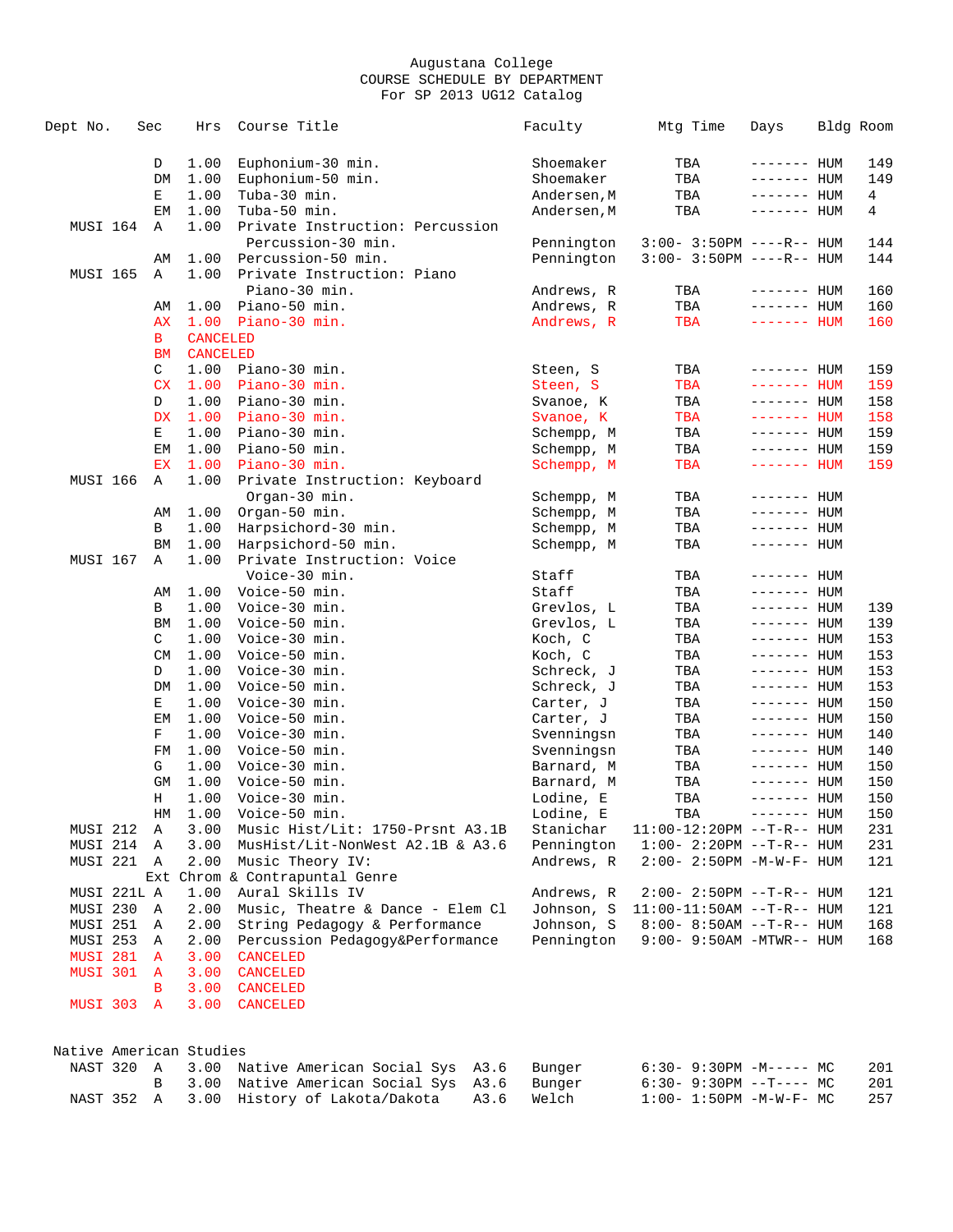| Dept No.        | Sec           | Hrs  | Course Title                                               | Faculty                  | Mtg Time                                                | Days | Bldg Room  |
|-----------------|---------------|------|------------------------------------------------------------|--------------------------|---------------------------------------------------------|------|------------|
| Nursing         |               |      |                                                            |                          |                                                         |      |            |
| <b>NURS 230</b> | Α             | 3.00 | Pharmacotherapeutics                                       | White, L                 | 11:00-11:50AM -M-W-F- MC                                |      | 255        |
|                 | B             | 3.00 | Pharmacotherapeutics                                       | White, L                 | 12:00-12:50PM -M-W-F- MC                                |      | 255        |
| NURS 340        | $\mathbb{A}$  | 4.00 | Adult Health Nursing I                                     | Herrmann                 | $8:00 - 8:50AM - M-W--- GSC$                            |      | 121        |
|                 |               |      |                                                            | Nelson, Mry              | 7:00- 3:30PM --T---- OFF                                |      | OFF        |
|                 |               |      |                                                            | Herrmann                 | 7:00- 3:30PM --T---- OFF                                |      | OFF        |
|                 |               |      |                                                            | Karel, B                 | 7:00- 3:30PM --T---- OFF                                |      | OFF        |
|                 | B             | 4.00 | Adult Health Nursing I                                     | Herrmann                 | $9:00 - 9:50AM - M-W--- GSC$                            |      | 121        |
|                 |               |      |                                                            | Herrmann                 | $7:00 - 3:30PM$ ----R-- OFF                             |      | OFF        |
|                 |               |      |                                                            | Tschetter                | 7:00- 3:30PM ----R-- OFF                                |      | OFF        |
|                 |               |      |                                                            | Mehlhaff                 | 7:00- 3:30PM ----R-- OFF                                |      | OFF        |
|                 |               |      |                                                            | Henriksen                | 7:00- 3:30PM ----R-- OFF                                |      | OFF        |
| NURS 352 A      |               | 3.00 | Child Health Nursing                                       | Isaacson, M              | 11:00-12:20PM -M----- GSC                               |      | 121        |
|                 |               |      |                                                            | Isaacson, M              | 7:00- 3:30PM --T---- OFF                                |      | OFF        |
|                 |               |      |                                                            | Jensen, A                | 7:00- 3:30PM --T---- OFF                                |      | OFF        |
|                 | B             | 3.00 | Child Health Nursing                                       | Isaacson, M              | $11:00-12:20PM$ ---W--- GSC                             |      | 121        |
|                 |               |      |                                                            | Callies                  | 7:00- 3:30PM ----R-- OFF                                |      | OFF        |
|                 |               |      |                                                            | Staff                    | 7:00- 3:30PM ----R-- OFF                                |      | OFF        |
| NURS 354        | $\mathbb{A}$  | 2.00 | Public Health Science                                      | Stern, L                 | $8:00 - 8:50AM$ -----F- GSC                             |      | 121        |
|                 |               |      |                                                            | Stern, L                 | $11:00-11:50AM$ -----F- GSC                             |      | 121        |
|                 | B             | 2.00 | Public Health Science                                      | Stern, L                 | $9:00 - 9:50AM$ -----F- GSC                             |      | 121        |
|                 |               |      |                                                            | Stern, L                 | $11:00-11:50AM$ -----F- GSC                             |      | 121        |
| NURS 410        | A             | 3.00 | Maternal & Reproductive Hlth Nur                           | Reiff, V                 | $2:30-4:20PM -M---GSC$                                  |      | 121        |
|                 |               |      |                                                            | Threadgold               | $7:00 - 3:30PM -T---$ OFF                               |      | OFF        |
|                 |               |      |                                                            | Pence                    | $7:00 - 3:30PM -T---$ OFF                               |      | OFF        |
|                 | B             | 3.00 | Maternal & Reproductive Hlth Nur                           | Reiff, V                 | $2:30-4:20PM$ ---W--- GSC                               |      | 121        |
|                 |               |      |                                                            | Reiff, V                 | 7:00- 3:30PM ----R-- OFF                                |      | OFF        |
| NURS 420        |               | 3.00 |                                                            | Staff                    | 7:00- 3:30PM ----R-- OFF<br>$1:00 - 2:20PM -M-W--- GSC$ |      | OFF<br>100 |
| <b>NURS 425</b> | Α             |      | Behavioral Health Nursing<br>Behavioral Health Nursing Lab | Fritz, K                 | 7:00- 3:30PM ----R-- OFF                                |      |            |
|                 | Α             | 2.00 |                                                            | Fritz, K                 |                                                         |      | OFF        |
| NURS 430        | $\mathbb A$   | 3.00 | Community Health Nursing                                   | Christenso<br>Waltman, P | $1:00 - 2:20PM -M-W--- GSC$                             |      | 121        |
| <b>NURS 435</b> | Α             | 2.00 | Community Health Nursing Lab                               | Larson, M                | 7:00-11:50AM -M----- OFF                                |      | OFF        |
|                 | B             | 2.00 | Community Health Nursing Lab                               | Waltman, P               | 7:00-11:50AM --T---- OFF                                |      | OFF        |
|                 | $\mathcal{C}$ | 2.00 | Community Health Nursing Lab                               | Waltman, P               | 7:00-11:50AM ---W--- OFF                                |      | OFF        |
|                 | D             | 2.00 | Community Health Nursing Lab                               | Larson, M                | 7:00-11:50AM ----R-- OFF                                |      | OFF        |
| <b>NURS 468</b> | Α             | 1.00 | NCLEX Review                                               | Nelson, Mry              | 2:30- 3:20PM -M----- GSC                                |      | 100        |
|                 | B             | 1.00 | NCLEX Review                                               | Nelson, Mry              | $2:30 - 3:20PM$ ---W--- GSC                             |      | 100        |
|                 |               |      |                                                            |                          |                                                         |      |            |

 Physical Education PE 095 INTERCOLLEGIATE ATHLETICS A1.3: MAY BE TAKEN ONLY ONE TIME PER ACADEMIC YEAR.<br>
A 1.00 Baseball (Men) Huber, T TBA ---<br>
B 1.00 Basketball (Men) Billeter TBA ---<br>
C 1.00 Basketball (Women) Krauth, D TBA ---A 1.00 Baseball (Men) Huber, T TBA -------- ELMN 105<br>
B 1.00 Basketball (Men) Billeter TBA -------- ELMN 105<br>
C 1.00 Basketball (Women) Krauth, D TBA -------- ELMN 105 B 1.00 Basketball (Men) Billeter TBA ------- ELMN 105 C 1.00 Basketball (Women) Krauth, D TBA ------- ELMN 105 D 1.00 Softball VanSchepen TBA ------- ELMN 105 E 1.00 Tennis (Men) Holm, J TBA ------- ELMN 105 F 1.00 Tennis (Women) Holm, J TBA ------- ELMN 105 G 1.00 Track (Men) Hellman, T TBA ------- ELMN 105 H 1.00 Track (Women) Hellman, T TBA ------- ELMN 105 I 1.00 Wrestling Reitmeier TBA ------- ELMN 105 J 1.00 Cheer Team Menke, C TBA ------- ELMN 105 K 1.00 Golf Holm, J TBA ------- ELMN 105 PE 102 A 1.00 Bicycling A1.3 Schrenk 1:00- 2:40PM -M-W--- ELMN 105 -PE 102A: MEETS 2ND HALF OF SEMESTER - APR 1 THRU MAY 17. PE 103 A 1.00 Boot Camp Fitness A1.3 Stavenger 9:00-9:50AM --T-R-- ELMN 105<br>PE 108 A 1.00 Golf/Recreational Sports A1.3 Stavenger 11:00-11:50AM --T-R-- ELMN 105 PE 1.00 Golf/Recreational Sports A1.3<br>
B 1.00 Golf/Recreational Sports A1.3<br>
A 1.00 Group Aerobic Exercise A1.3<br>
A 1.00 Hatha Yoga A1.3 B 1.00 Golf/Recreational Sports A1.3 Trumbauer 9:00- 9:50AM -M-W--- ELMN 105 PE 109 A 1.00 Group Aerobic Exercise A1.3 Moravec, G 12:00-12:50PM --T-R-- ELMN 224 PE 112 A 1.00 Hatha Yoga A1.3 Dickinson 8:00- 8:50AM ---W-F- ELMN 224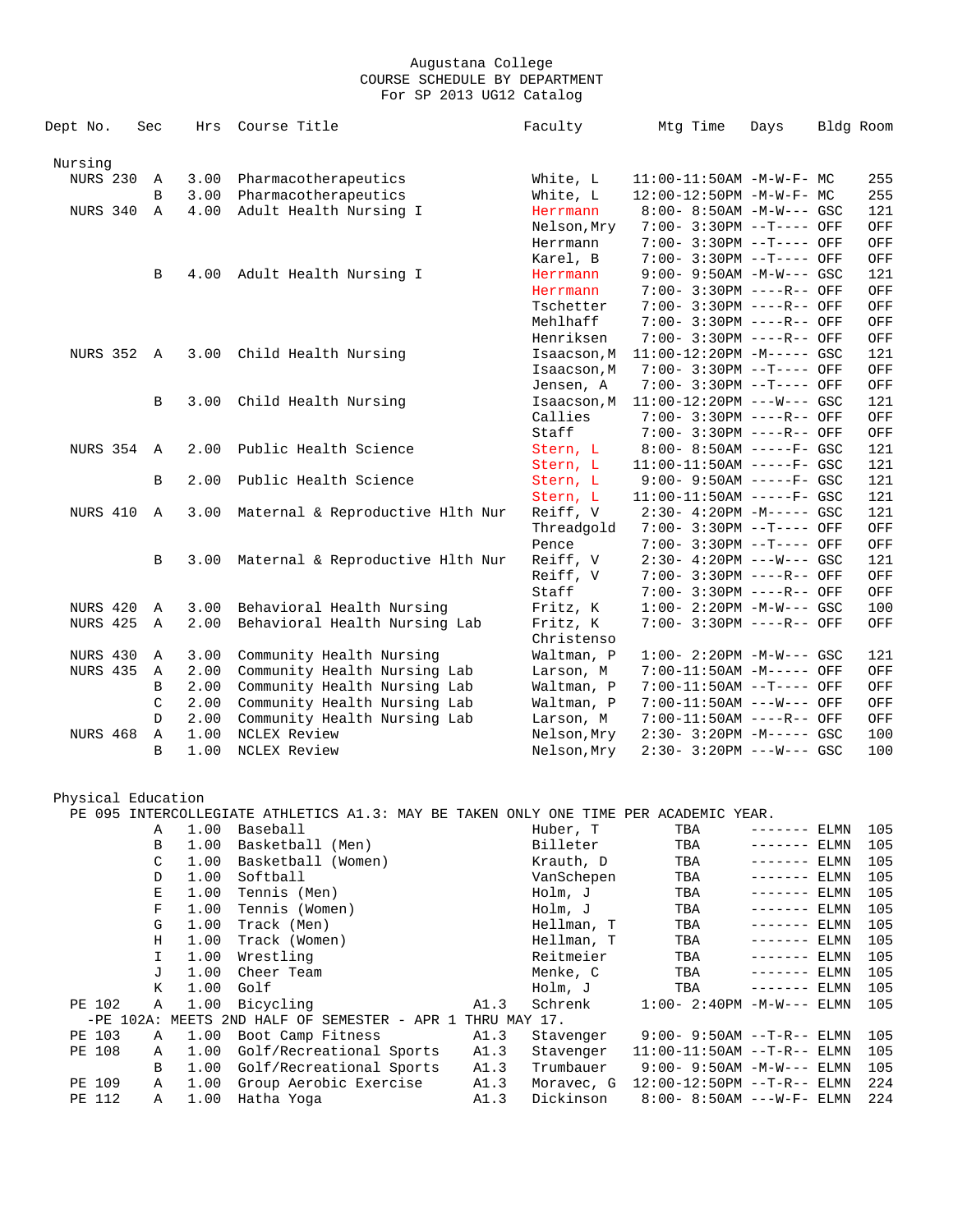| Dept No.   | Sec | Hrs  | Course Title                                              |       | Faculty       | Mtg Time                          | Days         | Bldg Room |
|------------|-----|------|-----------------------------------------------------------|-------|---------------|-----------------------------------|--------------|-----------|
|            |     |      |                                                           |       |               |                                   |              |           |
| PE 113     | Α   | 1.00 | Health Fitness                                            | A1.3  | Binstock      | $8:00 - 8:50AM$ --T-R-- ELMN      |              | 230       |
|            | B   | 1.00 | Health Fitness                                            | A1.3  | Binstock      | $2:00 - 2:50PM -T-R-- ELMN$       |              | 230       |
| PE 114     | Α   | 1.00 | Karate                                                    | A1.3  | Azzara, C     | $9:00 - 9:50AM -T-R--ELMN$        |              | 224       |
| PE 115     |     | 1.00 | Physical Conditioning                                     | A1.3  | Shrenk        | 12:00-12:50PM -M-W--- ELMN        |              | 105       |
|            | Α   |      |                                                           |       |               |                                   |              |           |
|            | B   | 1.00 | Physical Conditioning                                     | A1.3  | Carlisle      | 12:00-12:50PM --T-R-- ELMN        |              | 105       |
|            | C   | 1.00 | Physical Conditioning                                     | A1.3  | Lynch, W      | $8:00 - 8:50AM$ -M-W--- ELMN      |              | 105       |
| PE 116     | Α   | 1.00 | Racquetball/Fitness                                       | A1.3  | Thompson, K   | $9:00 - 9:50AM -M-W---$ ELMN      |              | 135       |
|            | В   | 1.00 | Racquetball/Fitness                                       | A1.3  | Thompson, K   | $9:00 - 9:50AM -T-R--ELMN$        |              | 135       |
| PE 117     | Α   | 1.00 | Social Dance                                              | A1.3  |               |                                   |              |           |
|            |     |      | (Women Only)                                              |       | Lampe, W      | $11:00-11:50AM$ --T-R-- ELMN      |              | 224       |
|            | AA  | 1.00 | (Men Only)                                                |       | Lampe, W      | $11:00-11:50AM$ --T-R-- ELMN      |              | 224       |
| PE 118     | Α   | 1.00 | Tennis and Net Sports                                     | A1.3  | Trumbauer     | $11:00-11:50AM - M-W---$ ELMN     |              | 105       |
| PE 119     | Α   | 1.00 | Walking and Hiking                                        | A1.3  | Evenson, J    | $1:00 - 2:40PM -T-R-- ELMN$       |              | 105       |
|            |     |      | -PE 119A: MEETS 2ND HALF OF SEMESTER - APR 1 THRU MAY 17. |       |               |                                   |              |           |
| PE 120     | Α   | 1.00 | Weight Training                                           | A1.3  |               |                                   |              |           |
|            |     |      | (Women Only)                                              |       | Starks, L     | $8:00 - 8:50AM$ --T-R-- ELMN      |              | 233       |
|            | В   | 1.00 | Weight Training                                           | A1.3  | Bacoulis      | $1:00 - 1:50PM -M-W---$ ELMN      |              | 233       |
|            | C   |      | 1.00 Weight Training                                      | A1.3  | Bacoulis      | $1:00 - 1:50PM -T-R-- ELMN$       |              | 233       |
| PE 210     | Α   | 3.00 | Introduction to Sport Management                          |       | VanLaecken    | $10:40-11:50AM -M-W---$ ELMN      |              | 241       |
| PE 214     | Α   |      | 2.00 Hist/Princ of PE/Fitness                             | A2.1B | Klungseth     | 12:00-12:50PM --T-R-- ELMN        |              | 241       |
| PE 218     | Α   | 2.00 | Responding to Emergencies                                 |       | Johnson, K    | $9:00 - 9:50AM -M-W---$ ELMN      |              | 230       |
| PE 230     | Α   | 1.00 | First Aid & CPR                                           |       | Fox, B        | $12:00-12:50PM -M-W---$ ELMN      |              | 230       |
|            |     |      | -PE 230A: MEET 1ST HALF OF SEMESTER - FEB 6 THRU MAR 29.  |       |               |                                   |              |           |
|            | B   |      | 1.00 First Aid & CPR                                      |       |               |                                   |              |           |
|            |     |      |                                                           |       | Fox, B        | 12:00-12:50PM -M-W--- ELMN        |              | 230       |
|            |     |      | -PE 230B: MEETS 2ND HALF OF SEMESTER - APR 1 THRU MAY 17. |       |               |                                   |              |           |
| PE 265     | Α   | 1.00 | Health, PE & Movement in Elem Cl                          |       | Meester       | $12:00-12:50PM --T-R--ELMN$       |              | 230       |
|            |     |      | -PE 265: MEETS 1ST HALF OF SEMESTER - FEB 6 THRU MAR 29.  |       |               |                                   |              |           |
| PE 270     | Α   |      | 1.00 Aquatics                                             |       | VanLaecken    | $2:00 - 2:50PM -M-W---$ ELMN      |              | 230       |
| PE 280     | Α   | 3.00 | Prevention & Care of Athl Injuri                          |       | Grenz         | 11:00-11:50AM -M-W-F- ELMN        |              | 230       |
| PE 290     | Α   | 1.00 | Teaching of Dance                                         |       | Lampe, W      | $10:40-11:50AM$ --T---- ELMN      |              | 224       |
| PE 312     | Α   | 2.00 | Meas & Eval in PE & Exerc Scienc                          |       | Klungseth     | $8:00 - 8:50AM$ --T-R-- ELMN      |              | 241       |
| PE 313     | Α   | 2.00 | Org & Admin of PE & Athletics                             |       | Klungseth     | $9:00 - 9:50AM -T-R--ELMN$        |              | 230       |
| PE 395     | Α   | 4.00 | Internship                                                |       |               |                                   |              |           |
|            |     |      | Fitness                                                   |       | Barkley, S    | TBA                               | ------- OFF  | OFF       |
|            | C   |      | 4.00 Coaching                                             |       | Evenson, J    | TBA                               | $-----$ OFF  | OFF       |
|            | D   | 4.00 | Sports Management I                                       |       | Holm, J       | TBA                               | $------$ OFF | OFF       |
| PE 495     | Α   | 4.00 | Internship                                                |       |               |                                   |              |           |
|            |     |      | Sports Management II                                      |       | Holm, J       | TBA                               | ------- OFF  | OFF       |
|            |     |      |                                                           |       |               |                                   |              |           |
|            |     |      |                                                           |       |               |                                   |              |           |
| Philosophy |     |      |                                                           |       |               |                                   |              |           |
|            |     |      | PHIL 110 A 3.00 Dimensions of the Self                    |       | A1.2 Minister | $2:00-2:50PM -M-W-F-HUM$          |              | 201       |
| PHIL 120 A |     | 3.00 | Critical Thinking                                         | A2.2  | Vicens        | $1:00 - 1:50PM -M-W-F - HUM$      |              | 201       |
| PHIL 200 A |     |      | 3.00 Reason, Faith, Srch Meaning                          | A4.2  | Vicens        | $9:00 - 9:50AM - M - W - F - HUM$ |              | 201       |
|            | B   |      | 3.00 Reason, Faith, Srch Meaning                          | A4.2  | Vicens        | 11:00-11:50AM -M-W-F- HUM         |              | 201       |
| PHIL 210 A |     |      | 3.00 Ethical Perspectives                                 | A4.2  | Minister      | $9:00 - 9:50AM - M - W - F - HUM$ |              | 301       |
| PHIL 230 A |     |      | 3.00 Our Phil Heritage II                                 | A3.1B | Minister      | 12:00-12:50PM -M-W-F- HUM         |              | 202       |
|            |     |      |                                                           |       |               |                                   |              |           |
|            |     |      |                                                           |       |               |                                   |              |           |
|            |     |      |                                                           |       |               |                                   |              |           |
| Physics    |     |      |                                                           |       |               |                                   |              |           |
|            |     |      | PHYS 115 A1 4.00 Physical Science                         | A3.2  | Dey, B        | 11:00-12:20PM --T-R-- GSC         |              | 201       |
|            |     |      |                                                           |       | Dey, B        | $2:00-3:50PM -M---GSC$            |              | 259       |
|            | A2  | 4.00 | Physical Science                                          | A3.2  | Dey, B        | $11:00-12:20PM$ --T-R-- GSC       |              | 201       |
|            |     |      |                                                           |       | Alton         | $4:00 - 5:50PM -T--- GSC$         |              | 259       |
| PHYS 190 A |     |      | 3.00 Astronomy                                            | A3.2  | Alton         | $6:00 - 9:00PM -T--- GSC$         |              | 201       |
| PHYS 202 A |     | 4.00 | Physics Life Sci II(w/Calc) A3.2                          |       | Engebretsn    | $1:00 - 1:50PM - M - W - F - GSC$ |              | 201       |
|            |     |      |                                                           |       | Engebretsn    | $9:00-10:50AM$ --T---- GSC        |              | 211       |
|            | B   | 4.00 | Physics Life Sci II(w/Calc) A3.2                          |       | Engebretsn    | $1:00 - 1:50PM -M-W-F - GSC$      |              | 201       |
|            |     |      |                                                           |       | Engebretsn    | $11:00-12:50PM$ --T---- GSC       |              | 211       |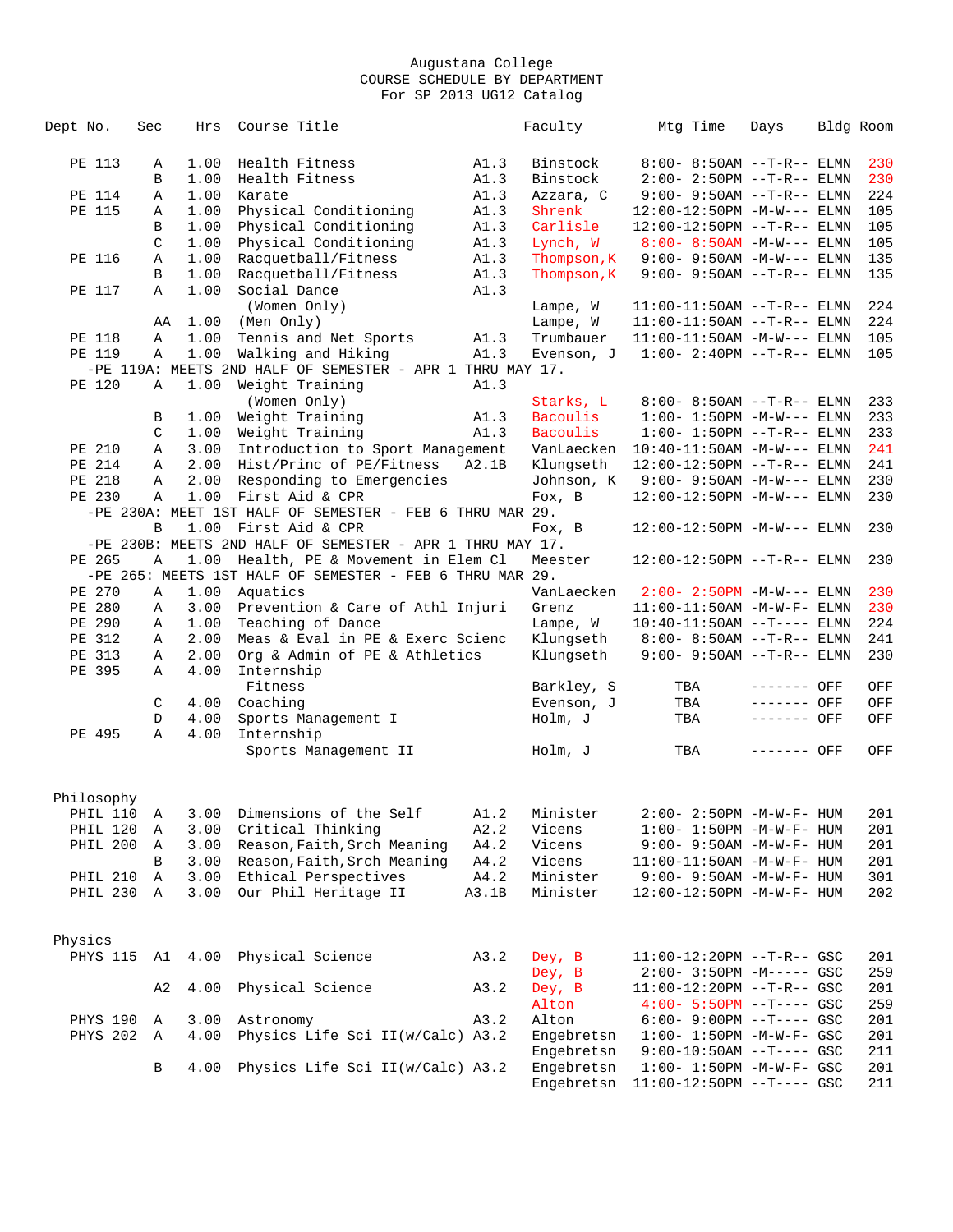| Dept No.                    | Sec               | Hrs          | Course Title                                                                        |               | Faculty                  | Mtg Time | Days                                                                 | Bldg Room |            |
|-----------------------------|-------------------|--------------|-------------------------------------------------------------------------------------|---------------|--------------------------|----------|----------------------------------------------------------------------|-----------|------------|
|                             | C                 | 4.00         | Physics Life Sci II(w/Calc) A3.2                                                    |               | Engebretsn               |          | $1:00-1:50PM -M-W-F-GSC$                                             |           | 201        |
|                             |                   |              |                                                                                     |               | Engebretsn               |          | $1:00 - 2:50PM -T---$ GSC                                            |           | 211        |
| PHYS 222                    | $\mathbb{A}$      | 4.00         | General Physics II                                                                  | A3.2          | Wells, E                 |          | $1:00 - 1:50PM - M - W - F - GSC$                                    |           | 207        |
|                             |                   |              |                                                                                     |               | Wells, E                 |          | $8:00 - 9:50AM$ ----R-- GSC                                          |           | 211        |
|                             | B                 | 4.00         | General Physics II                                                                  | A3.2          | Wells, E                 |          | $1:00 - 1:50PM - M - W - F - GSC$                                    |           | 207        |
|                             |                   |              |                                                                                     |               | Wells, E                 |          | $10:40-12:30PM$ ----R-- GSC                                          |           | 211        |
|                             | C                 | 4.00         | General Physics II                                                                  | A3.2          | Wells, E                 |          | $1:00 - 1:50PM - M - W - F - GSC$                                    |           | 207        |
| <b>PHYS 351</b>             | A                 | 3.00         | Statistical Phys/Thermodynamics                                                     |               | Wells, E<br>Grau, N      |          | $1:00-2:50PM$ ----R-- GSC<br>9:00- 9:50AM -M-W-F- GSC                |           | 211<br>210 |
| PHYS 371                    | A                 | 3.00         | Modern Physics I                                                                    |               | Grau, N                  |          | 11:00-11:50AM -M-W-F- GSC                                            |           | 207        |
| PHYS 381 A                  |                   | 3.00         | Advanced Laboratory                                                                 | A2.1B         | Wells, E                 |          | $1:00 - 5:00PM -T-R--GSC$                                            |           | 214        |
|                             |                   |              |                                                                                     |               | Grau, N<br>Alton         |          |                                                                      |           |            |
|                             |                   |              |                                                                                     |               | Wells, E                 |          | $1:00 - 5:00PM -T-R--$ GSC                                           |           | 218        |
|                             |                   |              |                                                                                     |               | Grau, N                  |          |                                                                      |           |            |
|                             |                   |              |                                                                                     |               | Alton                    |          |                                                                      |           |            |
| PHYS 391 A                  |                   | 3.00         | Senior Thesis                                                                       |               | Wells, E                 | TBA      | $------$ GSC                                                         |           |            |
|                             |                   |              |                                                                                     |               |                          |          |                                                                      |           |            |
| Psychology                  |                   |              |                                                                                     |               |                          |          |                                                                      |           |            |
| <b>PSYC 110</b>             | A                 | 3.00         | Self & Others: Psych Persp                                                          | A3.3          | DeVita, C                |          | 12:00-12:50PM -M-W-F- MC                                             |           | 253        |
|                             | B                 | 3.00         | Self & Others: Psych Persp                                                          | A3.3          | DeVita, C                |          | $1:00 - 1:50PM -M-W-F - MC$                                          |           | 253        |
| <b>PSYC 115</b>             | A                 | 3.00         | General Psychology                                                                  | A3.3          | Trainor                  |          | $8:00 - 8:50AM - M - W - F - MC$                                     |           | 257        |
|                             | B                 | 3.00         | General Psychology                                                                  | A3.3          | Trainor                  |          | $9:00 - 9:50AM - M - W - F - MC$                                     |           | 257        |
|                             | $\mathcal{C}$     | 3.00         | General Psychology                                                                  | A3.3          | Zell, A                  |          | $1:00-1:50PM -M-W-F-MC$                                              |           | 255        |
| <b>PSYC 125</b>             | D                 | 3.00<br>3.00 | General Psychology                                                                  | A3.3          | Zell, A<br>Lima, O       |          | $2:00 - 2:50PM -M-W-F - MC$                                          |           | 255<br>103 |
|                             | Α<br>B            | 3.00         | Life-Span Human Development A1.2<br>Life-Span Human Development A1.2                |               | Lima, O                  |          | $8:00 - 8:50AM - M - W - F - MC$<br>$9:00 - 9:50AM - M - W - F - MC$ |           | 103        |
|                             | C                 | 3.00         | Life-Span Human Development A1.2                                                    |               | Babcock, E               |          | $2:00 - 2:50PM -M-W-F - MC$                                          |           | 201        |
| <b>PSYC 270</b>             | Α                 | 4.00         | Statistics                                                                          |               | Sorenson, D              |          | $8:00 - 8:50AM - M - W - F - MC$                                     |           | 153        |
|                             | B                 | 4.00         | Statistics                                                                          |               | Sorenson, D              |          | 9:00- 9:50AM -M-W-F- MC                                              |           | 153        |
|                             |                   |              | -PSYC 270A & B: MUST ALSO REGISTER FOR PSYC 270L LAB SECTION.                       |               |                          |          |                                                                      |           |            |
| PSYC 270L A                 |                   | 0.00         | PSYC 270: Lab                                                                       |               | Sorenson, D              |          | $7:00 - 7:50PM$ ---W--- MC                                           |           | 001        |
|                             | B                 | 0.00         | PSYC 270: Lab                                                                       |               | Sorenson, D              |          | $11:00-11:50AM$ ----R-- MC                                           |           | 001        |
|                             | C                 | 0.00         | PSYC 270: Lab                                                                       |               | Sorenson, D              |          | $1:00-1:50PM$ ----R-- MC                                             |           | 001        |
| <b>PSYC 271</b>             | $\mathbb{A}$      | 4.00         | Research Methods                                                                    | A2.1B         | Babcock, E               |          | 8:00- 8:50AM -MT-RF- MC                                              |           | 102        |
|                             | B                 | 4.00         | Research Methods                                                                    | A2.1B         | Babcock, E               |          | 9:00- 9:50AM -MT-RF- MC                                              |           | 102        |
| <b>PSYC 290</b>             | Α                 | 4.00         | Physiological Psychology                                                            |               | Trainor                  |          | $11:00-12:50PM$ --T-R-- MC                                           |           | 103        |
| PSYC 297A A                 |                   | 3.00         | TOPICS:                                                                             |               |                          |          |                                                                      |           |            |
|                             |                   |              | Intro to Social Psychology                                                          |               | Zell, A                  |          | $11:00-11:50AM$ -M-W-F- MC                                           |           | 102        |
| <b>PSYC 310</b>             | $\mathbb{A}$      | 3.00         | Child Psychology                                                                    |               | Lima, O                  |          | $11:00-11:50AM$ -M-W-F- MC                                           |           | 257        |
| PSYC 335<br><b>PSYC 350</b> | Α                 | 3.00<br>4.00 | Human Relations<br>Soc Sci Research Methods                                         | A1.2<br>A2.1B | DeVita, C<br>Schrader, S |          | $1:00-2:50PM -T-R--MC$<br>$8:00 - 9:50AM -T-R-- MC$                  |           | 255<br>153 |
| <b>PSYC 361</b>             | $\mathbf{A}$<br>A |              | 3.00 Directed Research                                                              |               | Babcock, E               | TBA      | $------$ MC                                                          |           |            |
|                             | B                 | 3.00         | Directed Research                                                                   |               | Lima, O                  | TBA      | $------MC$                                                           |           |            |
|                             | C                 |              | 3.00 Directed Research                                                              |               | Trainor                  | TBA      | $------$ MC                                                          |           |            |
|                             | D                 | 3.00         | Directed Research                                                                   |               | Zell, A                  | TBA      | $------$ MC                                                          |           |            |
|                             |                   |              | -PSYC 361A, B, C & D: INSTRUCTOR SIGNATURE REQUIRED. VARIABLE CREDIT 1-3 CR HRS.    |               |                          |          |                                                                      |           |            |
| PSYC 362 A                  |                   |              | 3.00 Directed Research                                                              |               | Babcock, E               | TBA      | ------- MC                                                           |           |            |
|                             | B                 |              | 3.00 Directed Research                                                              |               | Lima, O                  | TBA      | $------$ MC                                                          |           |            |
|                             | C                 |              | 3.00 Directed Research                                                              |               | Trainor                  | TBA      | $------MC$                                                           |           |            |
|                             | D                 | 3.00         | Directed Research                                                                   |               | Zell, A                  | TBA      | $------MC$                                                           |           |            |
|                             |                   |              | $-$ PSYC 362A, B, C & D: INSTRUCTOR SIGNATURE REQUIRED. VARIABLE CREDIT 1-3 CR HRS. |               |                          |          |                                                                      |           |            |
| PSYC 391 A                  |                   |              | 4.00 Practicum                                                                      |               | DeVita, C                | TBA      | $------$ MC                                                          |           |            |
|                             |                   |              | -PSYC 391A: INSTRUCTOR SIGNATURE REQUIRED. VARIABLE CREDIT 1-4 CR HRS.              |               |                          |          |                                                                      |           |            |
|                             |                   |              |                                                                                     |               |                          |          |                                                                      |           |            |
| Religion                    |                   |              |                                                                                     |               |                          |          |                                                                      |           |            |

|  | RELI 102 A 3.00 Beginning Hebrew II |  | A3.4 Storm, J 11:00-12:20PM --T-R-- HUM 227 |  |
|--|-------------------------------------|--|---------------------------------------------|--|
|  | RELI 104 A 1.00 Hebrew Readings II  |  | Storm, J 12:00-12:50PM ----R-- HUM 227      |  |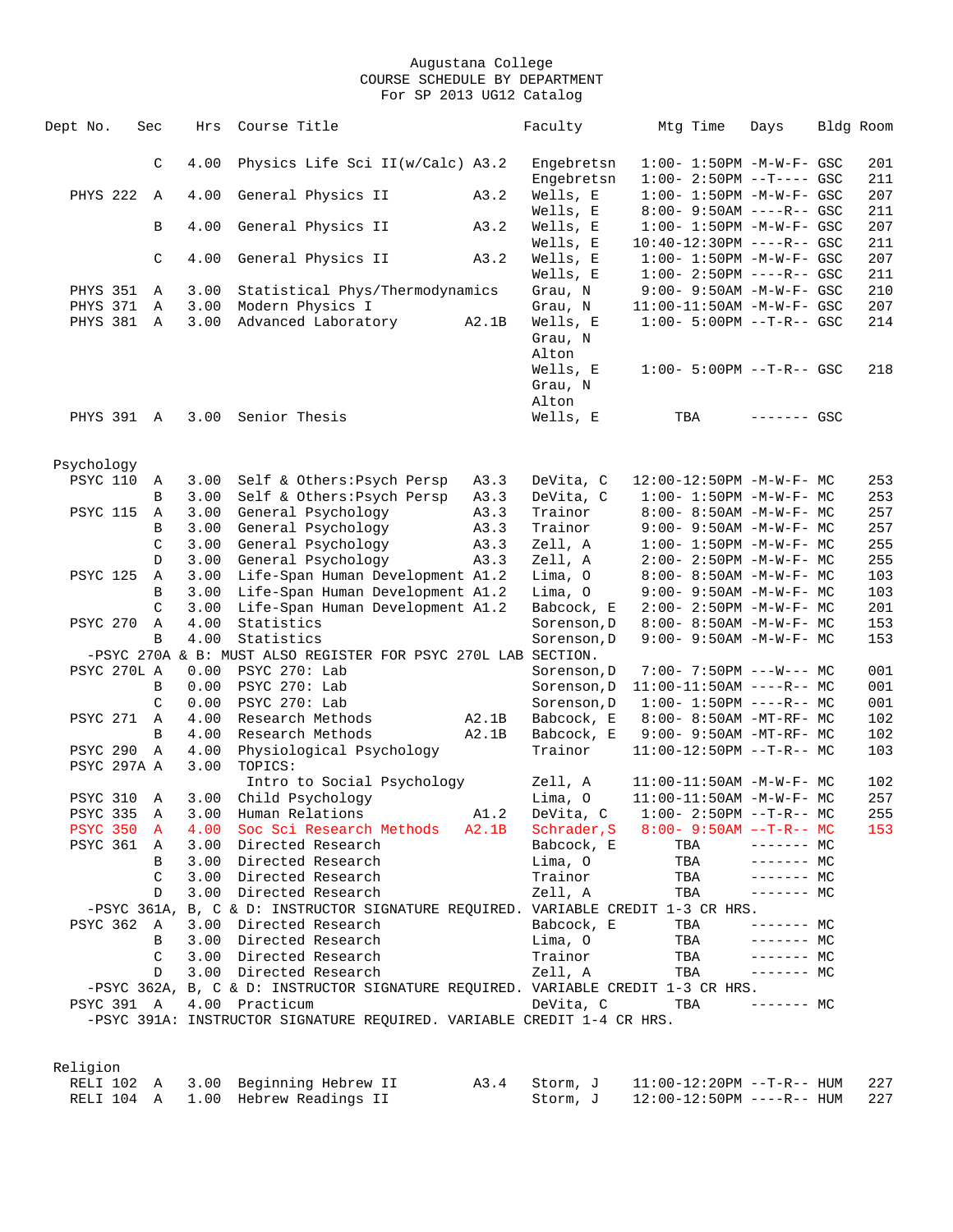| Dept No.   | Sec |              | Hrs             | Course Title                                                           |       | Faculty     | Mtg Time                          | Days        | Bldg Room |
|------------|-----|--------------|-----------------|------------------------------------------------------------------------|-------|-------------|-----------------------------------|-------------|-----------|
|            |     |              |                 |                                                                        |       |             |                                   |             |           |
| RELI 110   |     | A            | 3.00            | Exploring Christian Faith                                              | A4.1  | Croghan     | 9:00- 9:50AM -M-W-F- HUM          |             | 226       |
|            |     | В            | 3.00            | Exploring Christian Faith                                              | A4.1  | Pederson, A | 11:00-11:50AM -M-W-F- HUM         |             | 231       |
|            |     | C            | 3.00            | Exploring Christian Faith                                              | A4.1  | Jungling    | 11:00-11:50AM -M-W-F- HUM         |             | 227       |
|            |     | D            | 3.00            | Exploring Christian Faith                                              | A4.1  | Jungling    | 12:00-12:50PM -M-W-F- HUM         |             | 227       |
|            |     | Ε            | 3.00            | Exploring Christian Faith                                              | A4.1  | Storm, J    | $8:30 - 9:50AM -T-R - HUM$        |             | 201       |
|            |     | $\mathbf F$  | 3.00            | Exploring Christian Faith                                              | A4.1  | Bowman, R   | $1:00-2:20PM -T-R--HUM$           |             | 226       |
|            |     | G            | 3.00            | Exploring Christian Faith                                              | A4.1  | Bowman, R   | $3:00 - 4:20PM -T-R-- HUM$        |             | 226       |
| RELI 200   |     | A            | 3.00            | Reason, Faith, Srch Meaning                                            | A4.2  | Vicens      | $9:00 - 9:50AM - M - W - F - HUM$ |             | 201       |
|            |     | B            | 3.00            | Reason, Faith, Srch Meaning                                            | A4.2  | Vicens      | $11:00-11:50AM$ $-M-W-F-$ HUM     |             | 201       |
| RELI 210   |     | A            | 3.00            | Ethical Perspectives                                                   | A4.2  | Minister    | $9:00 - 9:50AM - M - W - F - HUM$ |             | 301       |
| RELI 213   |     | A            | 3.00            | Power, Politics, BiblProphets A4.2                                     |       | Bowman, R   | $11:00-12:20PM$ --T-R-- HUM       |             | 226       |
| RELI 218   |     | $\mathbf{A}$ | 3.00            | Hope and the Future                                                    | A4.2  | Swanson     | $9:00 - 9:00$ AM $-M-W-F-$ HUM    |             | 121       |
| RELI 219 A |     |              | 3.00            | God, Suffering, & Evil                                                 | A4.2  | Haar, M     | $1:00 - 2:20PM -T-R--HUM$         |             | 123       |
|            |     |              |                 |                                                                        |       | Schotten    |                                   |             |           |
|            |     |              |                 | -RELI 219: CROSSLISTED WITH CIVT 203B. INSTRUCTOR PERMISSION REQUIRED. |       |             |                                   |             |           |
| RELI 235 A |     |              | 3.00            | Issues in Theolog Ethics                                               | A4.2  |             |                                   |             |           |
|            |     |              |                 | Sexual Ethics                                                          |       | Jungling    | $11:00-12:20PM -T-R--HUM$         |             | 202       |
| RELI 244 A |     |              | 3.00            | Christology                                                            | A4.2  | Pederson, A | $1:00 - 1:50PM -M-W-F - HUM$      |             | 226       |
| RELI 254 A |     |              | 3.00            | Theology and Medicine                                                  | A4.2  | Pederson, A | $9:00 - 9:50AM - M - W - F - HUM$ |             | 302       |
|            |     |              |                 |                                                                        |       | Harris, MH  |                                   |             |           |
| RELI 320   |     | A            | <b>CANCELED</b> |                                                                        |       |             |                                   |             |           |
| RELI 335 A |     |              | 3.00            | Confessing Like a Lutheran                                             |       | Croghan     | $1:00 - 2:20PM -T-R-- SFS$        |             | 206       |
| RELI 341   |     | A            | 3.00            | World Rel: Hinduism/Buddhism A3.6                                      |       | Haar, M     | $8:30 - 9:50AM -T-R-- HUM$        |             | 123       |
| RELI 400 A |     |              | 3.00            | Senior Thesis                                                          |       | Haar, M     | $3:00 - 3:50PM$ ----R-- HUM       |             | 218       |
|            |     |              |                 |                                                                        |       |             |                                   |             |           |
|            |     |              |                 |                                                                        |       |             |                                   |             |           |
| Sociology  |     |              |                 |                                                                        |       |             |                                   |             |           |
| SOCI 110   |     | A            | 3.00            | Contemporary Society                                                   | A3.3  | Bunger      | $11:00-12:20PM$ --T-R-- MC        |             | 255       |
|            |     | B            | 3.00            | Contemporary Society                                                   | A3.3  | Schrader, S | $1:00-1:50PM -M-W-F-MC$           |             | 153       |
|            |     | C            | 3.00            | Contemporary Society                                                   | A3.3  | Schrader, S | $2:00-2:50PM -M-W-F-MC$           |             | 153       |
| SOCI 270   |     | $\mathbf{A}$ | <b>CANCELED</b> |                                                                        |       |             |                                   |             |           |
| SOCI 271   |     | A            | 3.00            | Cultural Anthropology                                                  | A3.6  | Karr, L     | $11:00-12:20PM$ --T-R-- HUM       |             | 201       |
|            |     | В            | 3.00            | Cultural Anthropology                                                  | A3.6  | Karr, L     | $6:00 - 9:00PM$ ---W--- GSC       |             | 101       |
| SOCI 320   |     | A            | 3.00            | Native American Social Sys                                             | A3.6  | Bunger      | $6:30-9:30PM -M--- MC$            |             | 201       |
|            |     | B            | 3.00            | Native American Social Sys A3.6                                        |       | Bunger      | $6:30-9:30PM --T---MC$            |             | 201       |
| SOCI 350   |     | $\mathbf{A}$ | 4.00            | Soc Sci Research Methods                                               | A2.1B | Schrader, S | $8:00 - 9:50AM -T-R-- MC$         |             | 153       |
| SOCI 395 A |     |              | 4.00            | Internship                                                             |       | Schrader, S | TBA                               | $-----$ OFF | OFF       |
| SOCI 398 A |     |              | 4.00            | Honors in Sociology                                                    |       | Staff       | TBA                               | $------$ MC |           |
|            |     |              |                 |                                                                        |       |             |                                   |             |           |
| Spanish    |     |              |                 |                                                                        |       |             |                                   |             |           |
|            |     |              |                 | SPAN 110 A 3.00 Intro to Spanish I                                     |       | A3.4 Herman | $1:00-2:20PM -T-R--HUM$           |             | 319       |
| SPAN 111 A |     |              | 3.00            | Intro to Spanish II                                                    | A3.4  | Oqdie       | 8:00- 8:50AM -M-W-F- HUM          |             | 301       |
|            |     | В            |                 | 3.00 Intro to Spanish II                                               | A3.4  | Cabrera     | 12:00-12:50PM -M-W-F- HUM         |             | 301       |
|            |     | C            | 3.00            | Intro to Spanish II                                                    | A3.4  | Cabrera     | $1:00-1:50$ PM $-M-W-F-$ HUM      |             | 301       |
|            |     | D            | 3.00            | Intro to Spanish II                                                    | A3.4  | Herman      | 11:00-12:20PM --T-R-- HUM         |             | 319       |
|            |     | Е            | 3.00            | CANCELED                                                               |       |             |                                   |             |           |
|            |     | F            | 3.00            | Intro to Spanish II                                                    | A3.4  | Rueter      | $1:00 - 2:20PM -T-R--HUM$         |             | 321       |
| SPAN 197 A |     |              | 1.00            | TOPICS (non-literature):                                               |       |             |                                   |             |           |
|            |     |              |                 | Camino de Santiago: NarratPilgrmg                                      |       | Ogdie       | TBA                               | ------- OFF | SHRT      |
|            |     |              |                 | -SPAN 197A: SPRING BREAK TRAVEL COURSE.                                |       |             |                                   |             |           |
| SPAN 211 A |     |              |                 | 4.00 Intermediate Spanish II                                           |       | Rueter      | 8:00- 8:50AM -MTWR-- HUM          |             | 321       |
|            |     | В            |                 | 4.00 Intermediate Spanish II                                           |       | Oqdie       | 9:00- 9:50AM -MTW-F- HUM          |             | 321       |
| SPAN 250 A |     |              |                 | 3.00 Span for Hlth Care Professionals                                  |       | Ogdie       | $2:00 - 2:50PM -M-W-F - HUM$      |             | 301       |
|            |     |              |                 | -SPAN 250: SIGNATURE OF INSTRUCTOR REQUIRED.                           |       |             |                                   |             |           |
| SPAN 320 A |     |              | 4.00            | Spanish Conv & Comp I                                                  | A2.1B | Rueter      | 11:00-11:50AM -MTWR-- HUM         |             | 321       |
| SPAN 341 A |     |              | 3.00            | Latin American Civ and Culture                                         |       | Cabrera     | $8:30 - 9:50AM -T-R-- HUM$        |             | 301       |
| SPAN 380 A |     |              |                 | 3.00 Spanish Seminar:                                                  |       |             |                                   |             |           |
|            |     |              |                 | 20th Century Theater                                                   |       | Herman      | $6:00 - 9:00PM$ ---W--- HUM       |             | 325       |